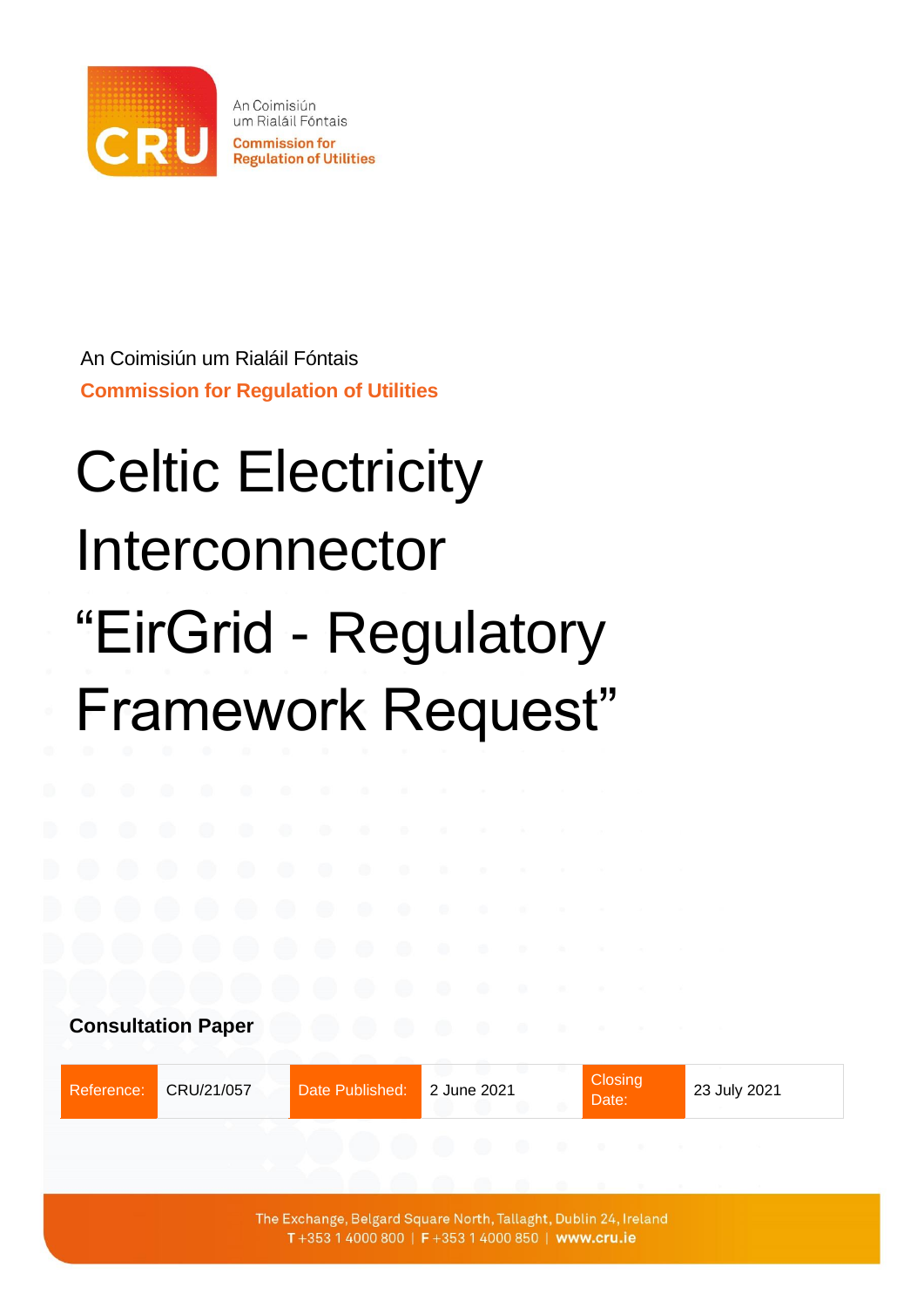## <span id="page-1-0"></span>**CRU Mission Statement**

The CRU's mission is to protect the public interest in Water, Energy and Energy Safety.

The CRU is guided by four strategic priorities that sit alongside the core activities we undertake to deliver on the public interest. These are:

- Deliver sustainable low-carbon solutions with well-regulated markets and networks;
- Ensure compliance and accountability through best regulatory practice;
- Develop effective communications to support customers and the regulatory process;
- Foster and maintain a high-performance culture and organisation to achieve our vision.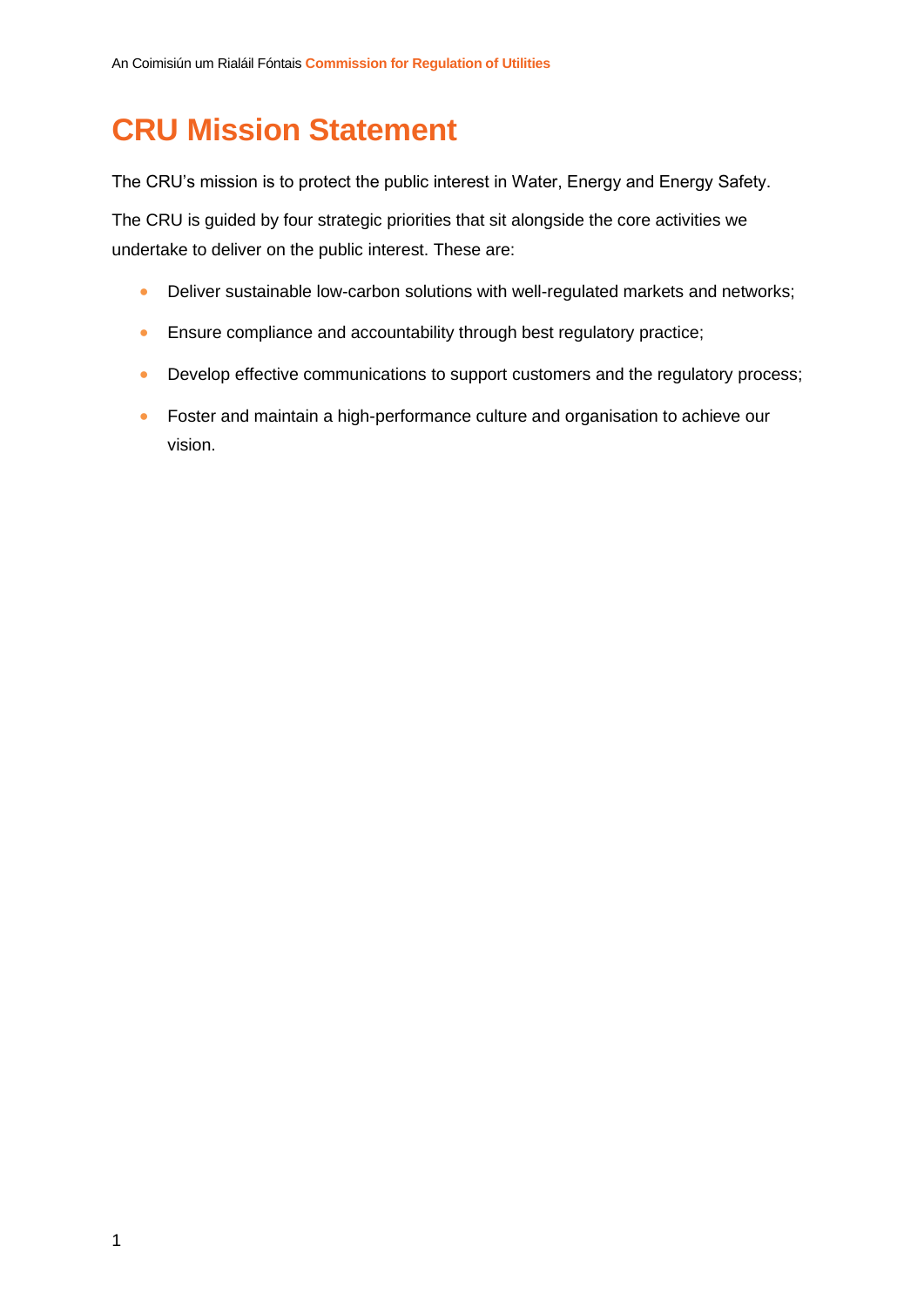## <span id="page-2-0"></span>**Executive Summary**

#### **Introduction**

The purpose of this paper is to set out, for consultation, the Commission for Regulation of Utilities' (CRU) proposal regarding the cost recovery model for the Celtic Electricity Interconnector as part of the regulatory framework for the Celtic Interconnector in Ireland.

#### **CBCA Decision**

In September 2018, the transmission system operators (TSOs) in Ireland and France submitted an investment request for the development of the Celtic Interconnector to the relevant national regulatory authorities (NRAs), the CRU and the Commission de régulation de l'énergie (CRE) respectively.

As part of their submission, the TSOs requested the NRAs to decide on a Cross Border Cost Allocation (CBCA) of Celtic's investment costs between Ireland and France and their inclusion in each country's tariffs under Article 12 of the TEN-E Regulations (EU) 347/2013. Between 20 December 2018 and 15 February 2019, the NRAs held public consultations on the Celtic Investment Request in Ireland and France.

As part of its consultation,<sup>1</sup> the CRU published its assessment of the Investment Request. In that paper, the CRU noted that including Celtic in the national tariffs would have a significant material impact on the Irish customer, much higher than in other EU countries. This was due to the relatively high investment cost associated with this project, €930m in total for the project at that time, and the small size of the Irish market. As a result of this, and the considerations of the cost benefits analysis modelling scenarios, the CRU noted that the project would require significant EU financial assistance to ensure Irish customers do not face considerably higher transmission charges as a result of this investment.

Following the CBCA decision, the project promoters applied for EU financial assistance under the Connecting Europe Facility (CEF) on 31 May 2019. The Celtic Interconnector was selected to receive a maximum EU financial assistance of €530.7m, which represents 57% of the estimated investment costs. Although the amount of the financial support did not reach 60% of the project's estimated costs, as required by the NRAs in the CBCA decision, the NRAs agreed that the grant was substantial and reflected the positive externalities brought

<sup>1</sup> Celtic Interconnector CRU Assessment of the Celtic Investment Request (CRU/18/265), available at: [https://www.cru.ie/wp-content/uploads/2019/01/CRU18265-Celtic-Interconnector-CRU-assessment-of-the-Celtic](https://www.cru.ie/wp-content/uploads/2019/01/CRU18265-Celtic-Interconnector-CRU-assessment-of-the-Celtic-investment-request-Consultation-Paper.pdf)[investment-request-Consultation-Paper.pdf](https://www.cru.ie/wp-content/uploads/2019/01/CRU18265-Celtic-Interconnector-CRU-assessment-of-the-Celtic-investment-request-Consultation-Paper.pdf)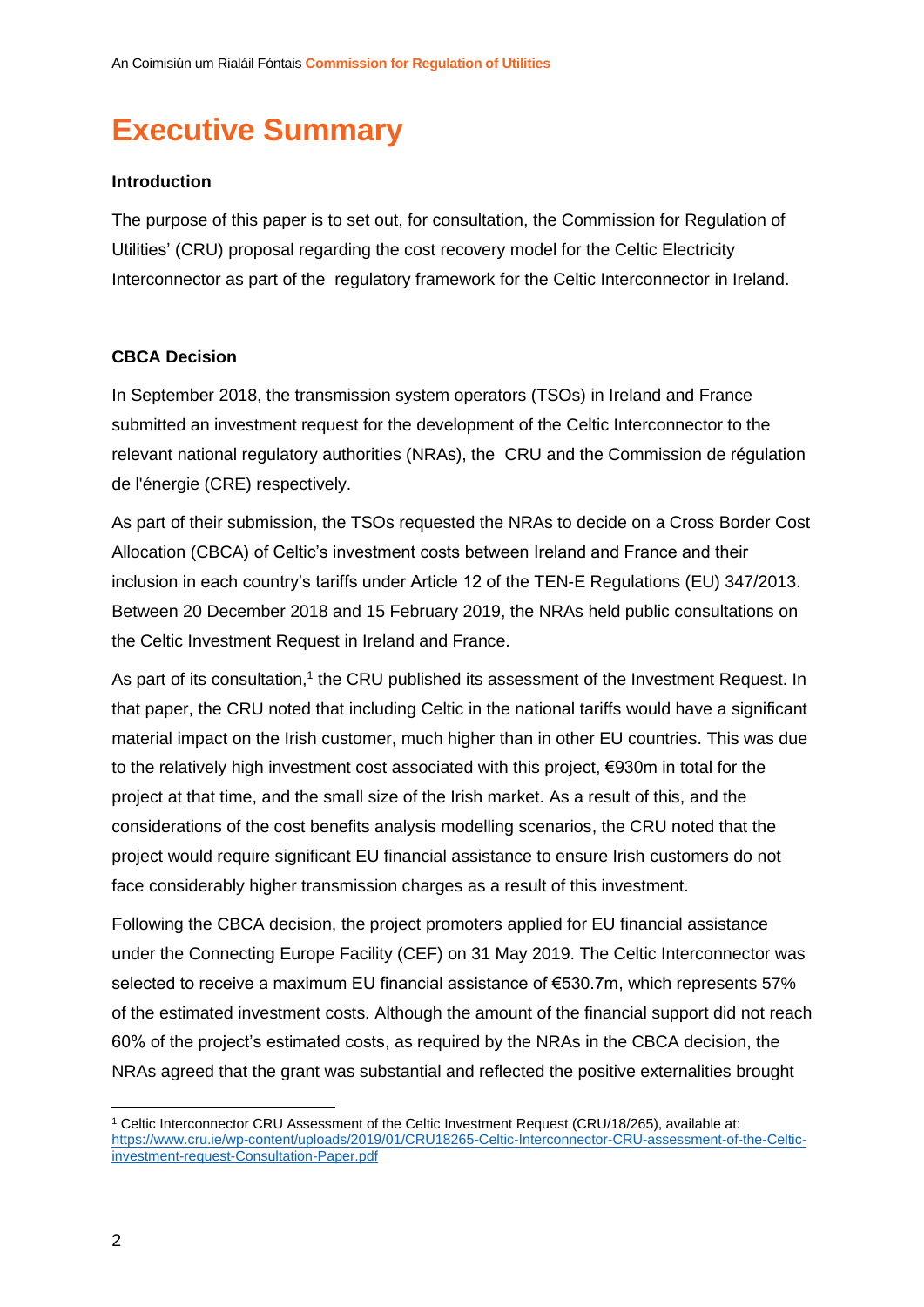about by the project, not only to the hosting countries, but also to the European Union (EU) as a whole.

The NRAs, therefore, considered that this level of financial assistance was almost equal to the minimum amount set in the CBCA decision and therefore would not put an excessive risk on the French and Irish customers. The NRAs therefore affirmed the CBCA decision on 10 October 2019.<sup>2</sup>

The table below outlines the estimated project cost<sup>3</sup> that the Irish customer may be required to cover, as part of the development of the Celtic Interconnector as per the CBCA decision.

| <b>Project Costs</b>                                           | €m   |
|----------------------------------------------------------------|------|
| <b>Project Cost estimate</b>                                   | 9304 |
| Less CEF funding award                                         | 5385 |
| Remaining project costs to be covered<br>by Ireland and France | 392  |
| Irelands share <sup>6</sup> of project costs (65%)             | 255  |

*Table 1 - Project Costs, as at the time of the CBCA submission, to be Covered by Member States (nominal, rounded)*

The CRU noted, during its assessment of the Investment Request, that following the outcome of the CBCA assessment, a separate process and consultation would take place regarding the regulatory framework for the Celtic Interconnector in Ireland.

<sup>3</sup> At the time of the investment request submission.

<sup>&</sup>lt;sup>2</sup> Review of the coordinated decision on the cross-border cost allocation request submitted by the Celtic Interconnector project following the results of the second Connecting Europe Facility energy call 2019, available at[: https://www.cru.ie/wp-content/uploads/2019/10/CRU19125-revised-CBCA-decision.pdf](https://www.cru.ie/wp-content/uploads/2019/10/CRU19125-revised-CBCA-decision.pdf)

<sup>4</sup> Latest cost estimation for the project is now projected at approx. €1,014.5m plus a risk contingency of approx. €101.5m.

<sup>5</sup> As per the CBCA decision, the funding should be shared between EirGrid and RTE in a manner that matches the cost-allocation agreement (i.e. 65% for Ireland, 35% for France).

<sup>6</sup> France share (35%) of project cost estimate is €137m up to the projects estimated costs at the time of the CBCA decision which was €930m. Beyond this, costs are to be shared equally (i.e. 50% each) between Ireland and France. Should the costs increase by 20% or above, the CRU and CRE will review the CBCA decision.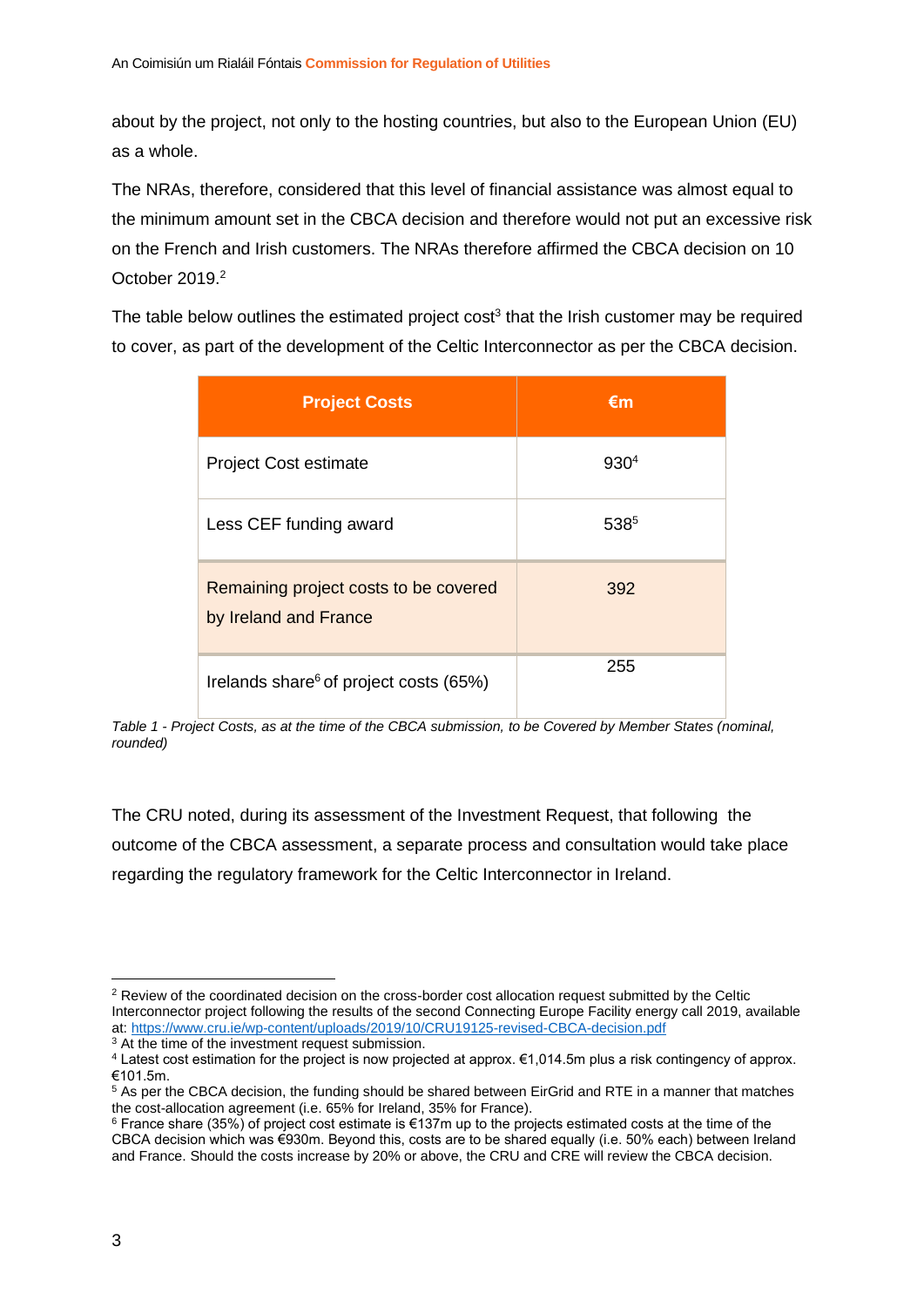#### **Cost Recovery Model**

The focus of this consultation paper is to set out the CRU's proposed regulatory framework for the Celtic Interconnector, specifically with regard to the proposed cost recovery model. Following this consultation, a final decision will be issued, setting out the cost recovery model for the Celtic interconnector. The CRU will continue to engage with EirGrid on the more detailed aspects of this model, and these aspects will be determined, once a final decision on the cost recovery model has been issued. Separate processes will also take place in due course regarding further elements of the regulatory framework including governance, licensing, cost assessment etc.

In April 2020, EirGrid submitted a request to the CRU for a regulatory framework setting out how it envisaged recovering its costs associated with this project. This submission was made under Article 12 of the TEN-E Regulations (EU) 347/2013 which states that network users should cover the costs of certain specified Projects of Common Interest (PCIs) where congestion rent is not sufficient to cover the costs incurred in developing such infrastructure. EirGrid's submission was subsequently updated in February 2021.<sup>7</sup>

In their submission, EirGrid has requested a fully regulated model to underwrite the costs of the interconnector which would return the costs to EirGrid through a Regulated Asset Base<sup>8</sup> (RAB) x Weighted Average Cost of Capital<sup>9</sup> (WACC) model. Key elements of EirGrid's request are outlined in the table below.

| <b>Cost Recovery Model Request by the TSO</b> |                                                                      |  |
|-----------------------------------------------|----------------------------------------------------------------------|--|
| To be included in                             | The interconnector asset would be integrated into EirGrid's TSO      |  |
| <b>EirGrid TSO</b>                            | activities.                                                          |  |
| <b>Regulatory</b>                             | Regulatory treatment of the interconnector to build on RAB x         |  |
| framework                                     | WACC regime for TSO price-controlled activities.                     |  |
| <b>Capex</b>                                  |                                                                      |  |
| <b>Capex net of grant</b>                     | EirGrid's share of all project capex (net of the CEF grant) added to |  |
| added to RAB                                  | TSO's RAB.                                                           |  |
| <b>Basis of WACC</b>                          | Set equal to extant price control WACC, e.g., PR6, PR7, PR8.         |  |

<sup>7</sup> See CRU/21/057a published alongside this paper.

<sup>&</sup>lt;sup>8</sup> Regulated Asset Base is a a measure of the net value of the assets allowed (those determined to be efficiently incurred by the CRU) that a regulated undertaking has for the operation of its regulated activities at any point in time.

<sup>&</sup>lt;sup>9</sup> A fair rate of return that a regulated network company can earn on the efficiently incurred capital investments in its regulated asset base. This is set by the regulator.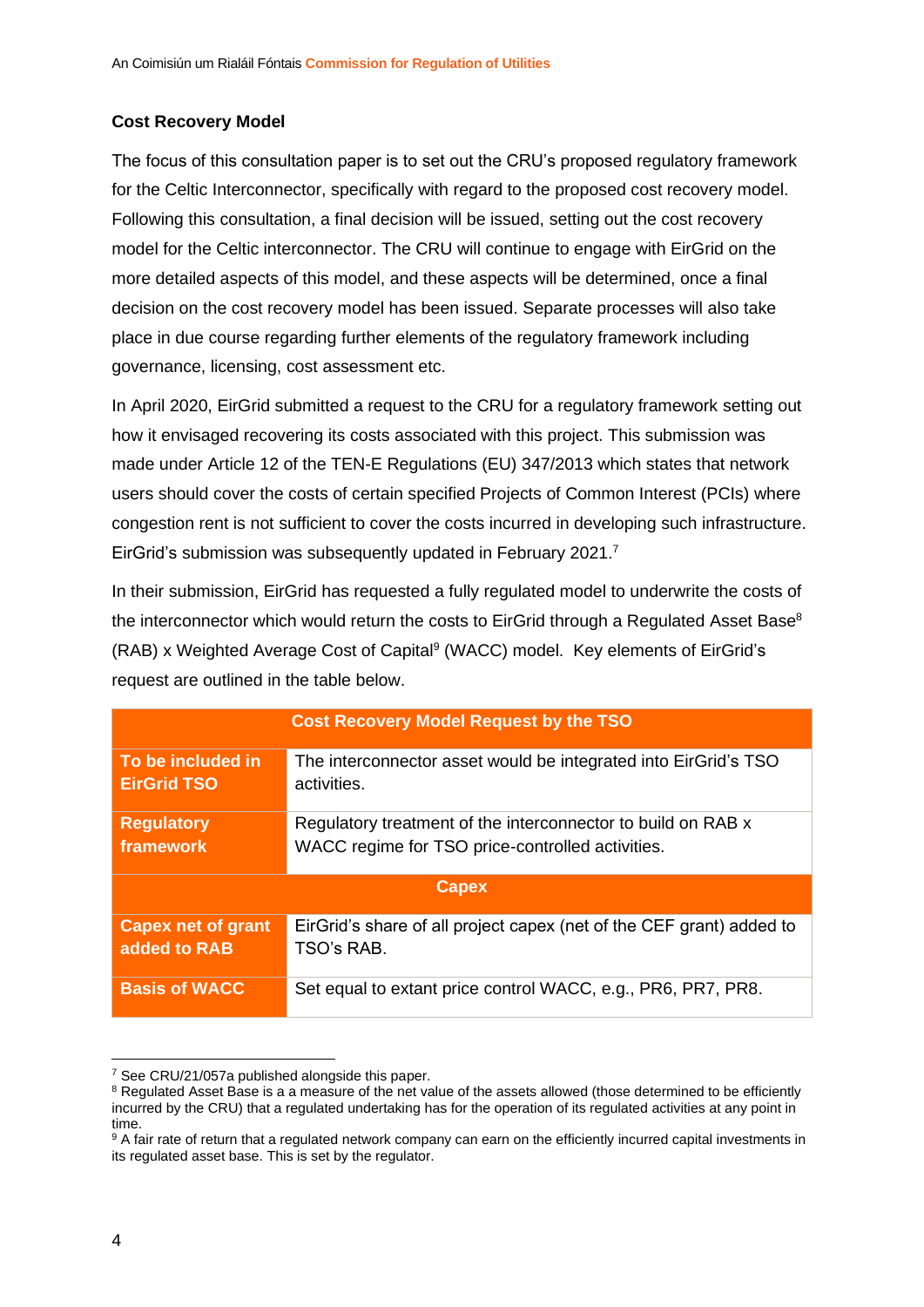| <b>Nominal WACC, no</b><br>indexation | Allowed WACC set in real terms, to which Irish HICP is added and<br>applied in nominal terms, (i.e. no RAB indexation).                                                                             |  |
|---------------------------------------|-----------------------------------------------------------------------------------------------------------------------------------------------------------------------------------------------------|--|
| <b>WACC inflation</b>                 | The minimum inflation rate that can be used in the nominal WACC<br>estimate is zero.                                                                                                                |  |
| <b>Minimum DSCR</b>                   | Allowed WACC shall be such that Debt Service Coverage Ratio<br>(DSCR) shall be at least 1.8x in each period. <sup>10</sup>                                                                          |  |
| <b>Depreciation</b>                   | From Final Investment Decision (FID) additions to the RAB will be<br>written down from the date they are incurred and returned to<br>EirGrid over 25 years on a straight-line basis.                |  |
| <b>Incentive package</b>              | Any form of financial delivery incentive $-$ e.g. timely and cost-<br>effective delivery – to be no greater in total than $\epsilon$ 11.5m and any<br>reward or penalty to be spread over 10 years. |  |
| <b>Opex</b>                           |                                                                                                                                                                                                     |  |
| <b>Opex</b>                           | Costs are subject to periodic reset consistent with the wider<br>framework for the determination of efficient costs for the fulfilment<br>of the TSO functions by the CRU                           |  |

*Table 2 - Summary of EirGrid's Requested Cost Recovery Model*

The CRU has reviewed EirGrid's request and is of the view that while the requested framework would allow EirGrid to finance the Celtic interconnector, it does not provide sufficient protection to electricity customers from inefficient expenditure, particularly during the construction phase.

It should be noted that the Celtic interconnector is a one-off, technically complex project, involving the laying of a subsea cable, approx. 500km in length, with associated risks of construction delays and cost overruns. The risk to the project during the construction period is greater than when the interconnector is fully operational. During construction, the interconnector will face considerable construction risks, which, if realised, would likely be difficult for an asset light company, such as EirGrid, to bear on its current balance sheet. EirGrid's proposed cost recovery model seeks to secure protections against these construction risks by placing the financial risk on to the electricity customer.

It should be noted that any construction cost overrun by the project would, in the large part, be borne by the Irish customer through an increase in the RAB. Therefore, the CRU must

<sup>&</sup>lt;sup>10</sup> Note that EirGrid has requested that this apply to all TSO assets and not just the Celtic interconnector.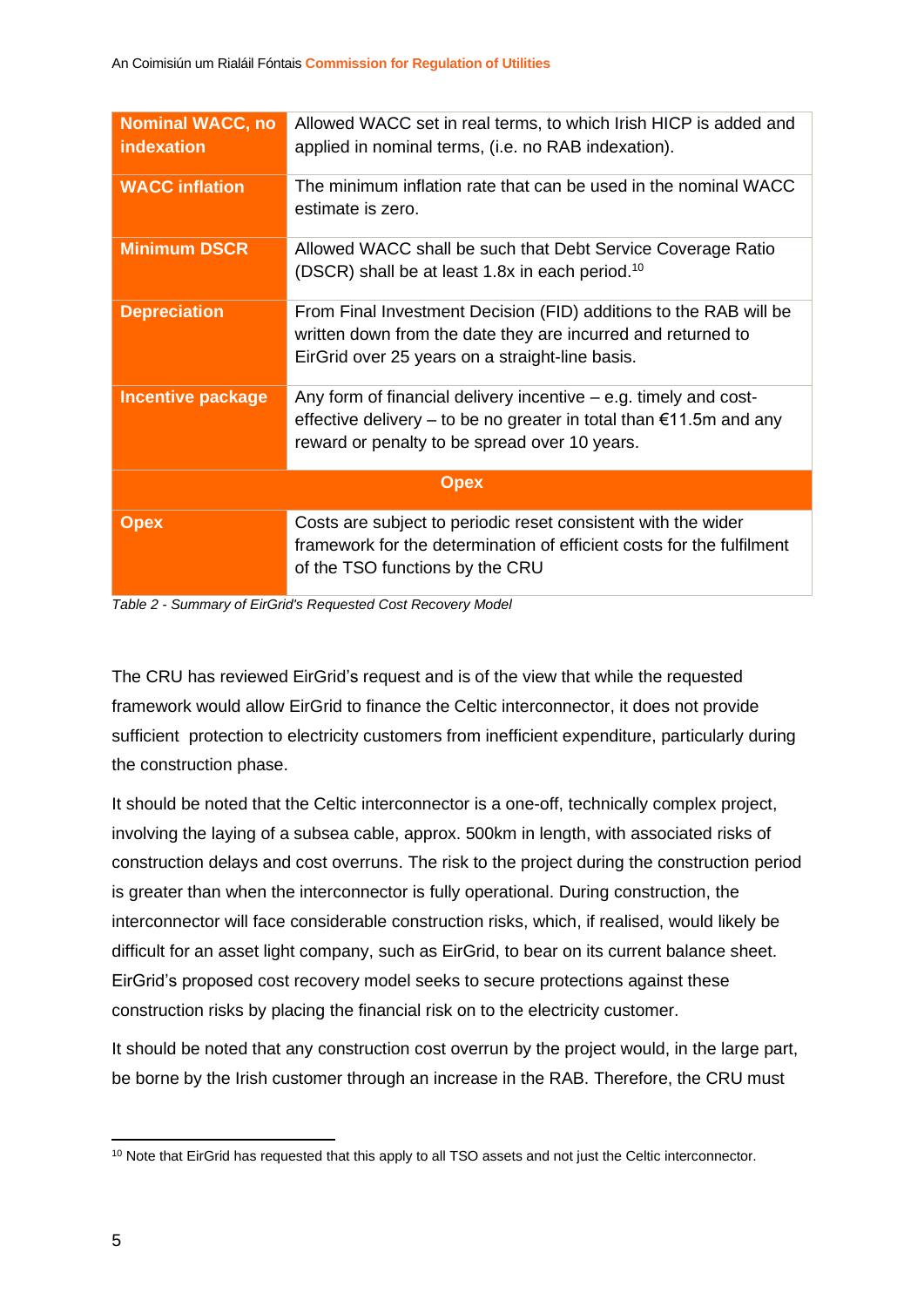determine the appropriate cost recovery model to ensure that customers are not exposed to a disproportionate financial risk relative to the benefit of the interconnector.

The project investment cost estimate reviewed, as part of the CBCA decision, was **€930m**. Based on a revised cost estimate recently received by the CRU, the base cost has been revised upwards to **€1,014.5m**. A further review of risk and contingencies has also increased by **€101.5m**. This brings the total revised estimated project costs up to approximately **€1,116m**, including contingencies. Final project costs will not be known until a competitive tender process has taken place. This is expected to be completed in Q4 2021.

The CRU is continuing to engage with EirGrid to understand the latest project cost estimate. A full cost assessment process has been initiated and will be completed before the final decision is given by the CRU for EirGrid to progress to Final Investment Decision (FID).

Recognising the above, the CRU has considered a series of possible regulatory models available, and utilised to date, for electricity interconnectors in the UK and Ireland (e.g. full underwriting, Cap and Floor etc.) to determine a suitable regulatory model for covering the Irish share of the Celtic interconnector, while ensuring customers are protected against disproportionate risks associated with the project.

#### **CRU Proposal**

Following careful consideration, the CRU is proposing a fully regulated cost recovery model which draws on EirGrid's request but is adapted to provide additional financial protections for Irish electricity customers. The CRU has sought to achieve this by aligning EirGrid's interests with those of the customers – delivery of the project on time and on cost.

The CRU is proposing a fully regulated model consisting of two-phases:

- Phase 1 Pre operations (i.e. development & construction); and
- Phase 2 Operations.

At the outset, the CRU is proposing to carry out a review of the expected costs as part of the cost recovery model, to set an efficient delivery cost for the project. This would involve a technical and cost assessment being carried out by the CRU. This efficient delivery cost would also have regard to the current cost estimates, as the CRU expects EirGrid to be in a position to accurately forecast the cost of the project at this stage. The CRU would also have regard to other information such as the cost estimates at the time of the CBCA. The efficient delivery cost would become the expected efficient cost for the project.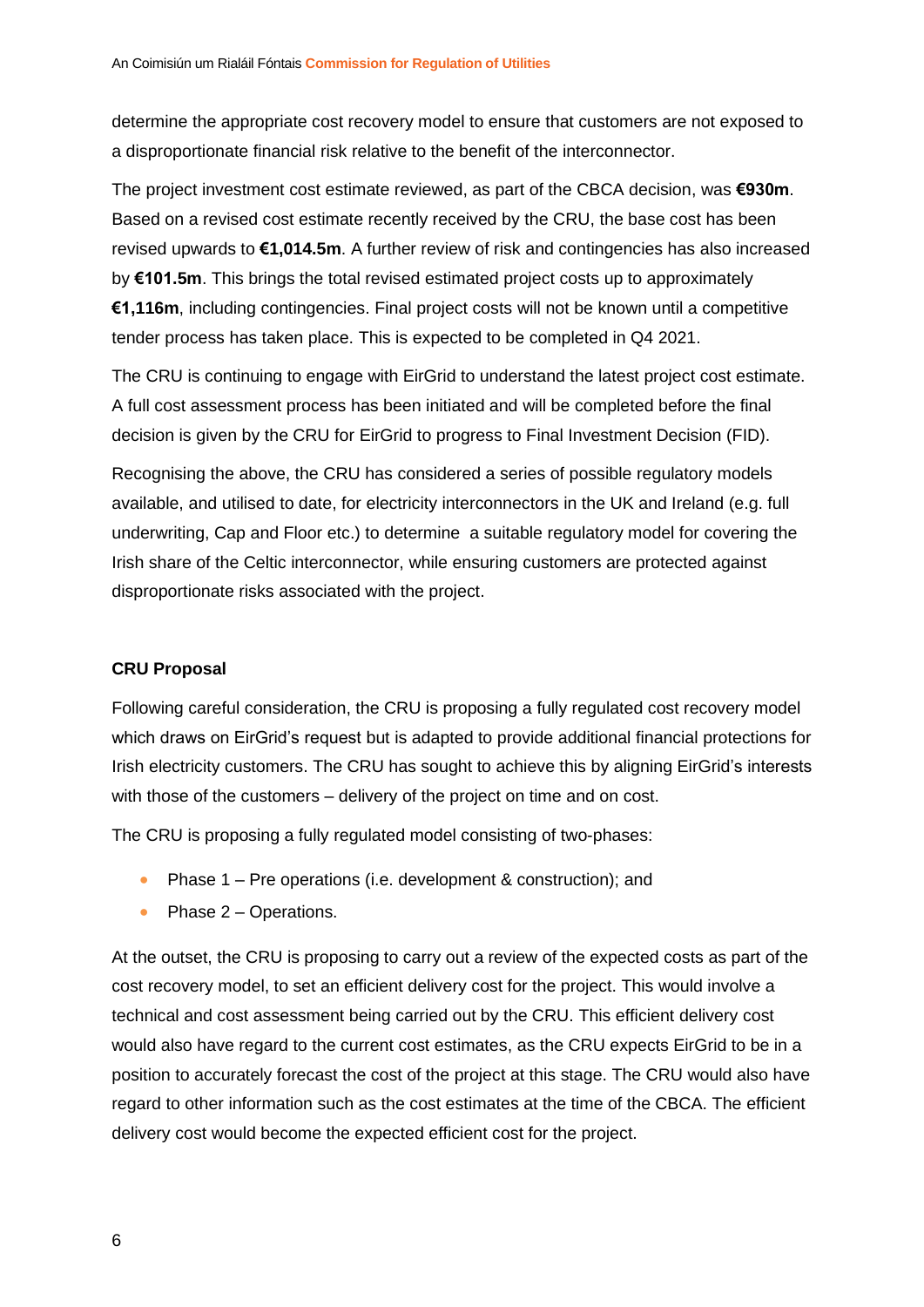The table below summarises the key elements of this approach across both phases.

| <b>Phase 1: Pre-operations</b>                                                                                                                                                                                        | <b>Phase 2: Operational</b>                                                                                                                                                                                                                                                                                                                                                                            |
|-----------------------------------------------------------------------------------------------------------------------------------------------------------------------------------------------------------------------|--------------------------------------------------------------------------------------------------------------------------------------------------------------------------------------------------------------------------------------------------------------------------------------------------------------------------------------------------------------------------------------------------------|
| <b>Opening RAB</b><br>Opening RAB to be set based on<br>Celtic Interconnector's pre-FID costs<br>subject to prudency review.                                                                                          | <b>Opening RAB</b><br>Opening RAB for operational phase<br>set following a post-construction<br>review of outturn versus efficient                                                                                                                                                                                                                                                                     |
| <b>RAB additions during construction</b><br>Costs incurred logged up in the RAB<br>$\bullet$<br>as additions, as incurred, during the<br>construction period.                                                         | delivery cost;<br>Allowed RAB determined following<br>$\bullet$<br>outcome of the post-construction<br>review with the RAB uplifted by €xm<br>depending on EirGrid's performance<br>under a pre-operations financial                                                                                                                                                                                   |
| <b>Investor returns during construction</b>                                                                                                                                                                           | delivery incentive.                                                                                                                                                                                                                                                                                                                                                                                    |
| EirGrid permitted to recover efficient<br>$\bullet$<br>debt service and liquidity costs as<br>required during construction;<br>EirGrid receives no return on equity<br>$\bullet$<br>until the project is operational. | Rate of return and depreciation<br>Allowed rate of return on RAB set at<br>5-year price reviews consistent with<br>the operational risk of the<br>interconnector;<br>Allowed rate of return on the RAB<br>$\bullet$<br>would be set based on principles set<br>ahead of FID;<br>The RAB would be depreciated on a<br>$\bullet$<br>straight-line basis over 25 years<br>from the date of commissioning. |

*Table 3 - Summary of Proposed Two Phased Regulatory Cost Recovery Model*

The CRU is of the view that a fully regulated two-phase funding model strikes the appropriate balance between enabling EirGrid, as an asset light entity, to progress this technically complex project while providing additional protections for the Irish electricity customer. The model would achieve this by incentivising EirGrid to deliver this project on time and on cost, as it has the opportunity to earn additional rewards, thereby aligning its interests as closely as possible to those of customers.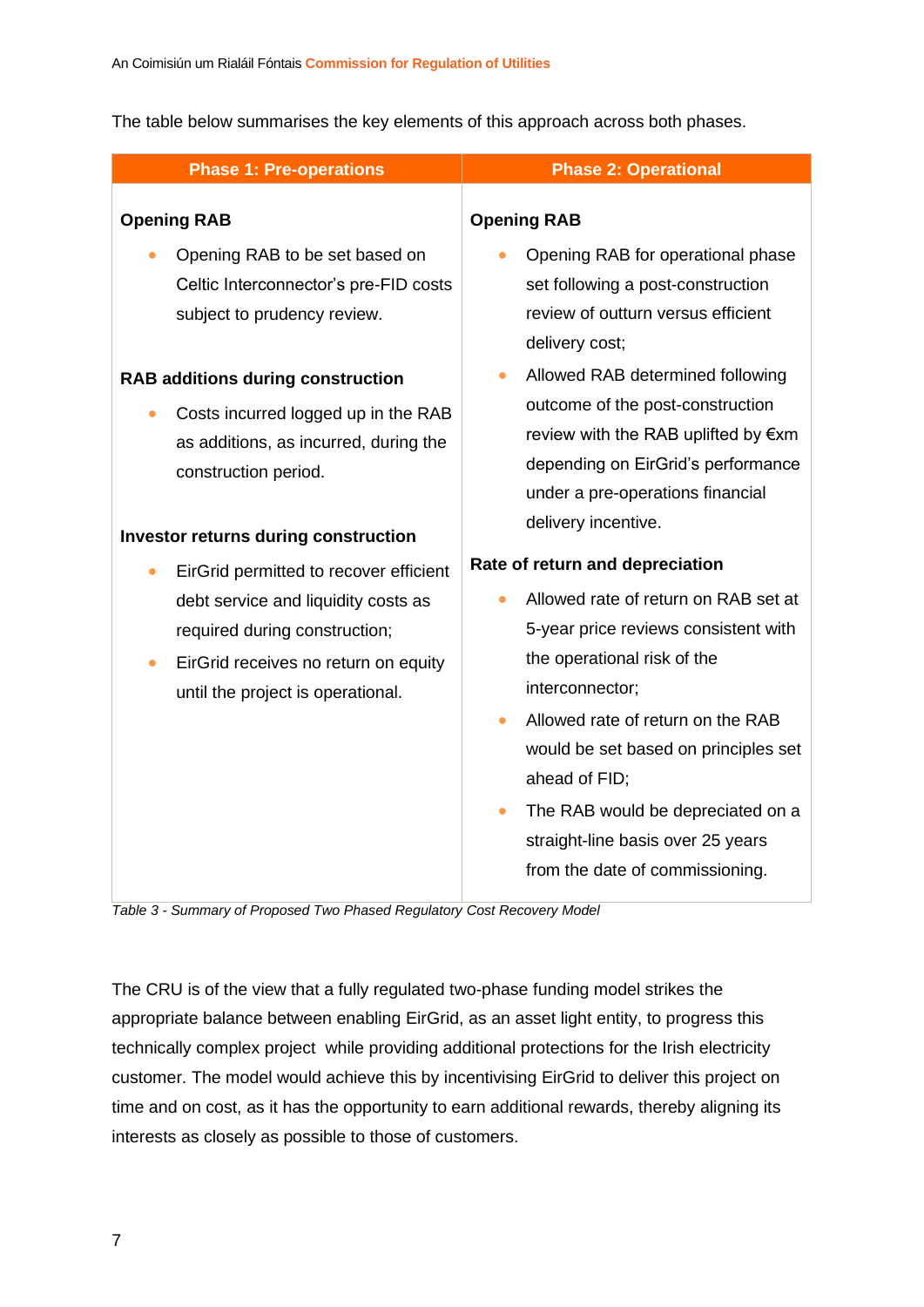The proposed cost recovery model would regulate the interconnector revenues on a project basis rather than as part of the TSO RAB. While EirGrid has indicated that it will be investing in Celtic at the corporate, EirGrid plc. level, rather than by means of a separate investment vehicle, the CRU considers that the discrete economics and specific circumstances of the investment justify a two-phase cost recovery model that considers the revenue requirements of the project on a separable basis. Ultimately the financing of the Celtic interconnector will need to be underpinned by commitments from the Irish electricity consumer. As a result, the CRU considers it appropriate that the commitments provided, including the determination of an appropriate and specific WACC, are tailored to the specific financing challenges and the risk profile of the interconnector project.

#### **Next Steps**

This paper sets out further details of the proposed regulatory cost recovery model for consultation. The CRU is seeking comments from interested parties on the proposed model set out in this paper. Responses should be submitted to [electricityinterconnectors@cru.ie](mailto:electricityinterconnectors@cru.ie) by Friday,25 July 2021. Once responses have been received and considered, the CRU expects to publish a final decision on the Celtic regulatory cost recovery model later this year. The CRU will continue to engage with EirGrid on the detailed aspects of the regulatory cost recovery model and will determine these aspects as well as other elements necessary to allow the project to progress to FID in due course.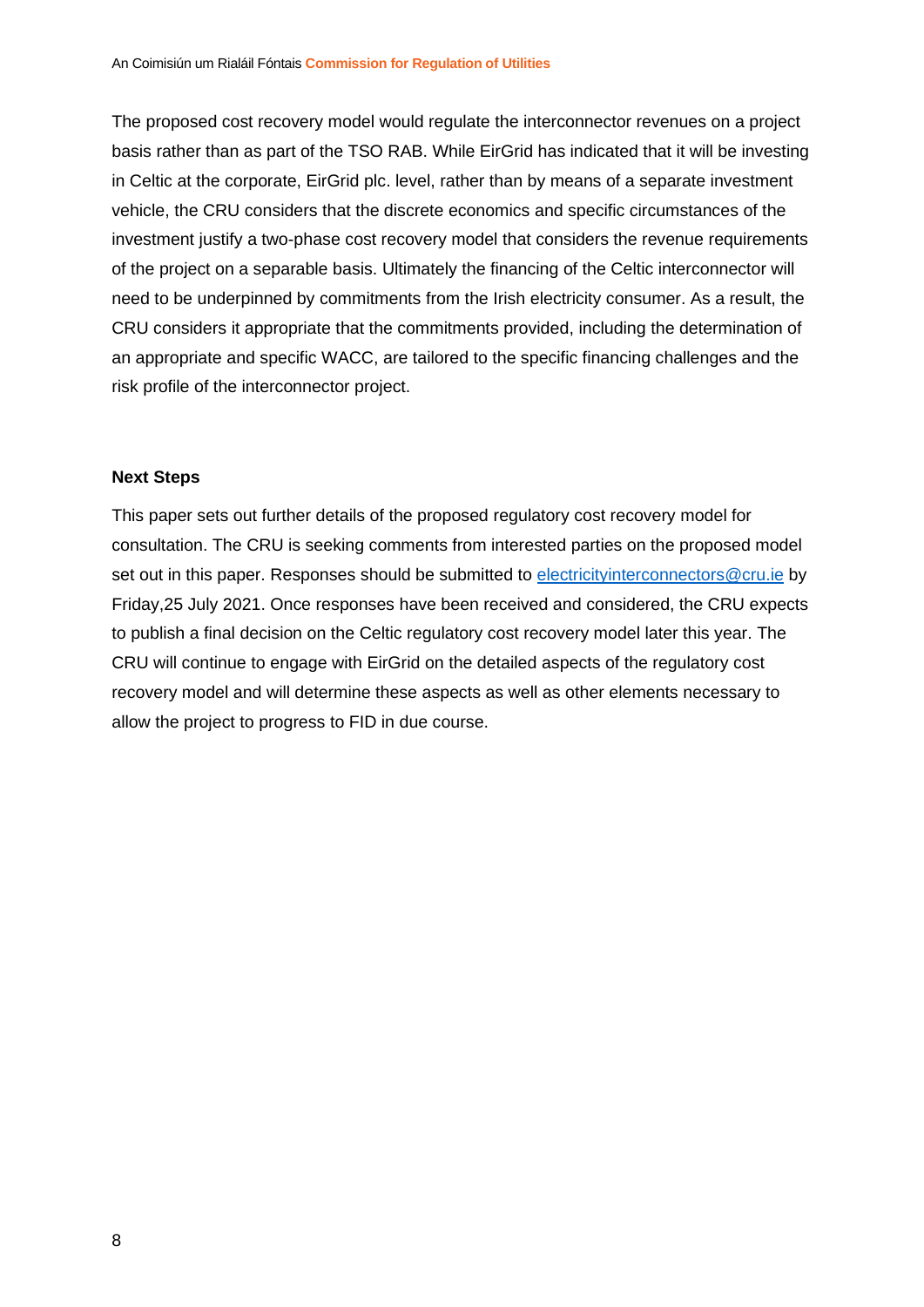## <span id="page-9-0"></span>**Public/Customer Impact Statement**

Electricity interconnectors are physical transmission links which allow the transfer of electricity across borders. New interconnectors in Ireland will be necessary for meeting the European Commission's 2030 interconnection targets (15% electricity interconnection target by 2030<sup>11</sup>) as Ireland transitions to a low carbon economy.<sup>12</sup> Connecting to different markets could be particularly beneficial for Ireland, as it will connect Ireland to the European Union energy market as well as potentially reducing electricity prices and improving security of supply.

However, new interconnectors come at a cost to Irish customers. In order to ensure that the cost is proportionate, the CRU determines how new interconnectors, which require regulatory underpinning, will recover their costs and be regulated. In addition to this, new interconnectors should be built only to the extent that they benefit the public at large.<sup>13</sup>

EirGrid, Ireland's Transmission System Operator (TSO), and its counterpart in France, Réseau de Transport d'Electricité (RTE), are currently carrying out a project to construct an interconnector called the Celtic Interconnector between Ireland and France. It is currently anticipated that this interconnector will be fully operational by 2026. The Irish and French National Regulatory Authorities, CRU and CRE respectively, previously set out the benefits of the project to both countries which included solidarity and security of supply.<sup>14</sup>

The expected project costs at the time of the CBCA were  $€930m$ .<sup>15</sup> The project has been approved for a total of c.  $\epsilon$ 538m in EU grants, the remainder of the costs must be split between Ireland and France. European legislation sets out that efficiently incurred expenditure in relation to certain specified Projects of Common Interest (PCIs), such as the Celtic Interconnector, should be paid for by network users through tariffs where the costs have not been covered by the income the interconnector itself earns. <sup>16</sup> Therefore, Irish electricity customers, through EirGrid, will be required to cover 65% (or as per the CBCA estimates €255m) of the project costs, less congestion rent (revenue the interconnector will earn itself) and any other revenues, through tariffs. As part of the cost recovery model consulted upon in this paper, the CRU is proposing to carry out a process to set an efficient delivery cost which

<sup>12</sup> See [: https://ec.europa.eu/energy/en/topics/infrastructure/projects-common-interest/electricity-interconnection](https://ec.europa.eu/energy/en/topics/infrastructure/projects-common-interest/electricity-interconnection-targets)[targets](https://ec.europa.eu/energy/en/topics/infrastructure/projects-common-interest/electricity-interconnection-targets)

<sup>14</sup> Celtic Interconnector CRU Assessment of the Celtic Investment Request (CRU/18/265), available at: [https://www.cru.ie/wp-content/uploads/2019/01/CRU18265-Celtic-Interconnector-CRU-assessment-of-the-Celtic](https://www.cru.ie/wp-content/uploads/2019/01/CRU18265-Celtic-Interconnector-CRU-assessment-of-the-Celtic-investment-request-Consultation-Paper.pdf)[investment-request-Consultation-Paper.pdf](https://www.cru.ie/wp-content/uploads/2019/01/CRU18265-Celtic-Interconnector-CRU-assessment-of-the-Celtic-investment-request-Consultation-Paper.pdf)

<sup>&</sup>lt;sup>11</sup> Defined as import capacity over installed generation capacity.

 $\frac{13 \text{ That}}{13}$  is, as long as the benefits of adding interconnection capacity outweigh or equal the costs.

<sup>15</sup> The CRU has since been notified of an increase of €84.5m in base costs and a further €101.5m in additional contingency. The CRU is engaging with EirGrid on these cost increases and will be carrying out cost assessments throughout this project.

<sup>16</sup> Article 12 (1) of the TEN-E Regulations.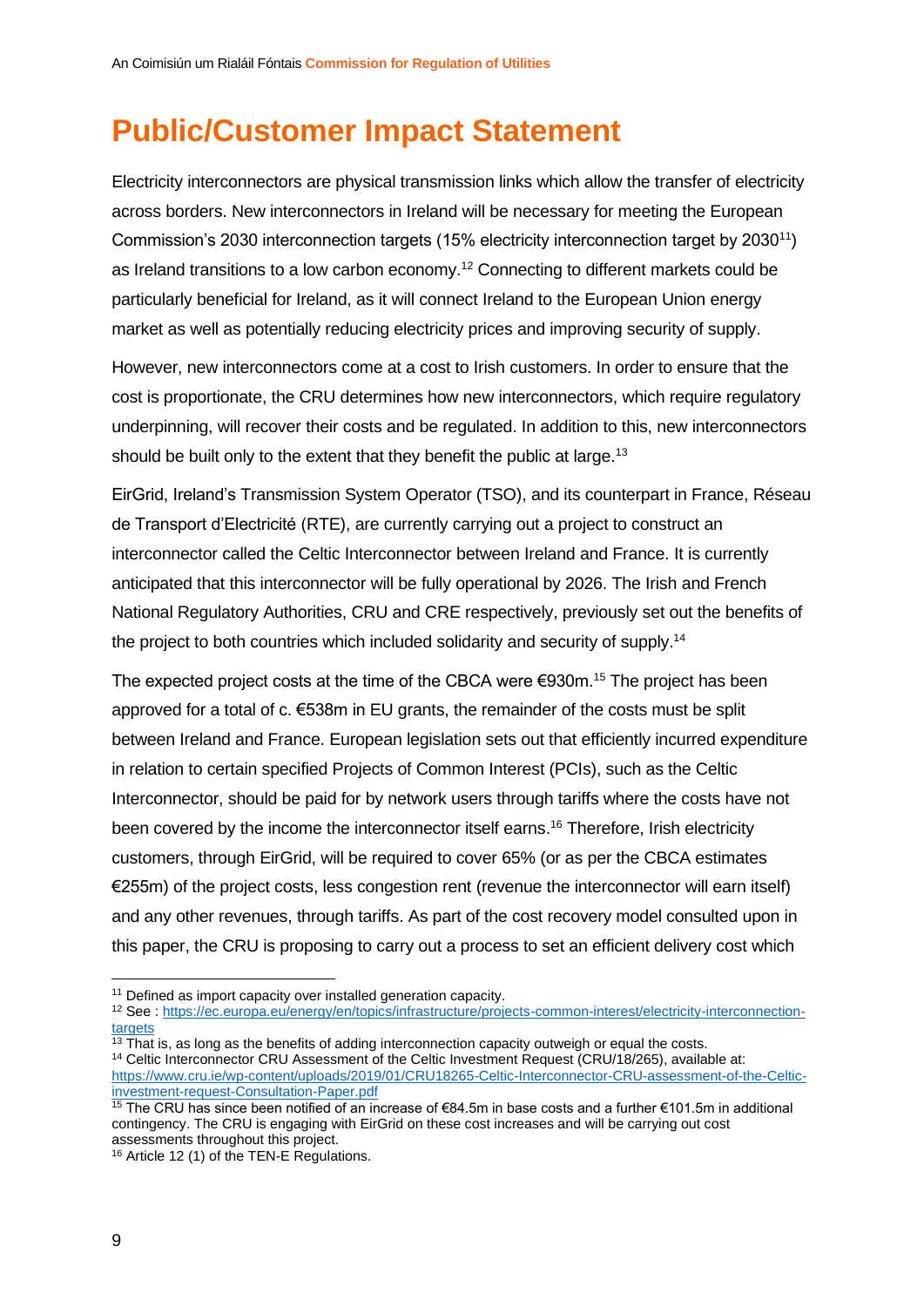will only allow for efficiently incurred costs.

EirGrid is expected to finance the project upfront through a mix of borrowing and equity it has available on its balance sheet (i.e. debt and equity) and recover this expenditure afterwards through a regulatory cost recovery model. The regulatory cost recovery model will determine how much revenue EirGrid will recover in respect of the interconnector for a specified period of time.

There are a number of approaches to regulating interconnectors which can be implemented in various ways. Some regulatory cost recovery models available for interconnectors guarantee the revenue to be earned each year, potentially partly through customer tariffs. Therefore, the CRU has a role to play in ensuring that the costs incurred by the project promoters are efficient and that the regulatory cost recovery model decided upon is fair for customers and the party undertaking the project, in the case of the Celtic Interconnector, that is EirGrid.

EirGrid submitted a request for a fully regulated cost recovery model to the CRU which the CRU has reviewed. The CRU is of the view that a fully regulated model would be appropriate but that aspects of the requested model do not sufficiently protect Irish customers. Therefore, the CRU is proposing, for consultation, a cost recovery model which takes elements of EirGrid's request while modifying the request in order to provide additional protection for electricity customers by incentivising EirGrid to deliver the project on time and in line with a pre-determined cost. This seeks to align the interests of EirGrid with those of the Irish customer as it would allow EirGrid an opportunity to earn additional rewards where it delivers the project on time and on cost. The CRU is of the view that this proposed model would strike an appropriate balance between ensuring EirGrid can finance and progress the project and that Ireland and France can realise the benefits associated with the interconnector, while ensuring customer protection is a priority.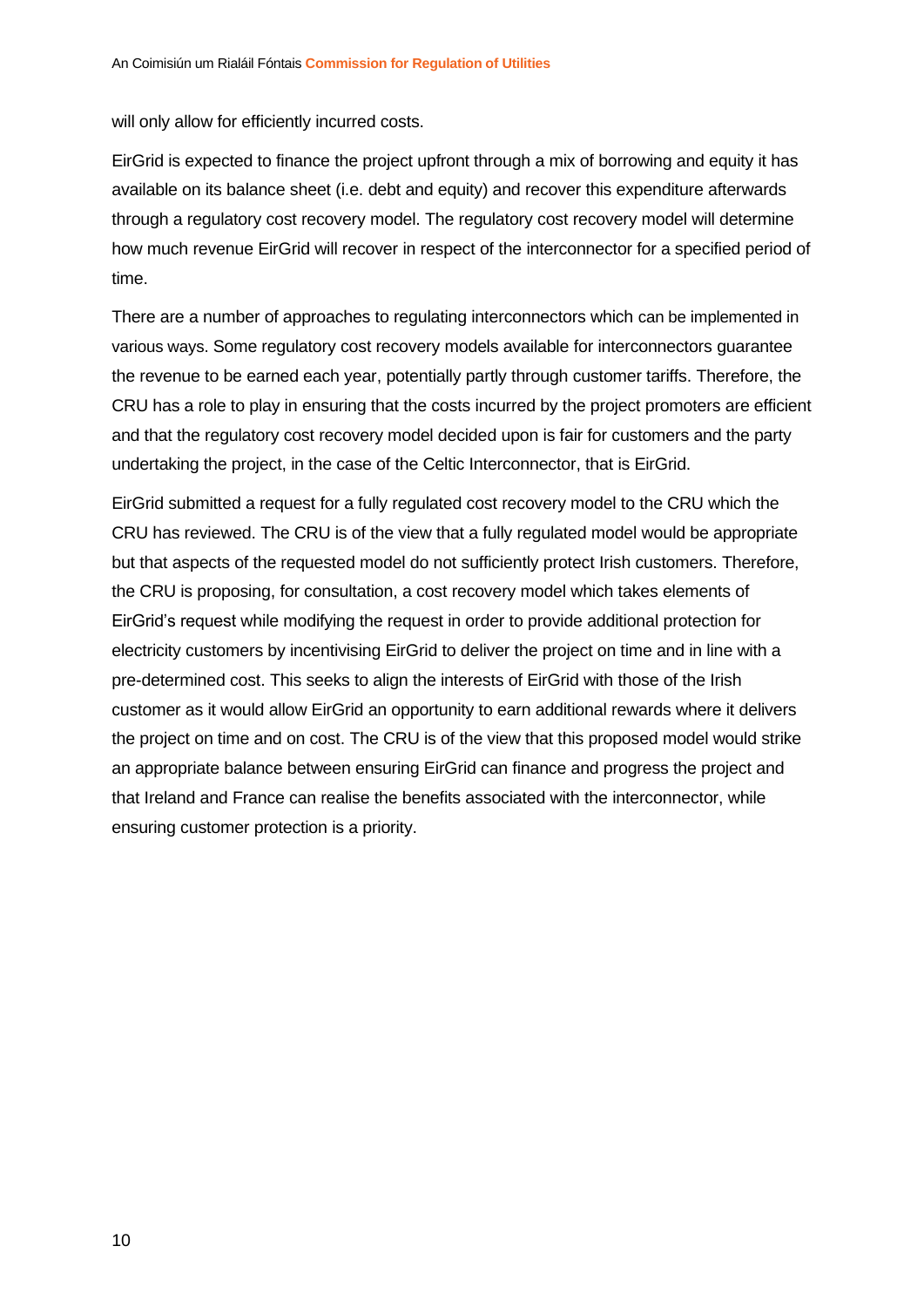## <span id="page-11-0"></span>**Table of Contents**

| 1.1.         |                                                                                                                                |  |
|--------------|--------------------------------------------------------------------------------------------------------------------------------|--|
| 1.2.         |                                                                                                                                |  |
| 1.3.         |                                                                                                                                |  |
| 1.4.         |                                                                                                                                |  |
| 1.5.<br>1.6. |                                                                                                                                |  |
|              |                                                                                                                                |  |
|              |                                                                                                                                |  |
| 2.1.<br>2.2. | Overview of Regulatory Framework Options for Interconnectors 22<br>CRU Policy on Choosing the Appropriate Regulatory Model for |  |
|              |                                                                                                                                |  |
| 3.           | EirGrid's Regulatory Framework Request: Cost Recovery Model for the Celtic                                                     |  |
|              |                                                                                                                                |  |
| 3.1.         |                                                                                                                                |  |
| 3.2.         |                                                                                                                                |  |
| 3.3.         |                                                                                                                                |  |
| 3.4.         |                                                                                                                                |  |
|              |                                                                                                                                |  |
| 4.1.         |                                                                                                                                |  |
| 4.2.         |                                                                                                                                |  |
| 4.3.         |                                                                                                                                |  |
| 4.4.         |                                                                                                                                |  |
| 5.           |                                                                                                                                |  |
|              |                                                                                                                                |  |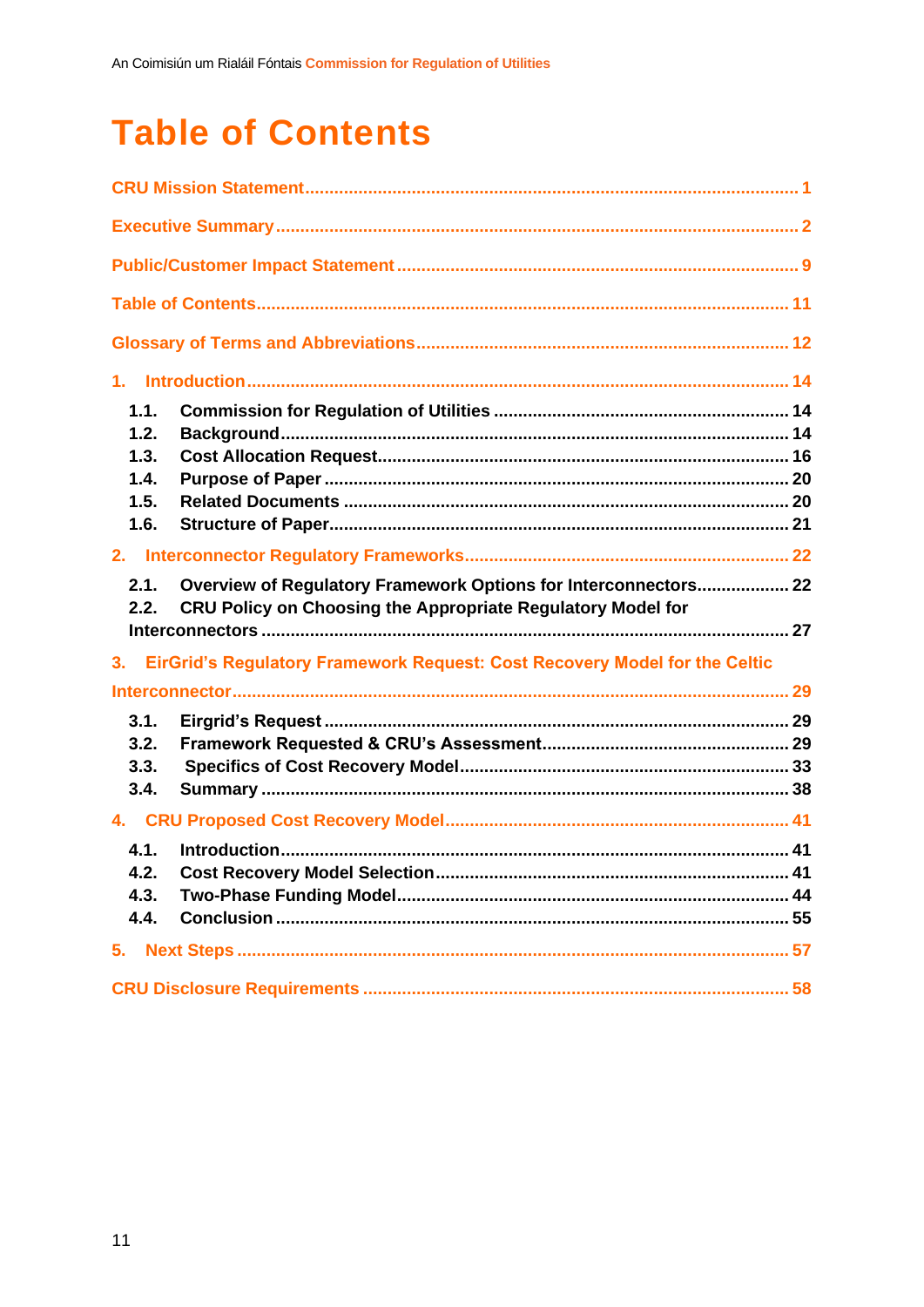## <span id="page-12-0"></span>**Glossary of Terms and Abbreviations**

| <b>Abbreviation or Term</b> | <b>Definition or Meaning</b>                                                      |
|-----------------------------|-----------------------------------------------------------------------------------|
| <b>Capex</b>                | <b>Capital Expenditure</b>                                                        |
| <b>CAPM</b>                 | <b>Capital Asset Pricing Model</b>                                                |
| <b>CBA</b>                  | <b>Cost Benefit Analysis</b>                                                      |
| <b>CBCA</b>                 | <b>Cross Border Cost Allocation</b>                                               |
| <b>CEF</b>                  | <b>Connecting Europe Facility</b>                                                 |
| <b>CRE</b>                  | Commission de régulation de<br>l'énergie (French Energy Regulatory<br>Commission) |
| <b>CRU</b>                  | <b>Commission for Regulation of Utilities</b>                                     |
| <b>DSCR</b>                 | <b>Debt Service Cover Ratio</b>                                                   |
| <b>EU</b>                   | European Union                                                                    |
| <b>EWIC</b>                 | East West Interconnector                                                          |
| <b>FID</b>                  | <b>Final Investment Decision</b>                                                  |
| <b>HICP</b>                 | Harmonised Index of Customer Prices                                               |
| <b>IDC</b>                  | <b>Interest during Construction</b>                                               |
| <b>NRA</b>                  | <b>National Regulatory Authority</b>                                              |
| <b>O&amp;M</b>              | <b>Operational and Maintenance</b>                                                |
| <b>Opex</b>                 | Operational expenditure                                                           |
| <b>PCI</b>                  | Project of Common Interest                                                        |
| <b>RAB</b>                  | <b>Regulated Asset Base</b>                                                       |
| <b>RTE</b>                  | Réseau de Transport d'Electricité (French<br>TSO)                                 |
| <b>TEN-E</b>                | Tans-European Energy Infrastructure (EU<br>Regulation 347/2013)                   |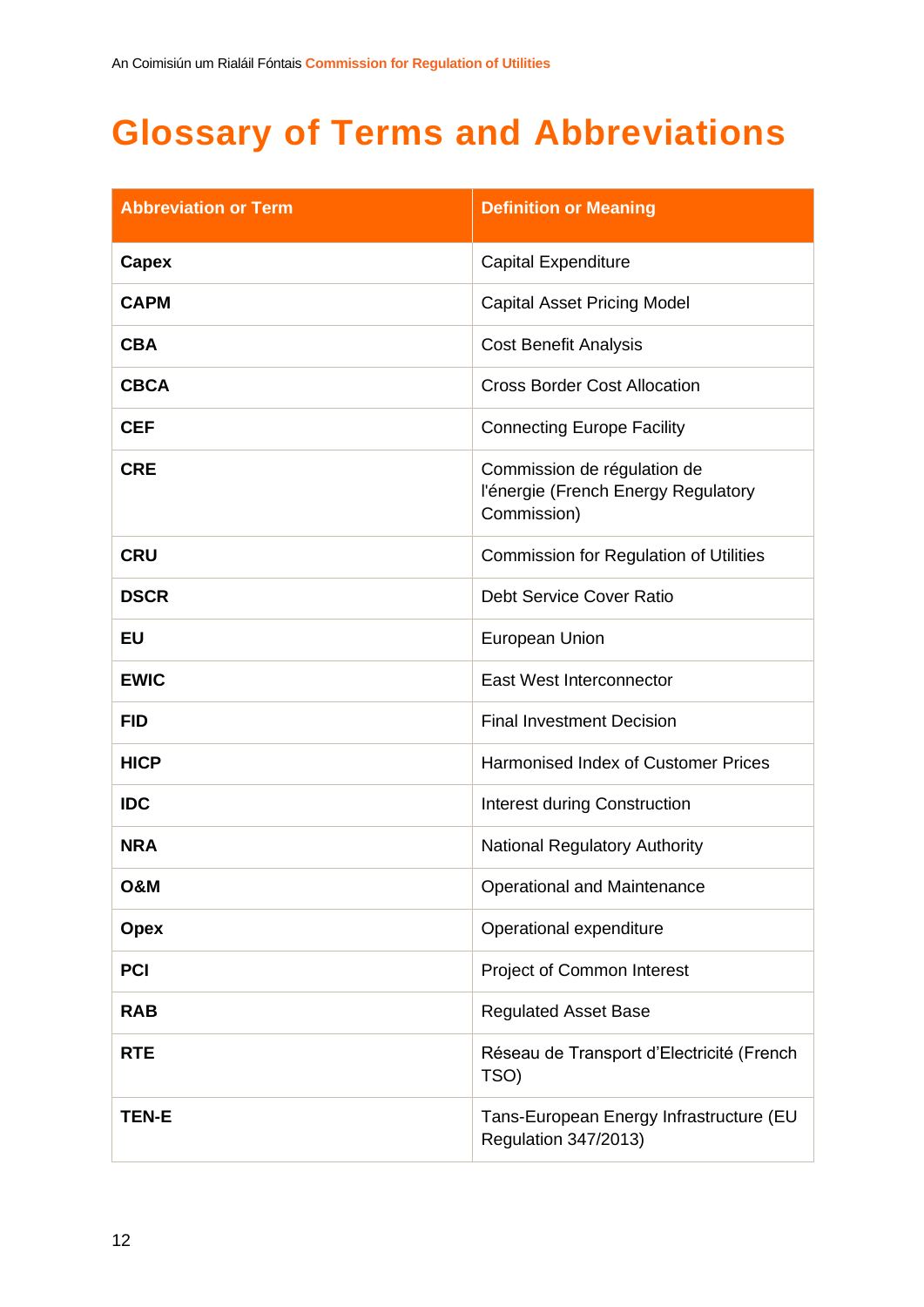| TSO         | <b>Transmission System Operator</b> |
|-------------|-------------------------------------|
| TUoS        | Transmission Use of System Charge   |
| <b>WACC</b> | Weighted Average Cost of Capital    |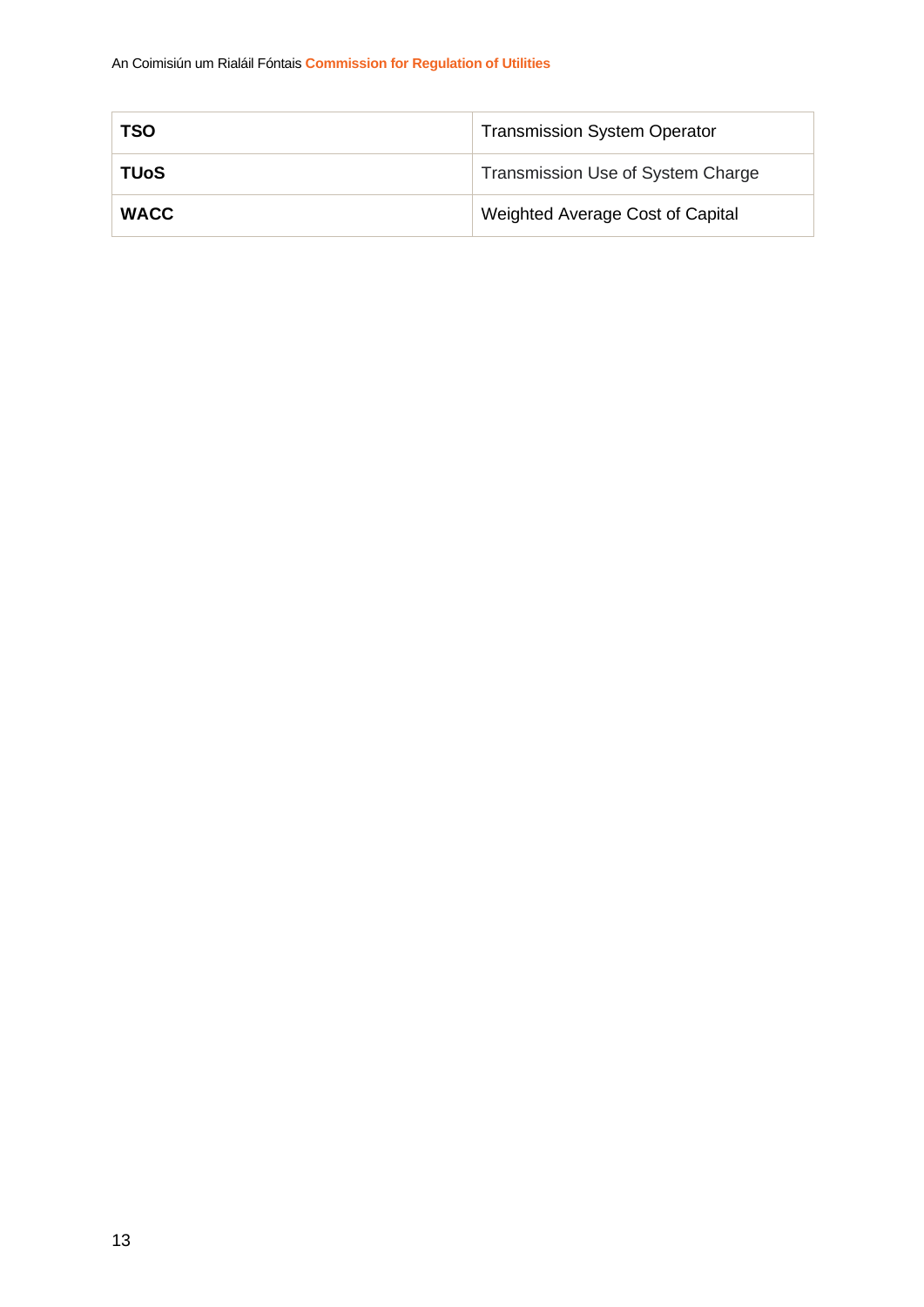## <span id="page-14-0"></span>**1. Introduction**

## <span id="page-14-1"></span>**1.1. Commission for Regulation of Utilities**

The Commission for Regulation of Utilities (CRU) is Ireland's independent energy and water regulator. The CRU was originally established as the Commission for Electricity Regulation (CER) in 1999. The CRU's mission is to protect the public interest in Water, Energy and Energy Safety. The work of the CRU impacts every Irish home and business. The sectors the CRU regulates underpin Irish economic competitiveness, investment and growth, while also contributing to our international obligations to address climate change.

The CRU is committed to playing its role to help deliver a secure, low carbon future at the least possible cost, while ensuring energy is supplied safely, empowered and protected customers pay reasonable prices and the CRU delivers a sustainable, reliable and efficient future for energy and water.

The CRU is guided by four strategic priorities that sit alongside the core activities the CRU undertakes to deliver on the public interest. These are:

- Deliver sustainable low-carbon solutions with well-regulated markets and networks;
- Ensure compliance and accountability through best regulatory practice;
- Develop effective communications to support customers and the regulatory process;
- Foster and maintain a high-performance culture and organisation to achieve our vision.

Further information on the CRU's role and relevant legislation can be found on the CRU's website at [www.cru.ie.](http://www.cru.ie/)

## <span id="page-14-2"></span>**1.2. Background**

The Celtic Interconnector Project is a project to construct a proposed 700MW subsea electrical cable that would link the electricity transmission systems of Ireland and France to enable the two countries to export or import electricity from each other. This project is being promoted by EirGrid and Réseau de Transport d'Électricité (RTE), who are the Transmission System Operators (TSOs) in Ireland and France respectively. Figure 1 below provides an illustration of the interconnector.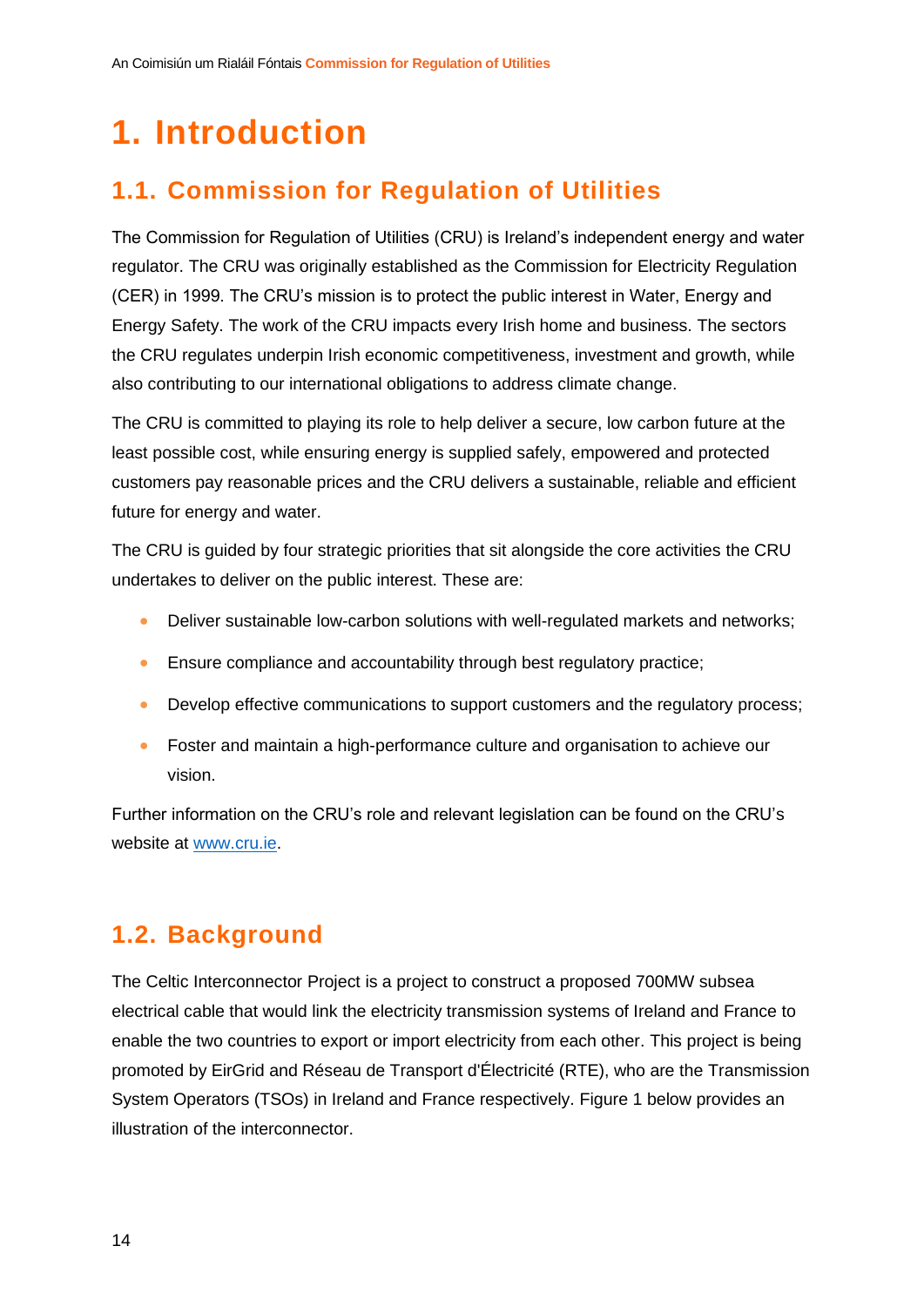An Coimisiún um Rialáil Fóntais **Commission for Regulation of Utilities**



*Figure 1 Celtic Interconnector, Source: Celtic Investment Request Figure 1*

For Ireland, Celtic would be the first direct energy link to continental Europe and the only link to the European Union energy market post Brexit.

The Celtic Interconnector project is a project of common interest (PCI) which means that it is considered key in completing the European energy market and helping the EU achieve its energy policy and climate objectives. Given their importance, PCIs can benefit from streamlined planning processes, improved regulatory conditions and possible EU financial assistance from the Connecting Europe Facility (CEF).

The Celtic Interconnector project was first designated a Project of Common Interest (PCI) by the European Commission when it was included in its first PCI list in 2013. The project has retained PCI status since then.<sup>17</sup> PCIs are key cross border infrastructure projects that link the energy systems of EU countries. The PCI process is intended to help the EU achieve its energy policy and climate objectives: affordable, secure and sustainable energy for all citizens, and the long-term decarbonisation of the economy in accordance with the Paris Agreement. To qualify for PCI status, a project must have a significant impact on energy markets and market integration in at least two EU countries, boost competition in energy markets and help the EU's energy security by diversifying sources, as well as contribute to the EU's climate and energy goals by integrating renewables.

The TEN-E Regulations (EU) 347/2013 set out the legal framework for PCIs. In particular, Article 12 states that the efficiently incurred investment costs related to a PCI shall be paid for by users of the transmission infrastructure in the Member States to which the project brings a net positive impact insofar as these costs are not covered by congestion rent. This means that investment costs of cross-border PCIs, such as Celtic, are shared between the countries hosting them and included in their national network tariffs to the extent that the

<sup>&</sup>lt;sup>17</sup> Note that the fifth PCI list is currently being developed and expected to be adopted by the European Commission by the end of 2021. See [https://ec.europa.eu/info/news/consultation-list-candidate-projects](https://ec.europa.eu/info/news/consultation-list-candidate-projects-common-interest-electricity-and-gas-2021-jan-14_en)[common-interest-electricity-and-gas-2021-jan-14\\_en](https://ec.europa.eu/info/news/consultation-list-candidate-projects-common-interest-electricity-and-gas-2021-jan-14_en) for further information.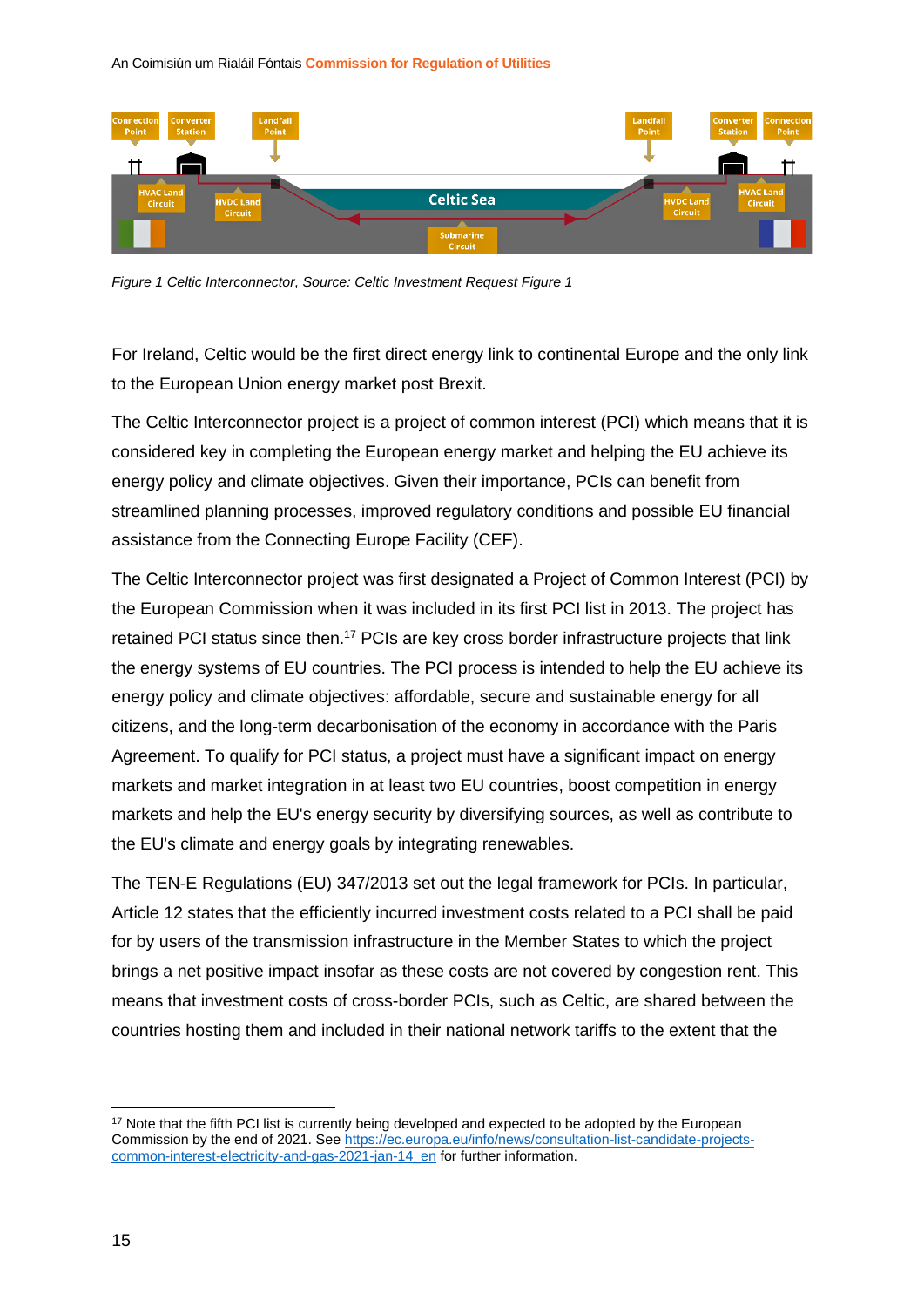costs are not recovered through congestion rent (i.e. the money which the interconnector earns itself on a commercial basis).

### <span id="page-16-0"></span>**1.3. Cost Allocation Request**

In September 2018, Celtic's project promoters (EirGrid and RTE) submitted an Investment Request to the CRU, and separately, to the Commission de régulation de l'énergie (CRE) in accordance with the requirements of the TEN-E Regulations. The submissions included a Cost Benefit Analysis (CBA) and a request for the costs of Celtic to be included in each country's network tariffs, as well as a request for the NRAs to issue a Cross Border Cost Allocation (CBCA) decision. A non-confidential version of the Investment Request has been published. 18

#### **1.3.1. CBCA Decision**

In 2018, both the CRU and CRE carried out an assessment of the Celtic Interconnector in order to determine the benefits of the interconnector, as well as a CBCA assessment to determine how the costs should be allocated between Ireland and France for this project. As part of this process, the CRU's modelling found that:

- the potential socio-economic welfare (SEW) benefits of Celtic were uncertain;
- the security of supply benefits associated with Celtic were much lower in comparison to Transmission System Operators' (TSO) estimates; and
- the net benefits for Ireland were relatively consistent with the TSOs' forecast.

Overall, the CBA modelling indicated that Celtic would drive benefits for both Irish and French consumers even when excluding potential security of supply benefits.

In relation to Celtic's costs, and its regulatory treatment, the CRU found that:

The cost benchmarking suggests that Celtic may turn out being more expensive than projected by the TSOs. The CRU estimated that Celtic's investment cost may be up to 20% more than the TSOs' estimate of €930m (with a -€110m to +€140m uncertainty range $19$ ;

<sup>&</sup>lt;sup>18</sup> Celtic Interconnector Project Investment Request File 7 September 2018, (CRU/18/265a), available at: <https://www.cru.ie/wp-content/uploads/2018/12/CRU18265a-Celtic-Investment-Request.pdf>

<sup>&</sup>lt;sup>19</sup> This means that the assessment found that the likely cost range could be as low as €930m - €110m, i.e. €820m or as high as €930m + €140m i.e. €1,070m.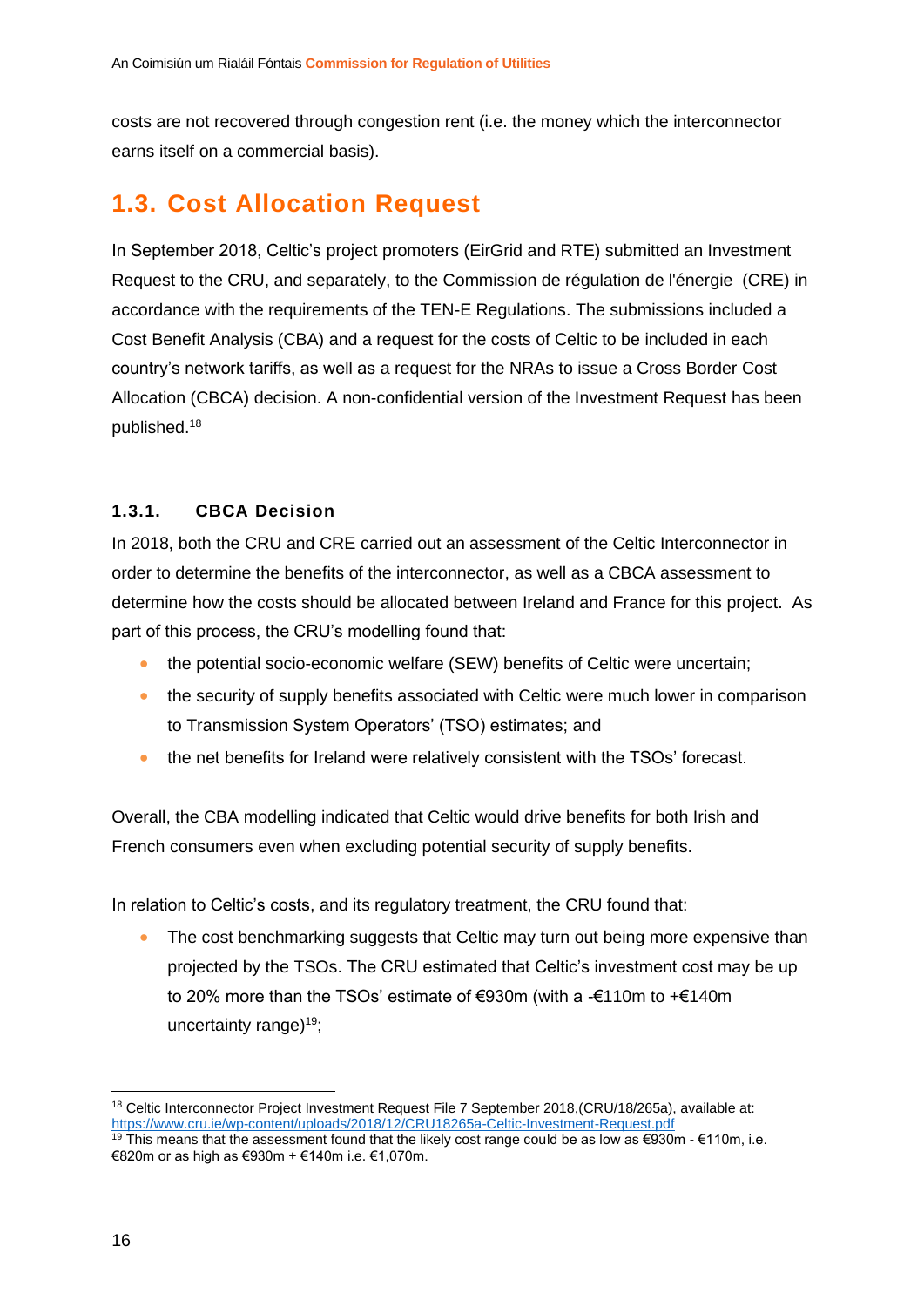• Overall, despite its potential benefits, it was found that Celtic would have a significant material impact on the Irish consumers, much higher than in other EU countries given the relatively high investment cost and the small size of the Irish market.

In April 2019, the CRU and the CRE published a coordinated decision on Celtic's Investment Request.<sup>20</sup> This decision was issued on the proviso that financial assistance be granted from the CEF fund for at least 60% of the project's estimated investment costs. It was also determined that the project costs, including any CEF grant, up to the project's estimated investment costs (at that time, €930m) should be split with 65% of the investment costs allocated to Ireland and 35% to France. This reflected the benefits of the project to each country.

In October 2019, Celtic was awarded a CEF grant of €530.7m which corresponded to 57% of the total estimated investment cost of the project of €930m. However, this was in addition to €7m already awarded to the project at earlier stages (totalling almost 58% of the total estimated investment cost of the project). As this fell short of the 60% minimum on which the CBCA decision was conditional, the NRAs reviewed the CBCA decision.

The NRAs decided that the level of financial assistance awarded was close to the minimum amount set in the original CBCA decision and therefore did not put excessive risk on French and Irish consumers. It was therefore concluded that there were no grounds to amend the cost allocation of 65% to Ireland and 35% to France.<sup>21</sup> The following decisions were also affirmed in the revised CBCA decision:

- Any costs above the project's estimated investment costs should be split equally (i.e. 50% each) between EirGrid and RTE;
- The project's operational and maintenance (O&M) costs, and revenues from congestion rents would be shared equally (i.e. 50% each) between Eirgrid and RTE;
- In the event that the cost of the main supply contracts materially exceeds the estimated costs (i.e. by 20%) or that the total costs of the project are reviewed significantly upwards (i.e. by 20%), the CRU and the CRE agree to review their decision in order to reconsider the opportunity to invest in the project and/or the cross-border cost allocation decision regarding cost overruns.

In March 2021, EirGrid provided information to the CRU setting out that the base cost estimate for the project had increased from **€930m** to **€1,014.5m**. A further increase in

<sup>20</sup> Available at[: https://www.cru.ie/wp-content/uploads/2019/05/CRU19051-Celtic-CBCA-decision.pdf](https://www.cru.ie/wp-content/uploads/2019/05/CRU19051-Celtic-CBCA-decision.pdf)

<sup>21</sup> Available at[: https://www.cru.ie/wp-content/uploads/2019/10/CRU19125-revised-CBCA-decision.pdf](https://www.cru.ie/wp-content/uploads/2019/10/CRU19125-revised-CBCA-decision.pdf)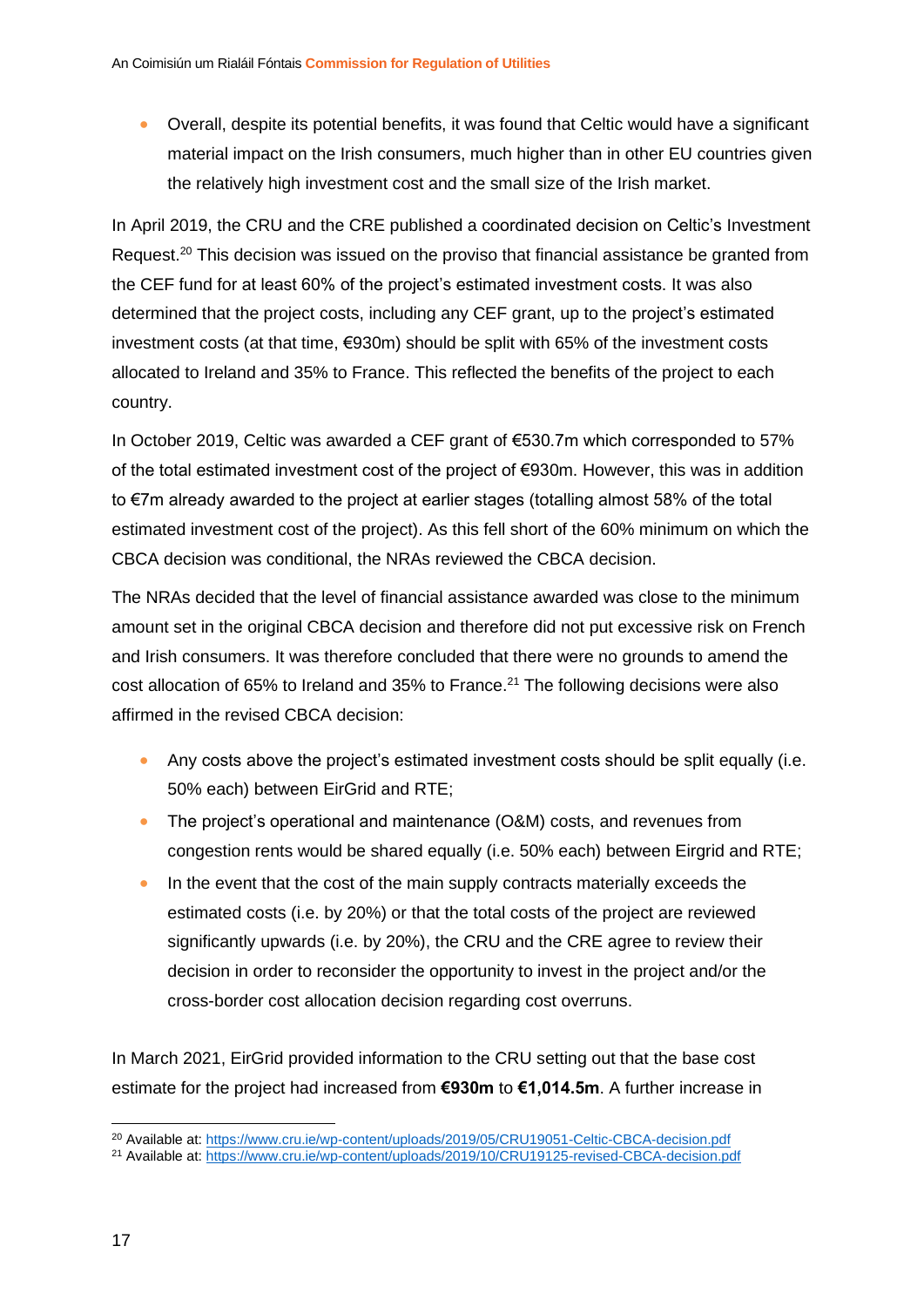contingencies of **€101.5m** was also notified to the CRU. A submission outlining these increases has been received and the CRU is engaging with EirGrid to understand the reasons for this cost increase. However, as the costs remain an estimate, and will continue to be until the procurement processes have concluded, the CRU is proceeding to issue a proposal for the cost recovery model which will be put in place for this project. A full cost assessment for the project will take place at a later date when the costs will be assessed in detail.

#### **1.3.2. Funding Requirement**

In line with the CBCA decision, Ireland will be required to fund **65%** of the remaining costs of the project when the CEF grant has been taken into account. This equates to approximately **€255m** based on the cost estimation at the time of the CBCA decision.

| <b>Funding Requirement</b>               | $\epsilon$ m |
|------------------------------------------|--------------|
| Project Costs (estimate at time of CBCA) | 930          |
| Less CEF Funding <sup>22</sup>           | 538          |
| <b>Total outstanding</b>                 | 392          |
| Ireland (65%) share of costs             | 255          |
| France (35%) share of costs              | 137          |

*Table 4 -Indicative Celtic Funding Requirement (rounded)*

As the Celtic project is now moving towards Final Investment Decision (FID), EirGrid are seeking confirmation as to the regulatory cost recovery model which will be in place to enable it to recover its expenditure on this project. A decision on this cost recovery model is required to enable EirGrid to put in place the financing arrangements for the project, thus enabling the project to progress.

<sup>&</sup>lt;sup>22</sup> CEF funding to be allocated based on the CBCA allocation, i.e. Ireland 65%, France 35%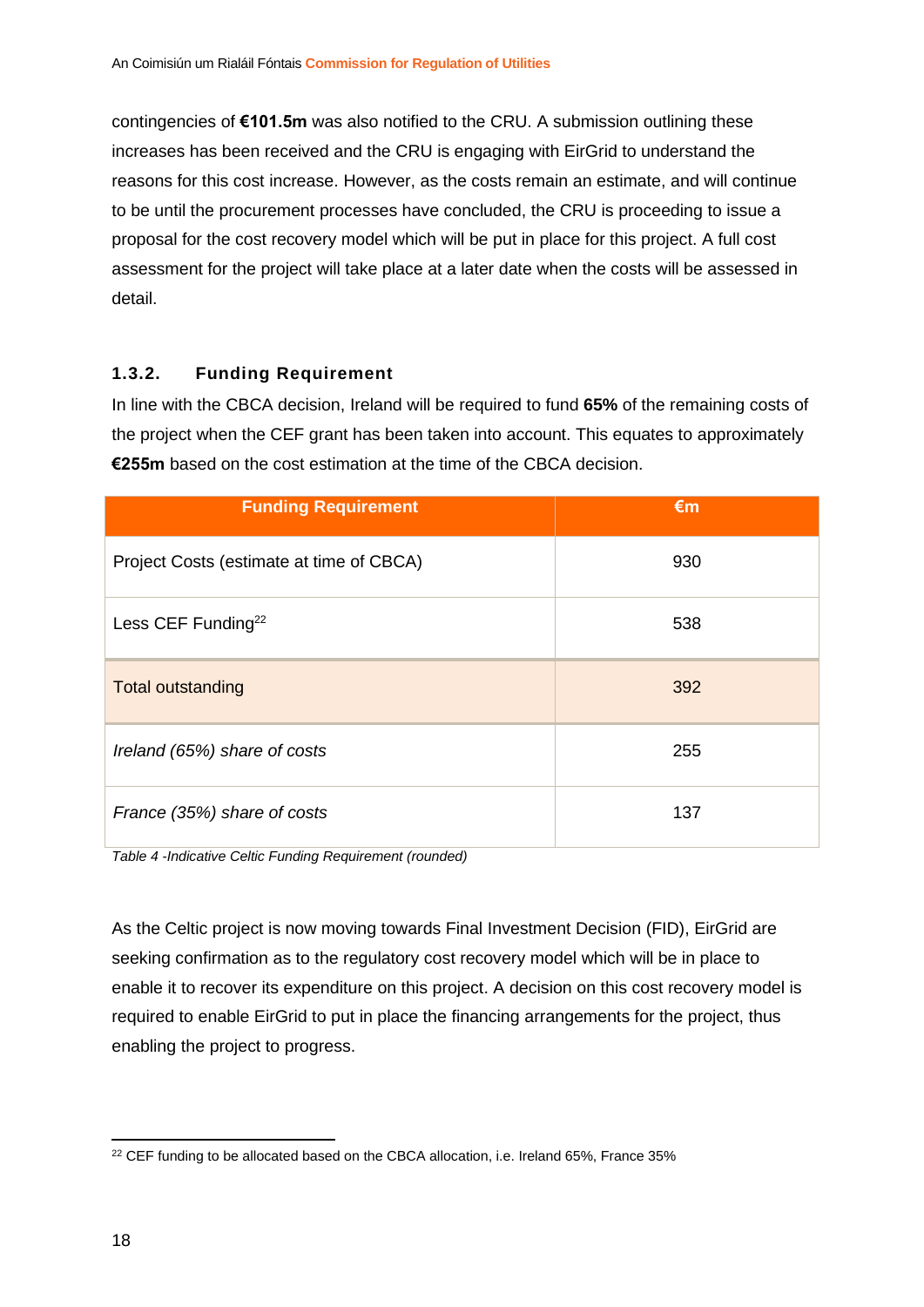The French regulatory model has been defined for the French TSO, RTE, by the French regulator, CRE. A summary of this model is set out below:

- The Celtic project will be treated like other investments of the French TSO and merged onto its asset base;
- RTE will recover its costs through the depreciation of the asset and a remuneration in a RAB x WACC manner, similar to EirGrid's request;
- During construction, the remuneration of the assets is fixed at the cost of debt, which is an effective incentive for the rapid commissioning of the project. For the upcoming regulatory period (2021-2024), the cost of debt is fixed a 2.4%. Once operational, the assets will enter the RAB and RTE will earn the rate of return that will be fixed for the following regulatory periods;
- An incentive to control the costs of the project was defined in June 2019 based on a target budget. This kind of incentive applies to all RTE's major projects and consists of a bonus or penalty attributed to the RTE based on the difference between this target budget and actual expenses.

While it may be considered desirable that the regulatory models applied in both jurisdictions are as consistent as possible, there is no requirement for them to be the same nor may it be beneficial in the broader context of each country's structure for them to be consistent. The CRU has therefore considered the appropriate model for the cost recovery in the Irish context while ensuring that there are no unintended competing aspects between the two frameworks.

In April 2020, EirGrid submitted its regulatory framework request for Celtic which set out its request for the cost recovery model for the investment costs associated with the Celtic Interconnector project. The request was subsequently updated in February 2021 to take into account the CRU's Price Review 5 Decision.<sup>23</sup> A non-confidential version of EirGrid's request is published alongside this paper. $24$  The CRU has reviewed this request in detail and has engaged directly with EirGrid on the request.

It is currently envisaged that the interconnector will be operational in 2026. In order to achieve this timeline, the CRU has been requested to provide EirGrid with certainty of the regulatory cost recovery model to enable it to commence its process to source the necessary financing for the project.

<sup>&</sup>lt;sup>23</sup> Available at[: https://www.cru.ie/document\\_group/price-review-5-electricity-networks/](https://www.cru.ie/document_group/price-review-5-electricity-networks/)

<sup>&</sup>lt;sup>24</sup> See CRU/21/057a published alongside this paper.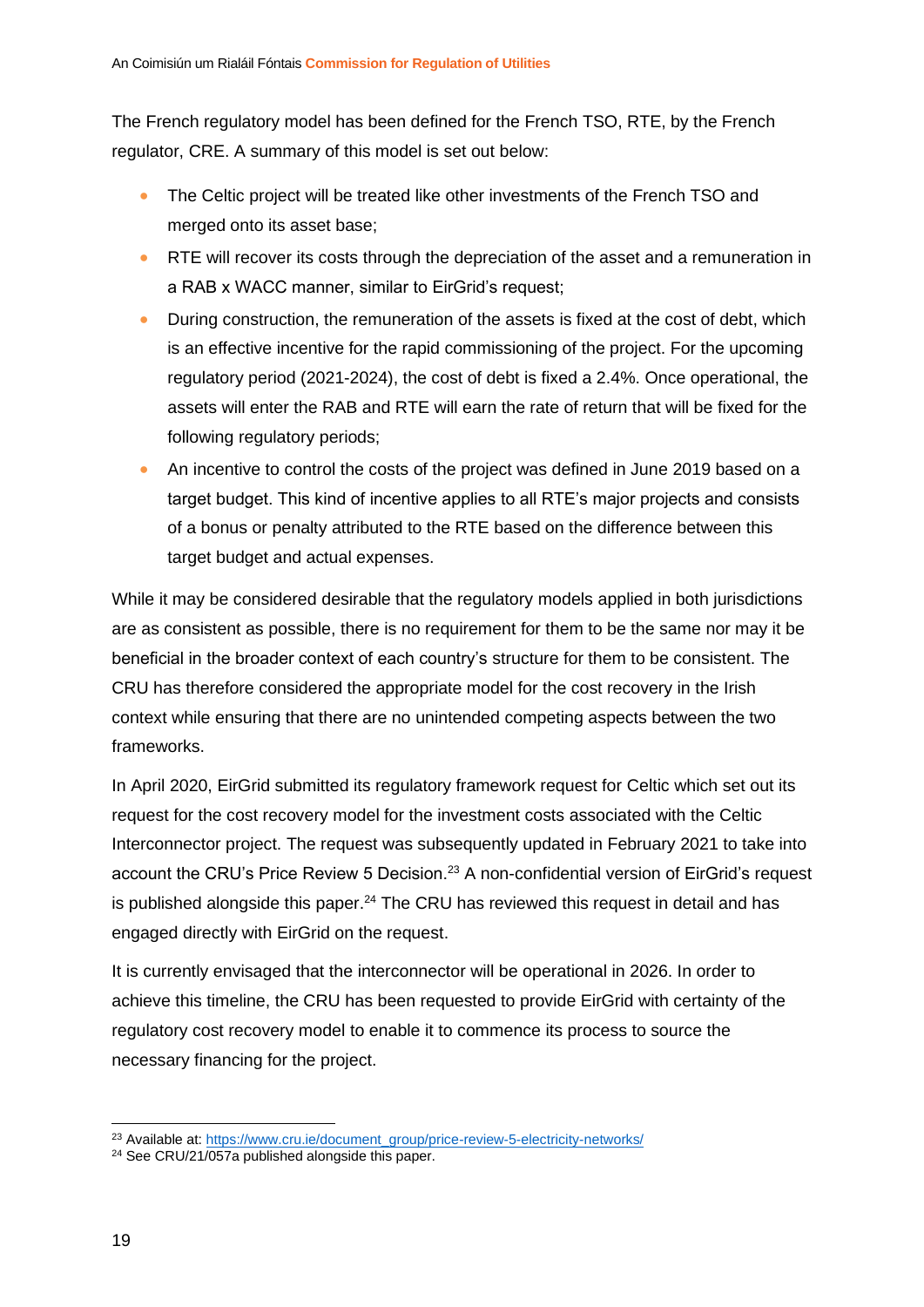### <span id="page-20-0"></span>**1.4. Purpose of Paper**

The purpose of this paper is to set out the CRU's assessment of EirGrid's cost recovery model request for the Celtic interconnector and to propose a model, for consultation, on how its costs should be recovered. It should be noted that the purpose of this paper is to set out the proposed model in order to enable the project to progress. The CRU will continue to engage with EirGrid on the more detailed aspects of this model and, following a decision on the model, these detailed aspects will be determined. Further aspects of the overall Regulatory Framework, including licensing, governance and cost assessments, will also be determined in due course.

The CRU is seeking comments from interested parties on the proposed cost recovery model for the Celtic interconnector set out in this paper. Responses should be submitted to [electricityinterconnectors@cru.ie](mailto:electricityinterconnectors@cru.ie) by Friday, 23 July 2021. Once responses have been received and considered, the CRU expects to publish a final decision on the cost recovery model for EirGrid's share of the Celtic Interconnector costs later this year.

### <span id="page-20-1"></span>**1.5. Related Documents**

- Regulation (EU) 347/2013 [on guidelines for trans-European energy infrastructure](https://eur-lex.europa.eu/legal-content/EN/TXT/PDF/?uri=CELEX:32013R0347&from=en) [\(the TEN-E Regulation\),](https://eur-lex.europa.eu/legal-content/EN/TXT/PDF/?uri=CELEX:32013R0347&from=en) 17 April 2013;
- [CER/17/007](https://www.cru.ie/wp-content/uploads/2017/07/CER17007-Celtic-Interconnector-Information-Assessment-Phase.pdf) Celtic Interconnector Next Assessment Phase, 2 February 2017;
- [CRU/18/265a](https://www.cru.ie/wp-content/uploads/2018/12/CRU18265a-Celtic-Investment-Request.pdf) Celtic Interconnector Project Investment Request, 7 September 2018;
- [CRU/18/265](https://www.cru.ie/wp-content/uploads/2019/01/CRU18265-Celtic-Interconnector-CRU-assessment-of-the-Celtic-investment-request-Consultation-Paper.pdf) Celtic Interconnector CRU Assessment of the Celtic Investment Request Consultation Paper, 15 February 2019;
- [CRU/19/051](https://www.cru.ie/wp-content/uploads/2019/05/CRU19051-Celtic-CBCA-decision.pdf) Coordinated decision on the cross-border cost allocation request submitted by the Celtic Interconnector project, 30 May 2019;
- [CRU/19/063](https://www.cru.ie/wp-content/uploads/2019/05/CRU19063-Information-Paper-Celtic-consultation-results-final.pdf) Celtic Interconnector consultation results Information paper accompanying the coordinated cross-border cost allocation decision under Article 12 of Regulation (EU) 347/2013, 30 May 2019;
- [CRU/19/125](https://www.cru.ie/wp-content/uploads/2019/10/CRU19125-revised-CBCA-decision.pdf) Review of the coordinated decision on the cross-border cost allocation request submitted by the Celtic Interconnector project following the results of the second Connecting Europe Facility energy call 201, 10 October 2019.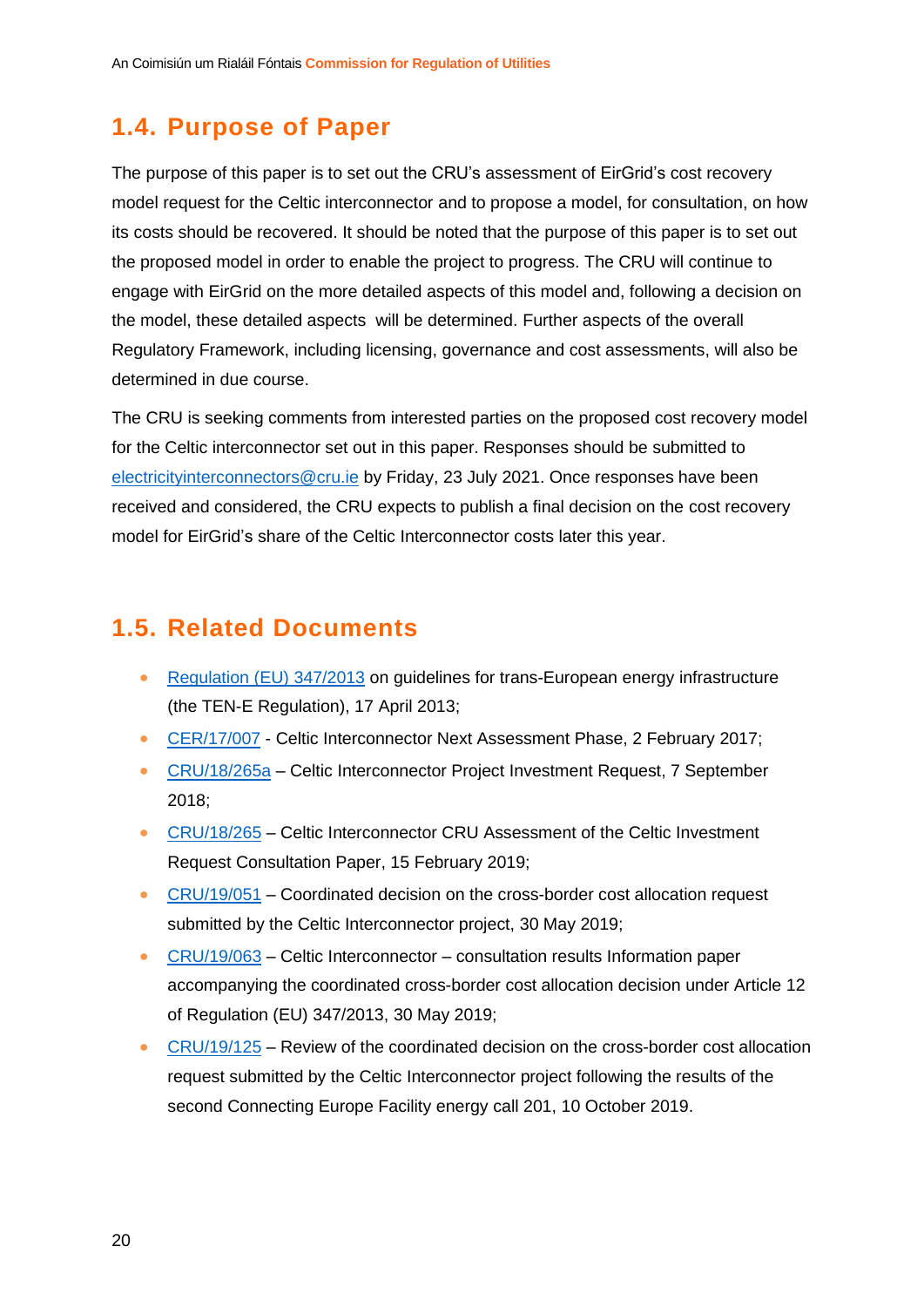## <span id="page-21-0"></span>**1.6. Structure of Paper**

This paper is structured as follows:

- **Section 1** provides an introduction to the CRU and background information to this paper;
- **Section 2** sets out, generally, how interconnectors can be treated in terms of cost recovery models and the CRU's approach to determining the appropriate model for each interconnector upon receipt of a request;
- **Section 3** sets out EirGrid's request for a cost recovery model for the Celtic interconnector and the CRU's assessment of this request;
- **Section 4** sets out the CRU's proposal for the appropriate cost recovery model for the Celtic Interconnector; and
- **Section 5** sets out the next steps.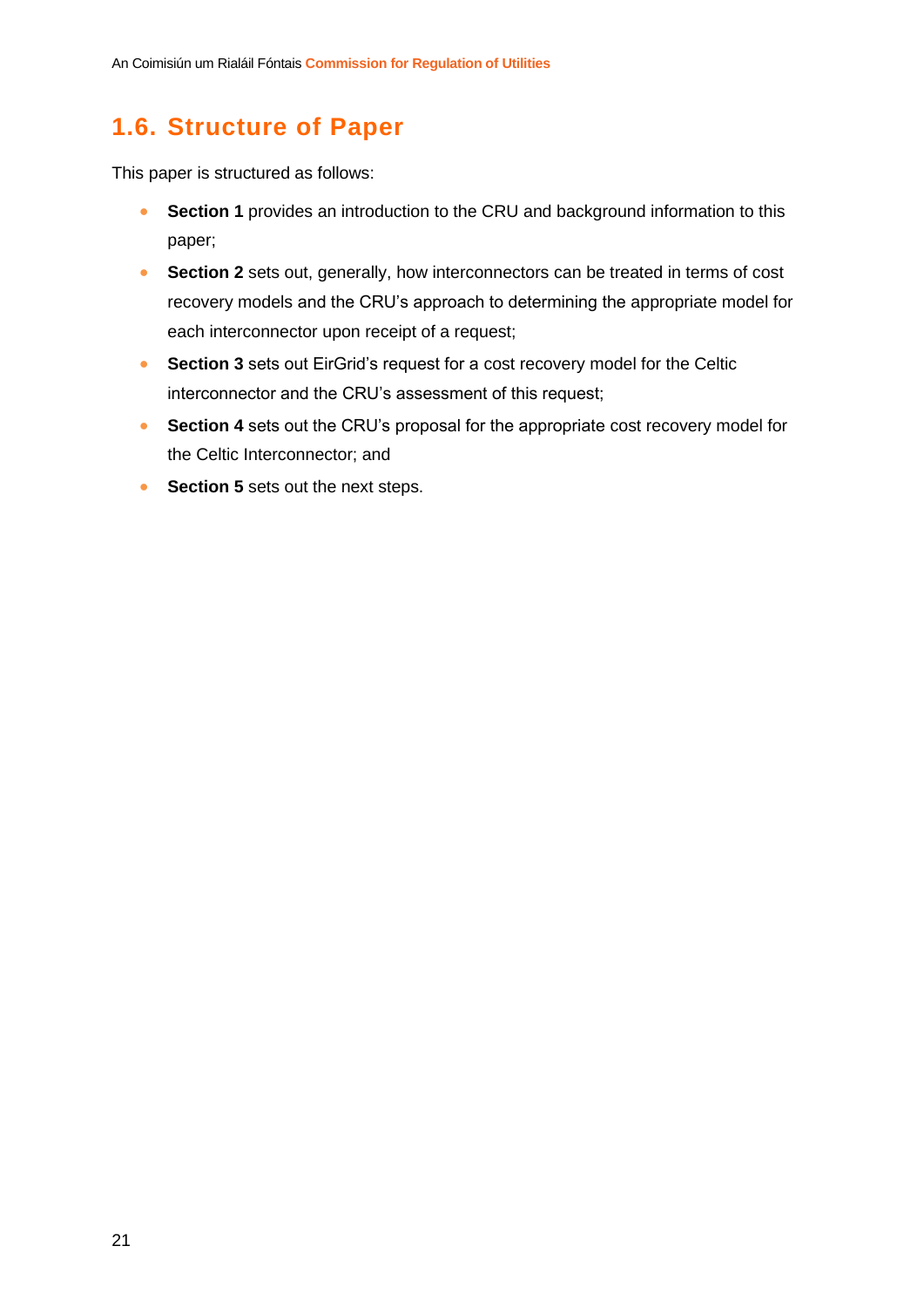## <span id="page-22-0"></span>**2. Interconnector Regulatory Frameworks**

## <span id="page-22-1"></span>**2.1. Overview of Regulatory Framework Options for Interconnectors**

Article 12 of the TEN-E Regulations provide for interconnector investment expenditure to be recovered through congestion rent and by network users (electricity customers) through network tariffs.<sup>25</sup> The Regulations therefore provide project promoters (EirGrid in the case of the Celtic Interconnector) the basis by which they can recover the costs incurred in developing and constructing interconnector assets.

There is a range of different cost recovery approaches for interconnectors which have been used in practice. The key difference between them is the extent to which the interconnector bears the risk of being able to earn market revenues.

As some models involve interconnector's costs being underwritten by electricity customers, it is important that the regulator determines a fair cost recovery model that includes sufficient protections for customers.

There are three main cost recovery approaches for interconnectors:

#### • **Merchant model**

In this model, the interconnector is fully reliant on its congestion revenues.<sup>26</sup> This means 100% of the risk sits with the interconnector developer and customers provide no underwriting for the project. This exposes the project promoters to risks but equally to the benefits, should they be realised.

The merchant model is the exception in Europe normally taken in the case of interconnectors that are developed by non-TSO private investment, as standalone projects, outside the price-controlled transmission business. As merchant interconnectors bear full revenue risk, the business case depends largely on market participants' willingness to pay for a transmission service between the

<sup>25</sup> Operational and maintenance (O&M) expenditure will also be required.

<sup>&</sup>lt;sup>26</sup> There may be other sources of revenues available to interconnectors, e.g. revenues from contracts awarded through capacity auctions. or other services that can be provided by interconnectors.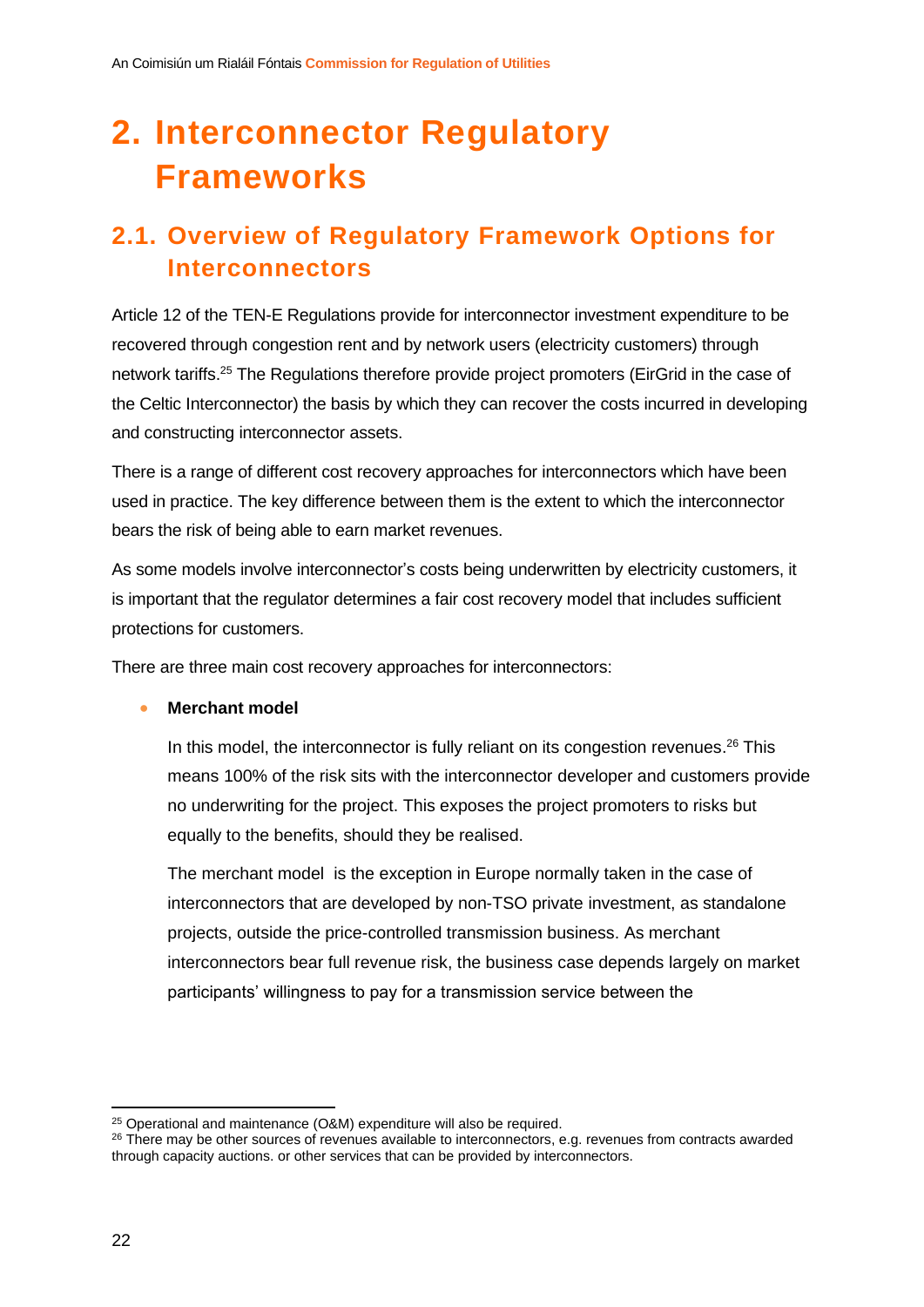interconnector's two connected markets. Merchant interconnectors can request an exemption of tariff regulation from the European Commission.<sup>27</sup>

#### • **Cap and Floor model**

The cap and floor model is an example of a partly regulated model for interconnectors. In a cap and floor model, a revenue cap and revenue floor are determined. Should an interconnector's commercial revenues fall below the floor, they are topped up by network tariffs. However, should its sales revenues rise above the cap, the excess is returned to the electricity customer. Thus, the model underwrites a component of the project's cost through the revenue floor, but not to the extent that a fully regulated model would, hence reducing some of the risks allocated to customers.

The revenue floor is balanced with a revenue cap that allows the interconnector to earn a greater financial return than under the regulated model, but still offers protection to electricity customers from excess returns to the project owner. Between the revenue cap and revenue floor revenue levels, interconnectors are exposed to the full cost and revenue risk of the asset, which maintains strong incentives around operational availability and cost reduction for the project. This risk-reward balance provides a more attractive option for a range of investors compared to the fully regulated model.

#### • **Fully regulated model**

Interconnectors developed under the regulated approach have their revenues fully underwritten by network tariffs. These interconnectors are typically developed by Transmission System Operators (TSO). Fully regulated interconnectors do not bear any revenue risk, which is instead allocated to electricity customers.

In the fully regulated approach, the regulator sets a level of revenues that the interconnector is allowed to recover, independent of the revenues received from auctioning interconnector capacity (congestion revenue). The interconnector allocates capacity through conventional market platforms and auctions, but any

<sup>&</sup>lt;sup>27</sup> The IFA interconnector between Britain and France was initially merchant.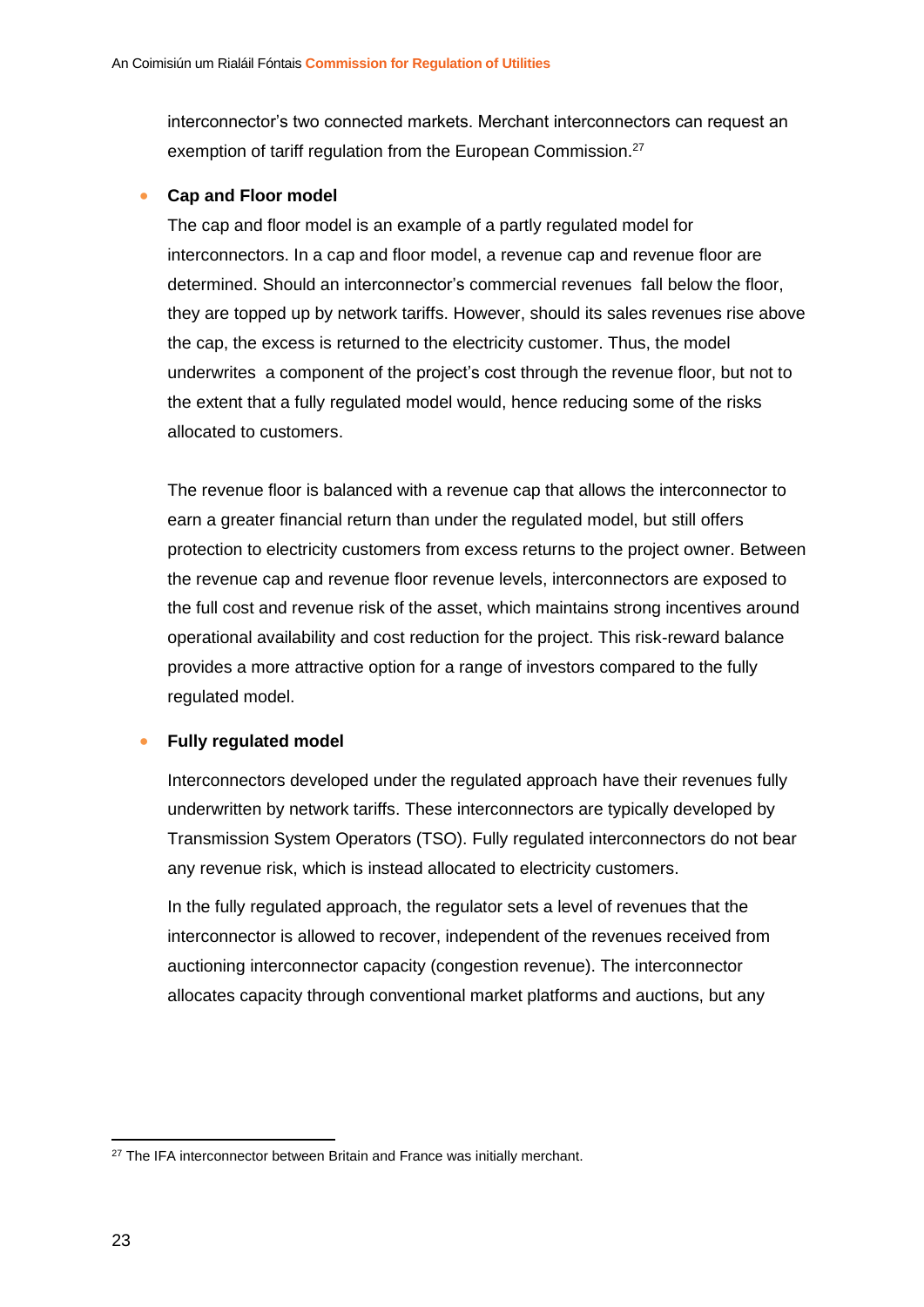difference in auction revenues from the level allowed by the regulator are returned to or paid by customers through network tariffs.<sup>28</sup>

Electricity customers and interconnector developers' exposure to revenue risk under the different regulatory models is illustrated in Figure 2 below:



*Figure 2 - Electricity customers and interconnector developers' exposure to revenue risk under the different regulatory approaches. Source: CRU*

As regulated and partially regulated interconnectors can recover some revenue through customer tariffs, it follows that they can have a positive or negative impact on network tariffs, and ultimately on end customers, depending on their performance. If interconnectors underperform financially, then this can translate into a cost to electricity customers by increasing network tariffs. In contrast, if electricity interconnectors overperform financially, they can reduce electricity network tariffs. Therefore, there is a need to ensure that any regulated cost recovery model includes a performance-based incentive to ensure that customers' interests are aligned with those of EirGrid to the greatest extent possible.

Table 5, on the following page, sets out, at a high-level, the potential positive and negative impacts of the different cost recovery approaches from the perspective of electricity customers and the interconnector developers.

<sup>&</sup>lt;sup>28</sup> The East-West Interconnector (EWIC) between Ireland and Britain operates under a fully regulated approach. The Moyle interconnector between Northern Ireland and Britain is another example of a fully regulated interconnector.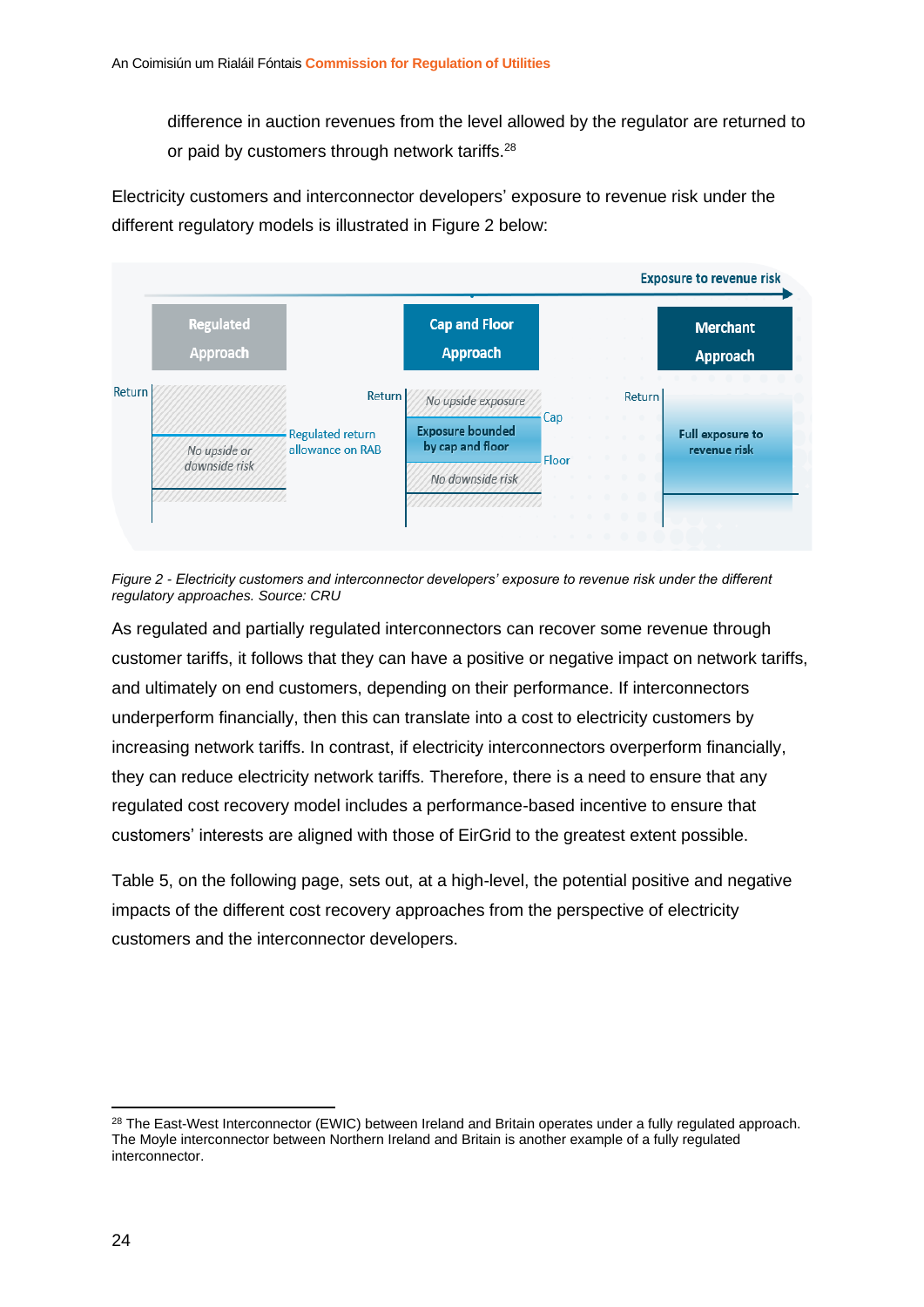|                                         | <b>Positive impact on customers</b>                                                                                     | <b>Positive impact on</b><br>developers                                                                                                                                                                                                                                                                                                                                         | <b>Negative impact on customers</b>                       | <b>Negative impact on developers</b>                                                                                                                                                                                                                                  |
|-----------------------------------------|-------------------------------------------------------------------------------------------------------------------------|---------------------------------------------------------------------------------------------------------------------------------------------------------------------------------------------------------------------------------------------------------------------------------------------------------------------------------------------------------------------------------|-----------------------------------------------------------|-----------------------------------------------------------------------------------------------------------------------------------------------------------------------------------------------------------------------------------------------------------------------|
| <b>Regulated</b><br><b>Approach</b>     | No risk of the interconnector<br>earning monopolistic profits<br>as revenue is monitored by<br>Regulatory Authority.    | The developer does not<br>$\bullet$<br>bear market risk for the<br>duration of the framework.<br>Potential to align the length<br>of the cost recovery model<br>with financing term (the time<br>period over which the debt<br>must be repaid.<br>Well-established regulatory<br>approach and processes if a<br>similar approach to that of<br>onshore transmission is<br>used. | Customers bear financial<br>۰<br>risk / market risk.      | Greater regulatory burden<br>$\bullet$<br>than merchant approach,<br>including potentially periodic<br>reviews of allowed revenue.<br>Potentially less flexibility to<br>respond to changes in<br>circumstances, depending<br>on how long the regime is<br>fixed for. |
|                                         | <b>Positive impact on customers</b>                                                                                     | <b>Positive impact</b><br>on developers                                                                                                                                                                                                                                                                                                                                         | <b>Negative impact on customers</b>                       | <b>Negative impact on developers</b>                                                                                                                                                                                                                                  |
| <b>Cap and Floor</b><br><b>Approach</b> | Retains competitive<br>$\bullet$<br>pressure on the developer to<br>minimise capital and<br>operating costs by exposing | Downside revenue risk is<br>mitigated, potentially<br>ensuring that debt<br>obligations could be met.<br>Potential to align the length<br>of the regime with financing                                                                                                                                                                                                          | Customers face market risk<br>٠<br>up to a certain level. | Returns are capped.<br>Greater regulatory burden<br>than merchant approach.<br>The regime is by design<br>fixed for a long period, so                                                                                                                                 |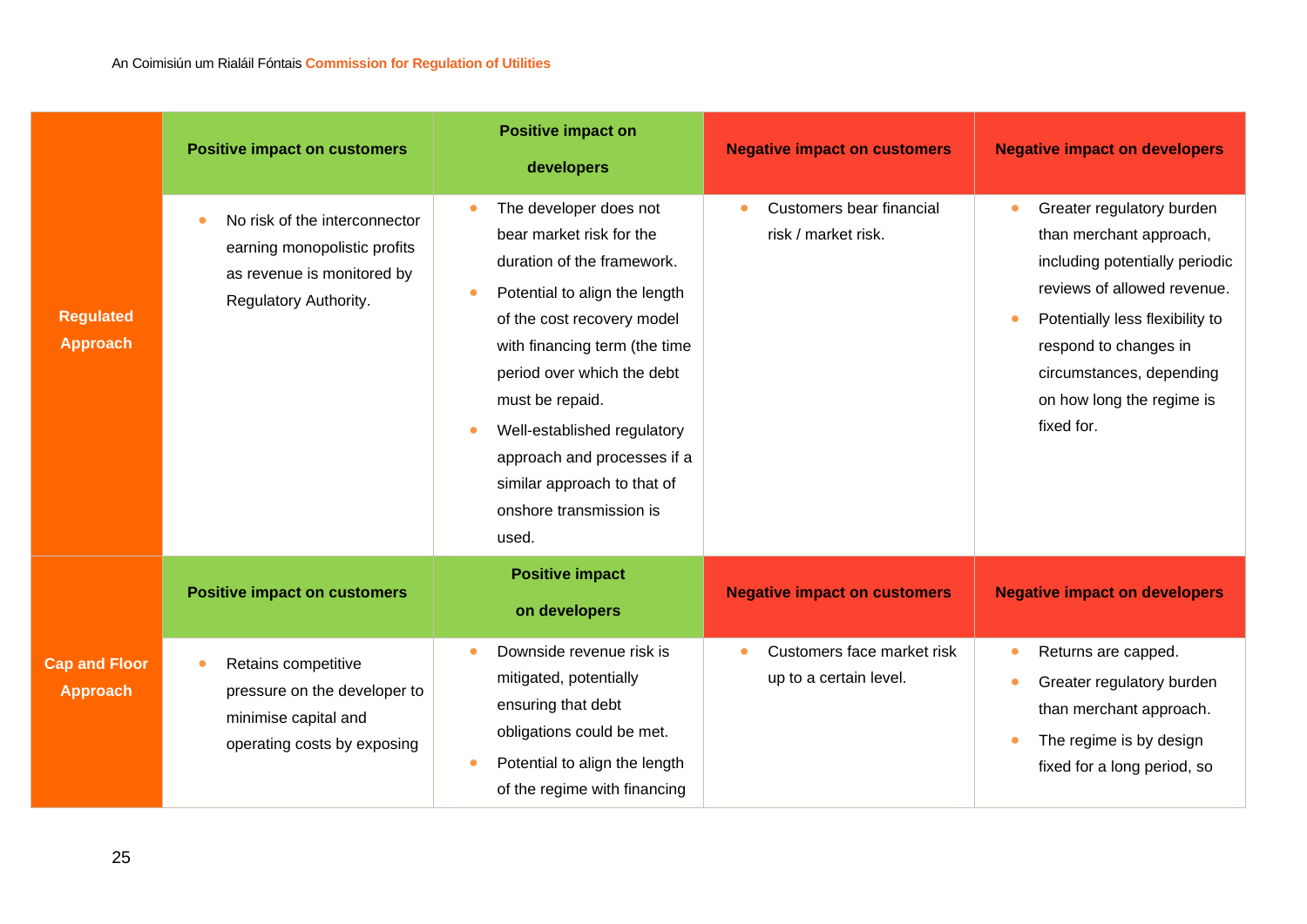| it to market risk above a                                                              |                                      |                                     |                                        |
|----------------------------------------------------------------------------------------|--------------------------------------|-------------------------------------|----------------------------------------|
|                                                                                        | term (the time period over           |                                     | limited opportunity to                 |
| certain amount.                                                                        | which the debt must be               |                                     | respond to changes in                  |
| Risk of interconnector<br>٠                                                            | repaid).                             |                                     | circumstances.                         |
| earning monopolistic profits                                                           | Potential to earn revenues           |                                     |                                        |
| mitigated.                                                                             | above the cost of capital, up        |                                     |                                        |
| Market risk above a certain<br>amount held by the<br>developer.                        | to a certain level.                  |                                     |                                        |
| Payments can be made<br>contingent on a minimum<br>level of availability being<br>met. |                                      |                                     |                                        |
| <b>Positive impact on customers</b>                                                    | <b>Positive impact on developers</b> | <b>Negative impact on customers</b> | <b>Negative impact on developers</b>   |
| Stronger incentives on                                                                 | No upper limit on revenues.          | Risk of monopolistic profits if     | No lower limit on losses.<br>$\bullet$ |

*Table 5 - Comparison of different regulatory approaches to interconnectors - Impact on customers and developers*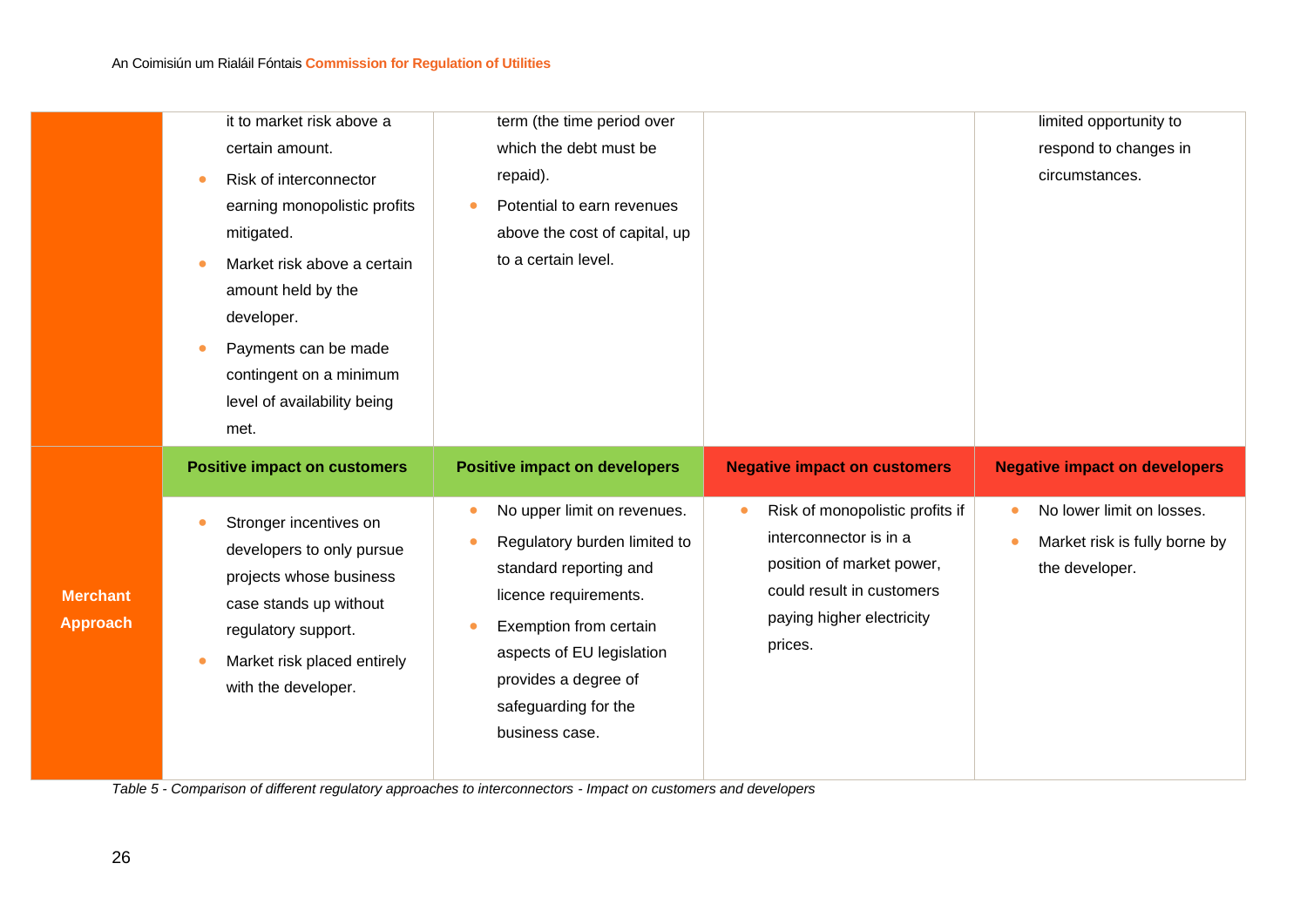## <span id="page-27-0"></span>**2.2. CRU Policy on Choosing the Appropriate Regulatory Model for Interconnectors**

The CRU's current policy is to determine the regulatory approach for interconnectors depending on the circumstances of the electricity interconnector being considered. This is clearly set out as part of its November 2015 PCI Incentive Methodology<sup>29</sup>

- *"The CRU has previously noted that while the approach of fully regulated revenue adequately addresses the requirements of the TEN-E Regulation, it may consider the appropriateness or otherwise of the application of existing policy as it applies to different types of assets on a case-by-case basis; and*
- *As such, the right regulatory approach would depend on the circumstances of*  each interconnector being considered. The right approach may vary depending *on legal requirements (e.g. as per the EU Third Package), the markets being connected, the policy environment at the time of investment, and the availability of efficient financing at the time of investment."*

The CRU has also set out the considerations it used in identifying the appropriate regulatory regime to apply to different interconnectors in a recent consultation for another interconnector:

- *"Facilitating different financing solutions, including from non-TSO developers, as a way of attracting efficient and innovative proposals.*
- *"Providing consistent incentives for the developers across both jurisdictions that the interconnector links to.*
- *"Appropriate allocation of risk between customers, developers and other affected parties (e.g. domestic generators)."<sup>30</sup>*

Furthermore, the CRU has published the assessment criteria for electricity interconnector applications,<sup>31</sup> which also sets out that the CRU considers each interconnector application on a case-by-case basis.

<sup>29</sup> PCI Incentive Methodology in accordance with Article 13(6) of Regulation (EU) No. 347/2013" (CER/15/269), available at[: https://www.cru.ie/wp-content/uploads/2015/07/CER15269-PCI-Process-CER-Incentives-and-Risk-](https://www.cru.ie/wp-content/uploads/2015/07/CER15269-PCI-Process-CER-Incentives-and-Risk-Assessment-Methodology-for-PCIs.pdf)[Assessment-Methodology-for-PCIs.pdf](https://www.cru.ie/wp-content/uploads/2015/07/CER15269-PCI-Process-CER-Incentives-and-Risk-Assessment-Methodology-for-PCIs.pdf)

 $30$  Greenlink Electricity Interconnector Consultation Paper (CRU/18/119), at page 37, available at: [https://www.cru.ie/wp-content/uploads/2018/06/CRU18119-Greenlink-Interconnector-Application-Consultation-](https://www.cru.ie/wp-content/uploads/2018/06/CRU18119-Greenlink-Interconnector-Application-Consultation-Paper.pdf)[Paper.pdf](https://www.cru.ie/wp-content/uploads/2018/06/CRU18119-Greenlink-Interconnector-Application-Consultation-Paper.pdf)

 $31$  Policy for Electricity Interconnectors Assessment Criteria for Electricity Interconnection Applications (CRU/18/221), available at: [https://www.cru.ie/wp-content/uploads/2018/09/CRU18221-Policy-for-Electricity-](https://www.cru.ie/wp-content/uploads/2018/09/CRU18221-Policy-for-Electricity-Interconnectors-Assessment-Criteria-for-Electricity-Interconnection-Applications-Decision-Paper.pdf)[Interconnectors-Assessment-Criteria-for-Electricity-Interconnection-Applications-Decision-Paper.pdf](https://www.cru.ie/wp-content/uploads/2018/09/CRU18221-Policy-for-Electricity-Interconnectors-Assessment-Criteria-for-Electricity-Interconnection-Applications-Decision-Paper.pdf)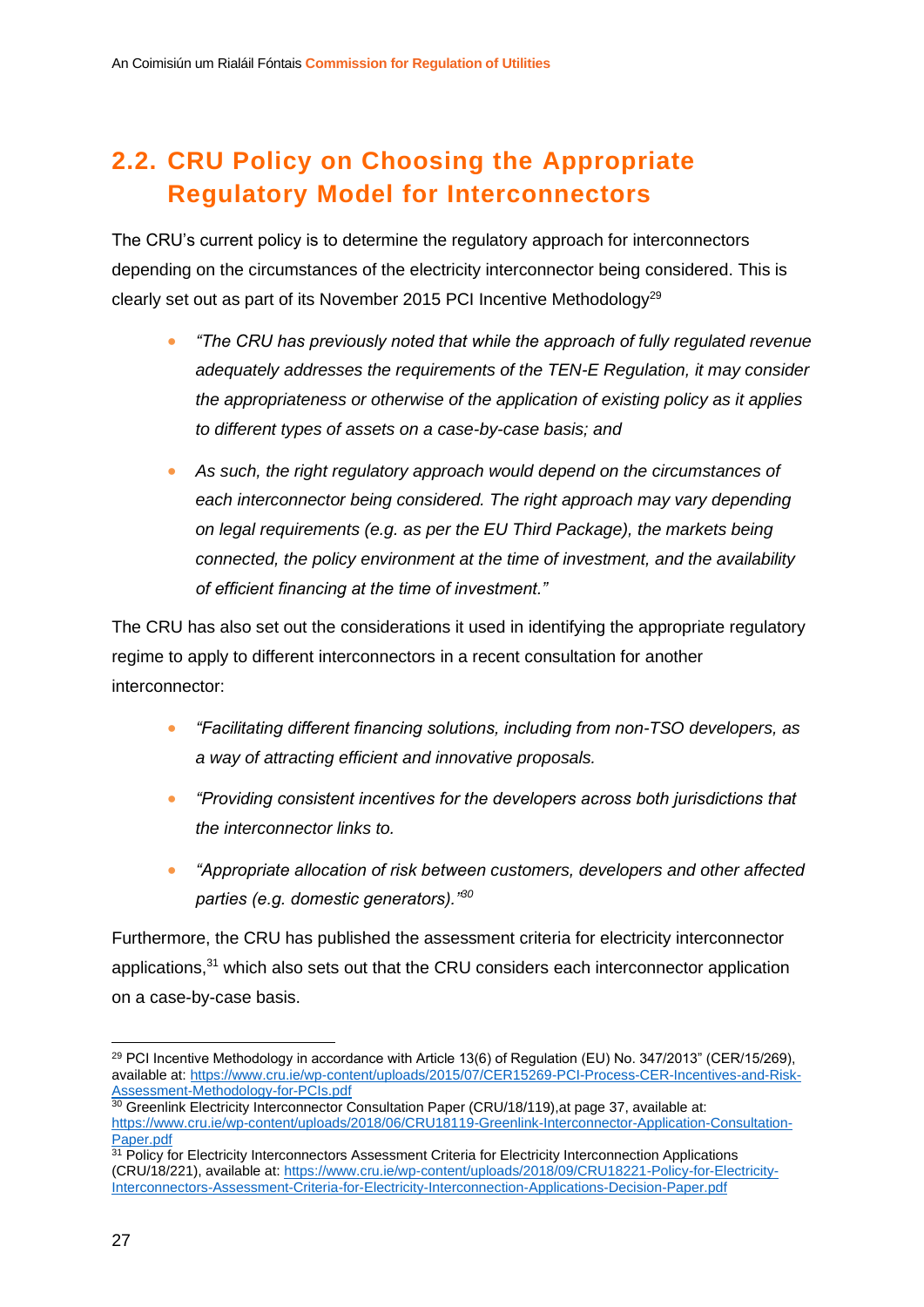It is clear from the above, that the CRU's policy is to determine the appropriate regulatory approach for an interconnector on a case-by-case basis depending on the circumstances of the electricity interconnector making the application. In doing so, the CRU will take a number of factors into consideration. This has been the approach followed by the CRU in determining the appropriate approach for another interconnector application recently made to the CRU and in the case of the Celtic Interconnector, in reaching the proposed cost recovery model which is the subject of this consultation.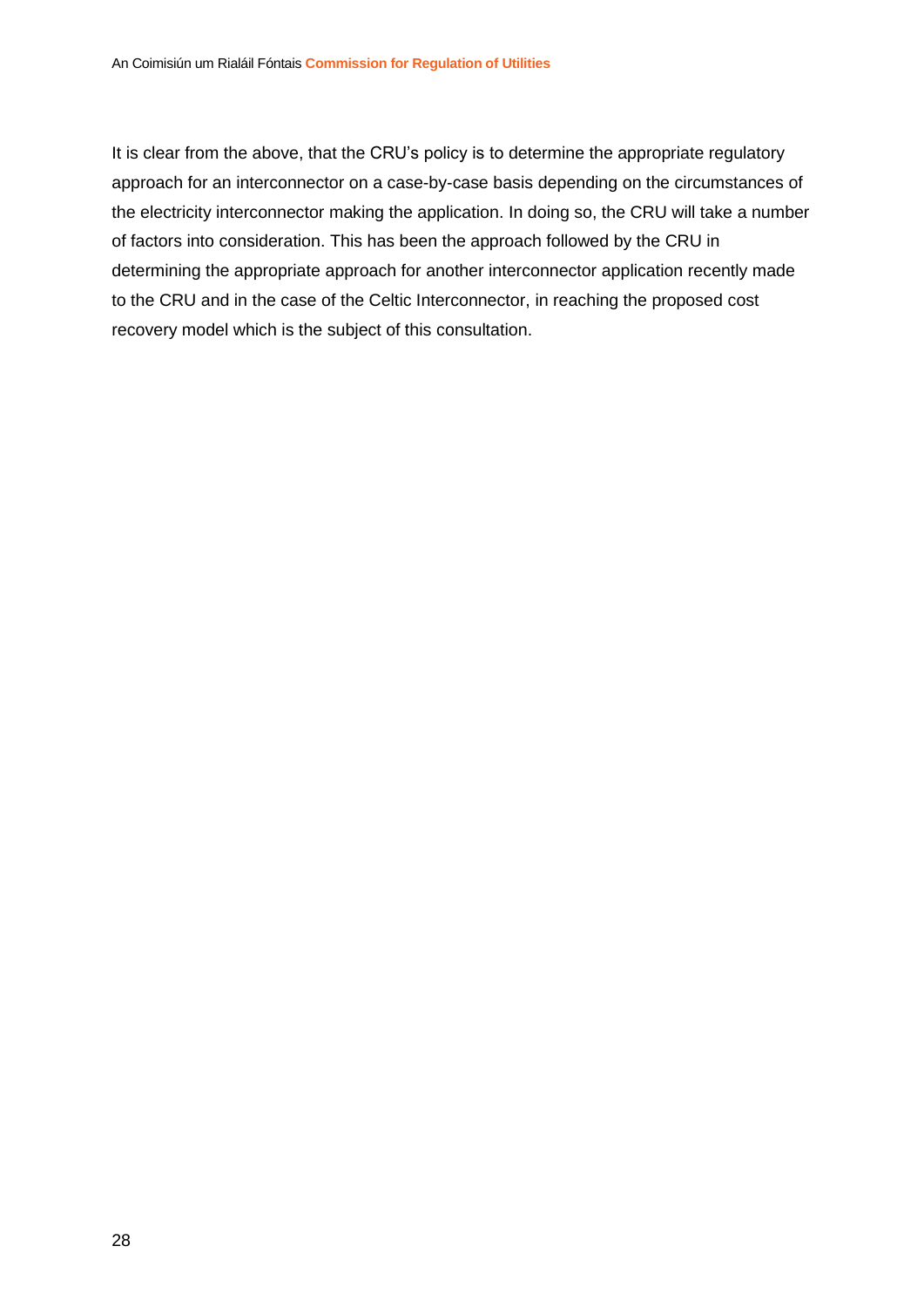## <span id="page-29-0"></span>**3. EirGrid's Regulatory Framework Request: Cost Recovery Model for the Celtic Interconnector**

### <span id="page-29-1"></span>**3.1. Eirgrid's Request**

EirGrid first submitted its request for a cost recovery model in respect of the Celtic Interconnector in April 2020. The CRU reviewed this submission and engaged with EirGrid on its request. Following the CRU's decision on Price Review 5 in December 2020,<sup>32</sup> EirGrid submitted an updated request in February 2021. A non-confidential version of this request has been published alongside this paper.<sup>33</sup> This section summarises EirGrid's request and sets out the CRU's assessment of the request.

## <span id="page-29-2"></span>**3.2. Framework Requested & CRU's Assessment**

This section sets out an overview of the cost recovery model for the Celtic Interconnector which EirGrid has requested and the CRU's assessment of that request.

#### **3.2.1. Overview of EirGrid's Request**

EirGrid has requested a cost recovery model that is a fully regulated approach i.e. EirGrid is seeking full underwriting for the Celtic interconnector by Irish electricity customers. This has been sought in a RAB x WACC form (the usual approach taken to setting TSOs allowed revenue) and by integrating the Celtic interconnector into its TSO business' current Regulated Asset Base (RAB).

Consistent with EU legislation, <sup>34</sup> EirGrid has proposed that the sources of revenue will be congestion rent, supplemented by customer tariffs, where required. A summary of its request is set out in the table below:

<sup>32</sup> Available at[: https://www.cru.ie/wp-content/uploads/2019/05/CRU19051-Celtic-CBCA-decision.pdf](https://www.cru.ie/wp-content/uploads/2019/05/CRU19051-Celtic-CBCA-decision.pdf)

<sup>33</sup> CRU/21/057a published alongside this paper.

<sup>&</sup>lt;sup>34</sup> Article 12 (1) of the TEN-E Regulations.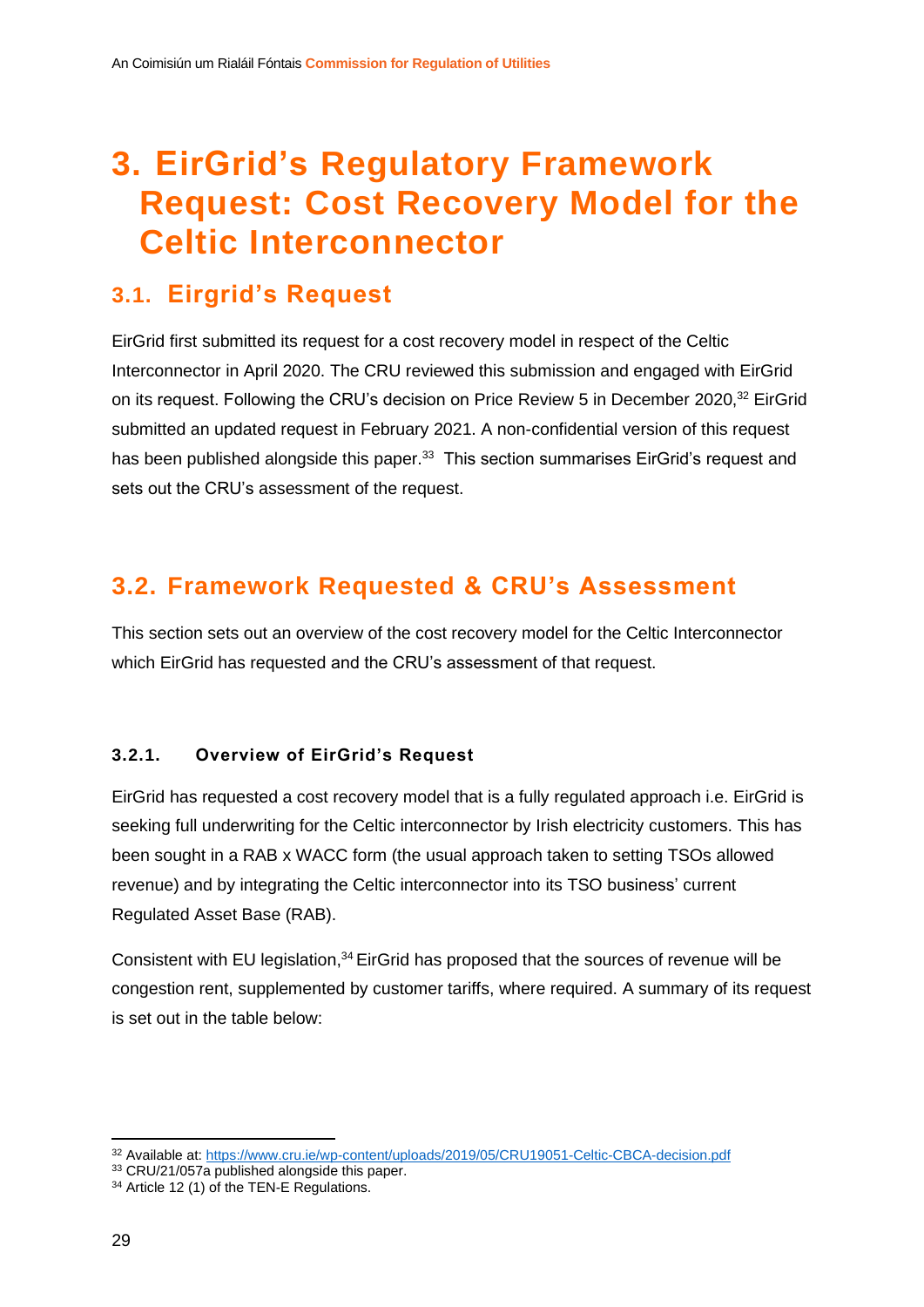| <b>Cost Recovery Model Request</b>           |                                                                                                                                                                                           |  |
|----------------------------------------------|-------------------------------------------------------------------------------------------------------------------------------------------------------------------------------------------|--|
| To be included in<br><b>EirGrid TSO</b>      | The interconnector asset would be integrated into EirGrid's TSO<br>activities.                                                                                                            |  |
| <b>Regulatory</b><br>framework               | Regulatory treatment of the interconnector to build on RAB x<br>WACC regime for TSO price-controlled activities.                                                                          |  |
|                                              | <b>Capex</b>                                                                                                                                                                              |  |
| <b>Capex net of grant</b><br>added to RAB    | EirGrid's share of all project capex (net of the CEF grant) added to<br>TSO's RAB.                                                                                                        |  |
| <b>Basis of WACC</b>                         | Set equal to extant price control WACC, e.g., PR6, PR7, PR8.                                                                                                                              |  |
| <b>Nominal WACC, no</b><br><b>indexation</b> | Allowed WACC set in real terms, to which Irish HICP is added and<br>applied in nominal terms, (i.e. no RAB indexation).                                                                   |  |
| <b>WACC</b> inflation                        | The minimum inflation rate that can be used in the nominal WACC<br>estimate is zero.                                                                                                      |  |
| <b>Minimum DSCR</b>                          | Allowed WACC shall be such that Debt Service Coverage Ratio<br>(DSCR) shall be at least 1.8x in each period. <sup>35</sup>                                                                |  |
| <b>Depreciation</b>                          | From Final Investment Decision (FID) additions to the RAB will be<br>written down from the date they are incurred and returned to<br>EirGrid over 25 years on a straight-line basis.      |  |
| <b>Incentive package</b>                     | Any form of financial delivery incentive $-$ e.g. timely and cost-<br>effective delivery – to be no greater in total than €11.5m and any<br>reward or penalty to be spread over 10 years. |  |
| <b>Opex</b>                                  |                                                                                                                                                                                           |  |
| <b>Opex</b>                                  | Costs are subject to periodic reset consistent with the wider<br>framework for the determination of efficient costs for the fulfilment<br>of the TSO functions by the CRU.                |  |

*Table 6 - Summary of EirGrid's Requested Cost Recovery Model*

As part of its request, EirGrid considered a number of different revenue models for the interconnector, however, it determined that a RAB x WACC approach would be the most appropriate for the following reasons:

<sup>&</sup>lt;sup>35</sup> Note that EirGrid has requested that this apply to all TSO assets and not just the Celtic interconnector.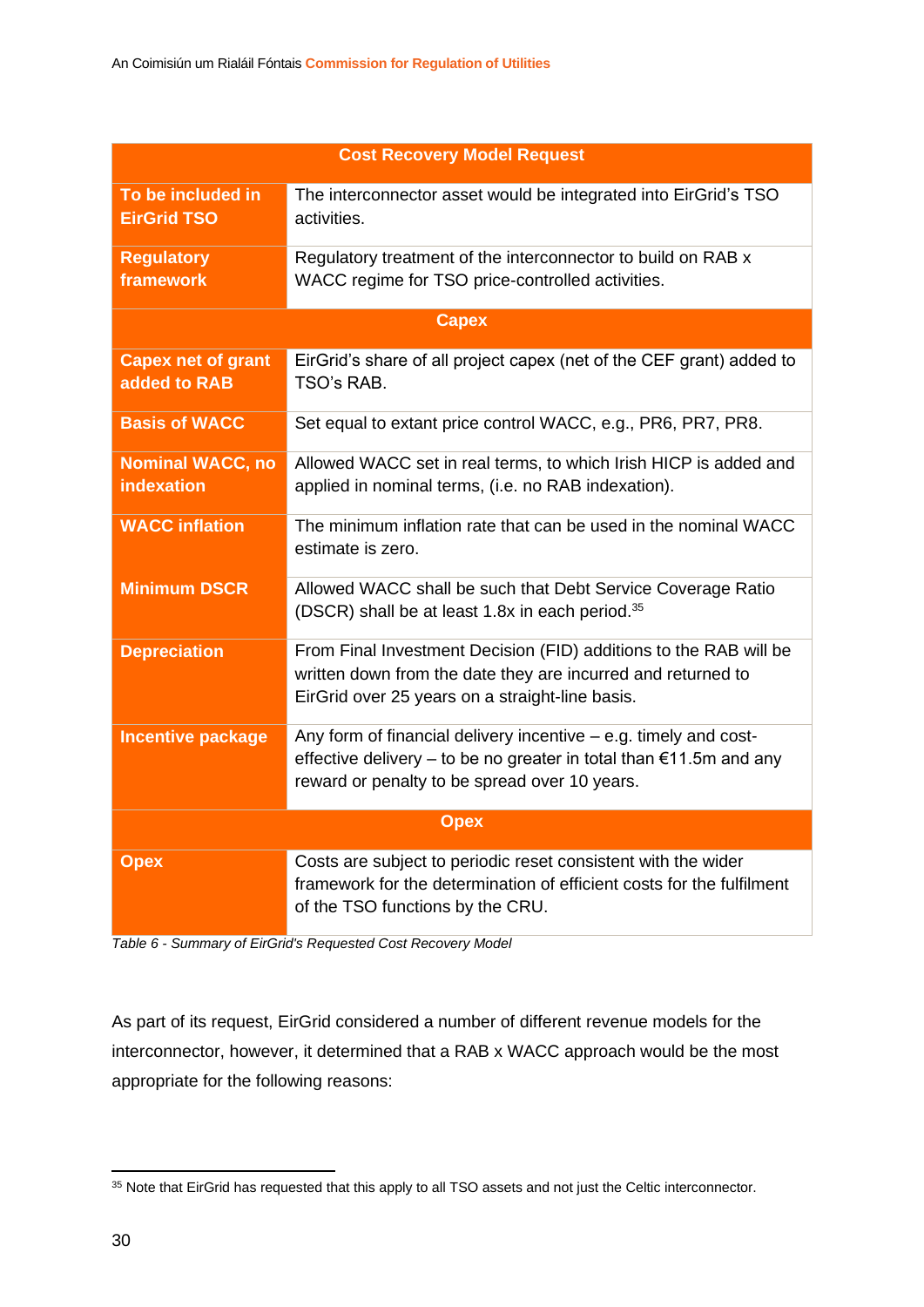- it maximises consistency of the models between onshore and offshore assets as well as arrangements in Ireland and France in relation to the Celtic Interconnector;
- it ensures that EirGrid does not face incentives which could give rise to potential conflicts of interest; and
- it maximises value and benefits to customers through a low cost stable regulatory regime.

#### **3.2.2. Overview of EirGrid's Request – CRU's Assessment**

The CRU is of the view that the Celtic Interconnector is an important infrastructural addition to the electricity network of Ireland as it will provide a direct interconnection between Ireland and the European Union energy market, enhancing market integration, security of supply and sustainability. However, it is important that the risk associated with this project is managed in a manner which does not place customers at a disproportionate risk by incurring higher electricity tariffs relative to the benefit to customers of the interconnector.

The CRU is cognisant of EirGrid's current circumstances in undertaking this project. EirGrid is currently an asset light business. Once finance has been secured for the Celtic Interconnector, the interconnector will represent a considerable financing requirement relative to its existing small asset base i.e. it does not have a large asset value against which it can borrow in order to enable it to develop the project and manage cashflow variations. As EirGrid has a small RAB, it consequently earns a relatively small return on that RAB relative to its operating costs. This is in contrast to RTE, the French TSO which has a large asset base. Therefore, the CRU recognises the need for a cost recovery model for EirGrid to be set out, having regard to EirGrid's circumstances, to enable this project to progress towards FID.

The CRU has reviewed EirGrid's request in detail. The CRU understands and acknowledges that EirGrid, as an asset light entity, has structured its request in such a way that it can meet its financing obligations. However, the CRU, in reviewing EirGrid's submission, must balance EirGrid's ability to finance this project with measures to protect customers, having regard to the benefit from the use of the interconnector customers will receive.

The CRU agrees that consistencies between onshore and offshore models as well as the French cost recovery model for the Celtic interconnector should be drawn upon, but only to the extent that it is appropriate to do so. The CRU also acknowledges that, EirGrid, as the TSO and Electricity Market Operator, provides for potential conflicts of interest, or indeed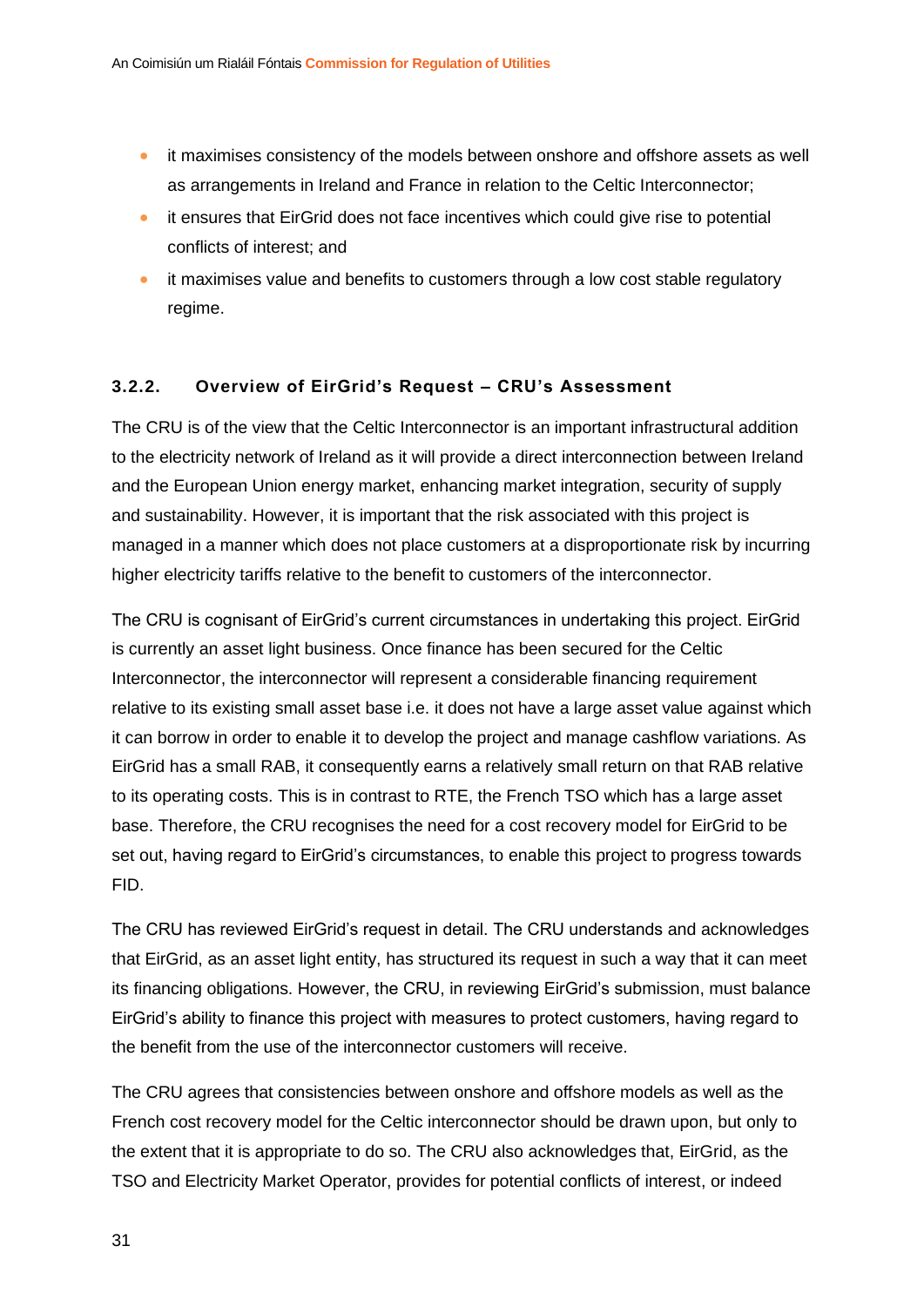perceive conflicts of interest, to arise and therefore recognises the need for the cost recovery model to assist in avoiding this. The CRU further agrees that customer values and benefits must be a key consideration in determining a cost recovery model.

In reviewing EirGrid's request, and in developing the CRU's proposed revenue recovery model, the CRU has had regard to three key principles:

- **Feasibility -** the CRU is seeking to ensure that the project can be progressed, having regard to the context in which it is being developed i.e. the regulatory models enables EirGrid to continue to develop the project at an appropriate cost;
- **Financeability** EirGrid is able to put in place the required funding to progress the project; and
- **Value for money**  that customers only pay for the interconnector insofar as the costs are reasonable, relative to the benefits of the project and that costs have been efficiently incurred.

Recognising these principles, the CRU is seeking to balance feasibility and financeability of the project against the cost risk the Irish customer may be exposed to. The CRU therefore proposes the following:

#### **1. Proposed Regulatory Model**

The CRU is of the view that EirGrid, as an asset light undertaking, market operator and TSO, is not in a position to undertake this project if the interconnector were subject to the merchant model or the cap and floor model, as it would not be possible to eliminate potential conflicts of interest. Therefore, the CRU proposes that the interconnector be subject to the fully regulated model.

#### **2. Proposed Cost Recovery Model**

In terms of the cost recovery model, the CRU has considered a number of models and considers that a fully regulated form of RAB x WACC cost recovery model (from the time of commissioning) would be appropriate, with amendments to EirGrid's requested approach. In particular, the CRU is proposing that a RAB x WACC approach would only apply once the interconnector has been commissioned. Further details are set out in the remainder of this paper in relation to this. In line with Article 12 of the TEN-E Regulations, the revenue sources for the Celtic Interconnector are congestion rents, supplemented by network tariffs.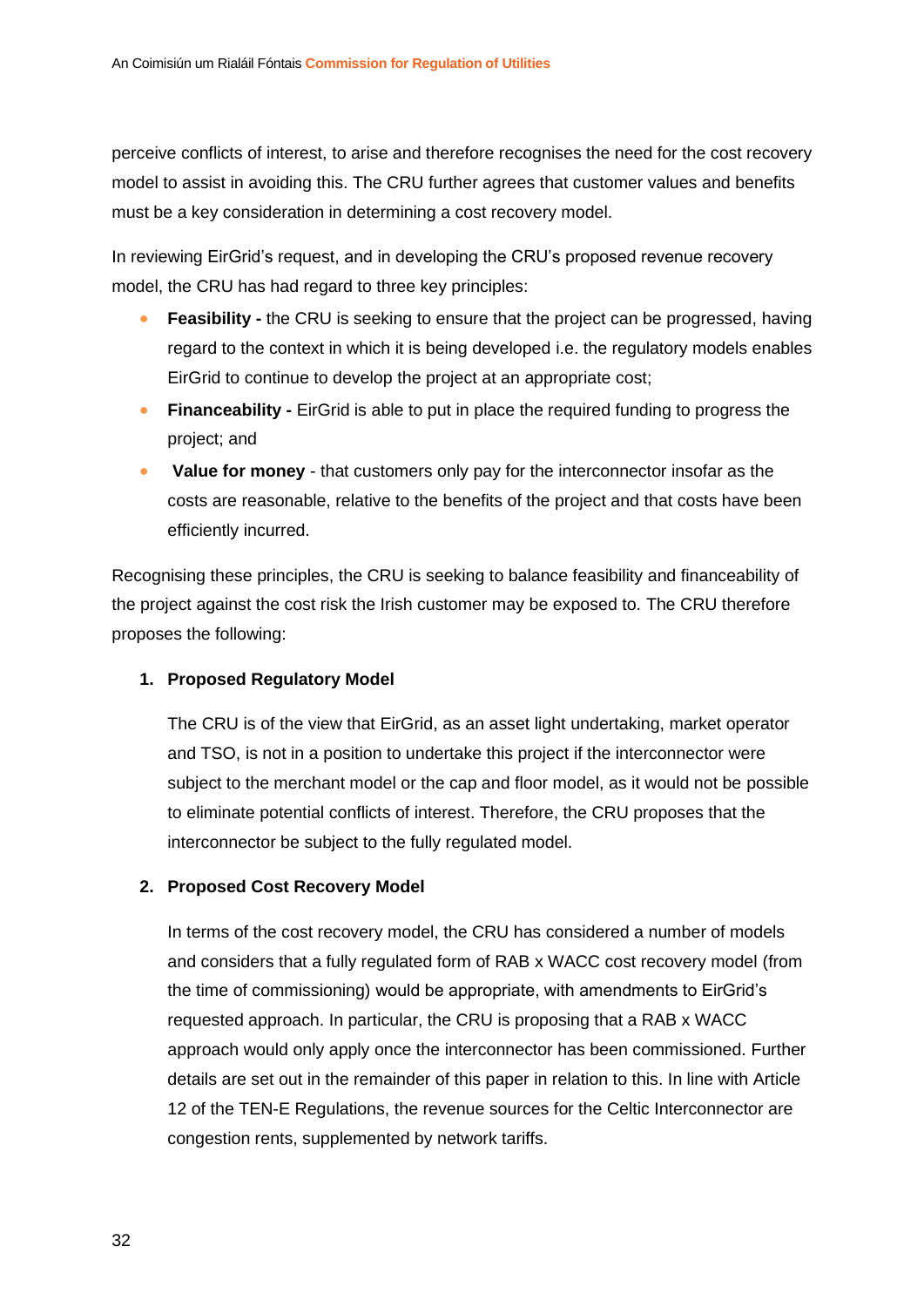#### **3. Regulating Celtic within the EirGrid Structure**

The CRU notes that EirGrid's request assumes that the Celtic Interconnector is contained within EirGrid's TSO licence and asset base. The CRU does not agree with this approach. The CRU is of the view that the Celtic Interconnector should be treated as a standalone item on a separate RAB, ring-fenced and with accounting separation from EirGrid plc.'s other business areas. The CRU is proposing this to ensure that the interconnector's regulated revenues are kept separate and to enable transparent oversight of the interconnector's operation and finances separate to the TSO price control. A clear and separate regulated revenue model for the interconnector would aid with transparency and predictability.

The CRU will undertake a separate process in due course which will address areas including governance arrangements around the Celtic Interconnector within EirGrid, however, the information set out above is relevant to the proposed cost recovery model.

### <span id="page-33-0"></span>**3.3. Specifics of Cost Recovery Model**

To finance the Celtic Interconnector, EirGrid will need to source financing that will be remunerated through a cost recovery model. EirGrid has proposed a RAB x WACC cost recovery model that would apply from FID.

This section sets out the specifics of the cost recovery model requested by EirGrid and the CRU's assessment of this request.

#### **3.3.1 Depreciation of the RAB**

#### *EirGrid Request*

EirGrid is seeking an asset life of 25 years for the interconnector (to align with the expected financing term) to be depreciated from the date of incurrence on a straight-line basis, i.e. from the point of expenditure in equal amounts over 25 years.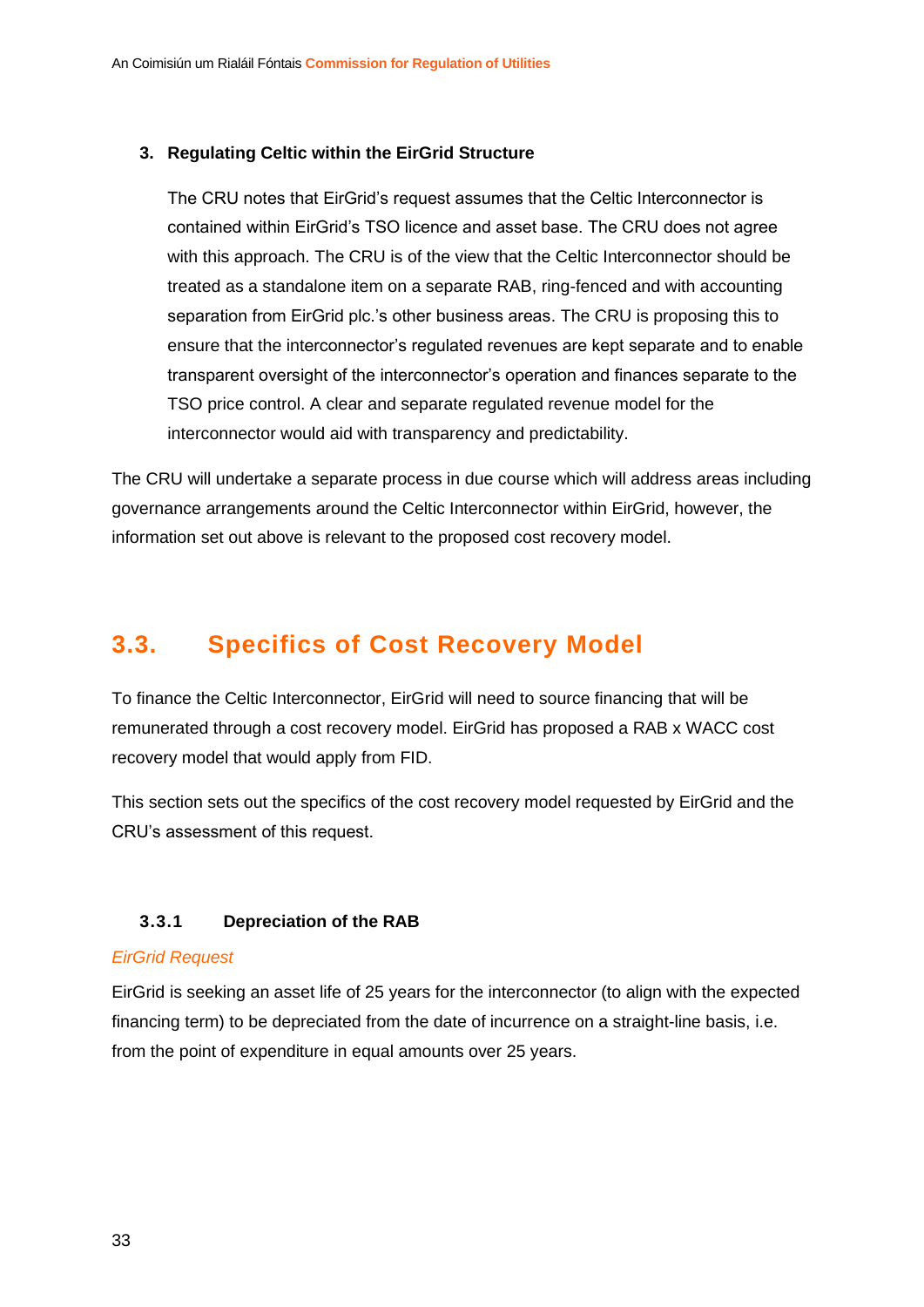#### *CRU Assessment*

The CRU agrees that the interconnector's RAB should be depreciated over a 25-year period. This is consistent with the CRU's proposed approach to another interconnector application. The CRU also agrees that the asset should be depreciated on a straight-line basis.

However, the CRU does not agree that the interconnector should be depreciated from the time costs have been incurred but rather should be depreciated once the interconnector becomes operational. This has two advantages. First, this would create a stronger incentive for successful implementation, as EirGrid would not be remunerated until Celtic becomes a performing asset. Second, it avoids consumers paying for the interconnector before they can benefit from its services, improving inter-generational equity among Irish electricity consumers. Therefore, the CRU is proposing not to allow depreciation from the time costs have been incurred but rather upon commissioning. However, in the cost recovery model proposed by the CRU in this paper, the CRU has included an equity reward incentive element. Part of the rationale for including this opportunity, for EirGrid to earn an additional equity reward, is to seek to compensate EirGrid for this deferral in depreciation during the construction period once the interconnector becomes operational. This is set out further in section 4.3.3.2 of this paper.

#### **3.3.2 WACC**

#### *EirGrid Request*

EirGrid has requested the CRU to apply the same WACC as determined by the CRU for its TSO business in its periodic price control determinations. It requests a nominal WACC, meaning: (i) the WACC be set in "real" terms for the TSO business and would be adjusted for the Celtic Interconnector to incorporate HICP inflation; and (ii) the RAB would therefore not be indexed for inflation each year.

EirGrid is further seeking that the minimum inflation to be applied to the WACC be set at zero.

#### *CRU Assessment*

The CRU is of the view that a project specific WACC should be applied to the Celtic Interconnector, separate to the allowed WACC applied to EirGrid's TSO assets. The Celtic Interconnector's separate allowed WACC will permit allowed financing costs to be tailored to the specific financing challenges and risk profile of the Celtic Interconnector.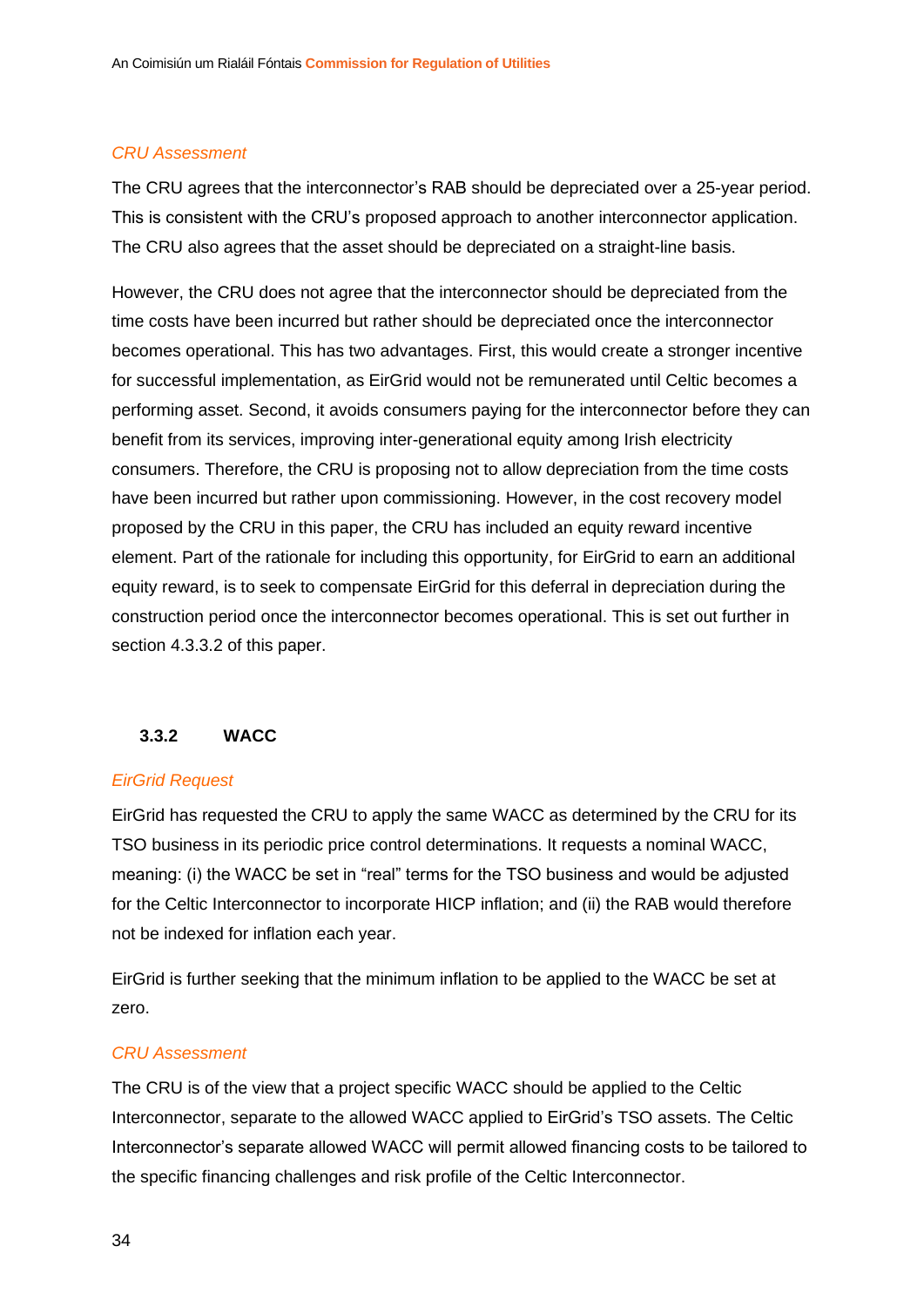Setting a separate WACC will allow the CRU to capture differences between the Celtic Interconnector business and the wider TSO business. For example, the TSO business requires the remuneration of a portfolio of assets built up over time; the Celtic Interconnector will be a single long-term asset, with its own project risk profile and financing arrangements. While EirGrid has indicated that it will be investing in Celtic at the corporate, EirGrid plc, level, rather than by means of a separate investment vehicle, the CRU considers that the discrete economics and specific circumstances of the interconnector justify a cost recovery model that considers the revenue requirements of the project on a separable basis. For the reasons set out above, ultimately the financing of the Celtic interconnector will need to be underpinned by commitments placed on the Irish electricity consumer. As a result, the CRU considers it appropriate that the regulatory commitments provided are tailored to the specific financing challenges and risk profile of the project.

Different to its normal treatment in onshore price controls, the CRU is proposing to allow a nominal WACC in the specific context of the cost recovery model for the Celtic Interconnector. The CRU considers this to be justified in these specific circumstances as a measure to improve the financeability of the project, recognising the limitations that Celtic may face in raising finance for this project. Using a nominal WACC instead of a real WACC would improve the financeability of the Celtic project by allowing it to recover revenues related to inflation each year, rather than delaying recovery through the RAB. The CRU's proposal to allow this arrangement in these specific circumstances should not be seen as setting a precedent to allow a nominal WACC in other circumstances going forward. The CRU emphasises that the unique circumstances in which this project has arisen, an asset light entity undertaking this large, one-off and technically complex project and the separate financing arrangements in place, is the reason to propose allowing the WACC in this format.

The CRU will consider the detailed elements of the WACC at a later stage, including any lower limits on inflation.<sup>36</sup> The CRU will also consider at that point if there should be a different treatment of the debt and equity elements of the WACC,  $37$  and the potential to use Celtic's actual financing costs for setting the allowed cost of debt. Potential options on these points are briefly provided in Section 4, however, the details will be confirmed at a later date, following the final decision on the cost recovery model.

<sup>&</sup>lt;sup>36</sup> For example, in considering the lower limit on inflation, an alternative option to EirGrid's proposal could be to apply a zero lower bound on the rate of inflation applied in the WACC but offset by a compensating adjustment applied in later years when the rate of inflation is positive.

 $37$  It may be appropriate to consider the cost of debt and cost of equity separately to reflect that debt costs may be locked in at financial close and rarely (if ever) reopened. The cost of equity may be better suited to periodic resets to reflect the changing opportunity cost of that capital.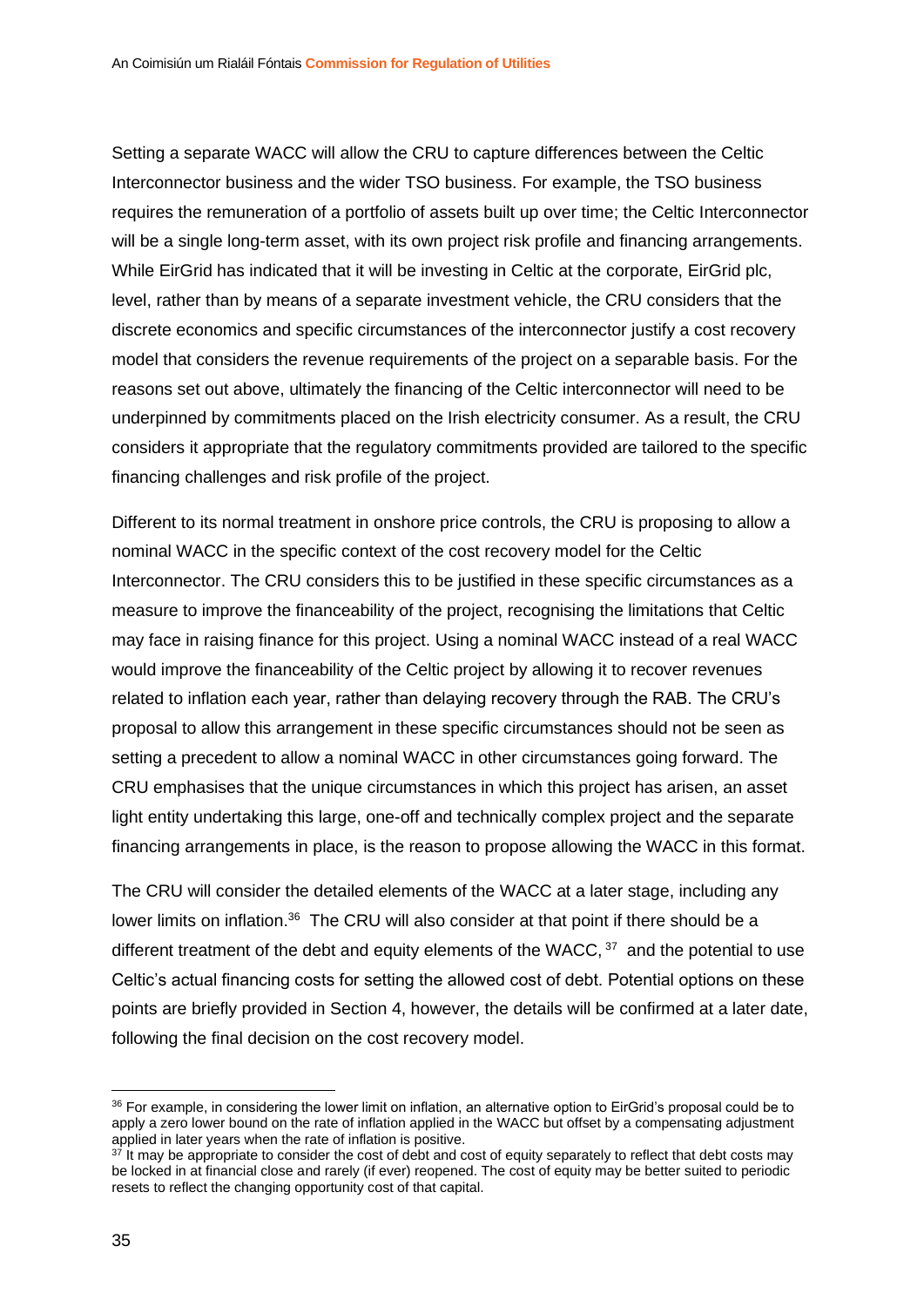#### **3.3.3 Debt Service Coverage**

#### *EirGrid Request*

In its request, EirGrid is seeking a regulatory commitment that the revenues will be sufficient to meet a minimum Debt Service Cover Ratio (DSCR) of 1.8x. DSCR is a metric intended to measure a company's ability to service its debt and meet its financial obligations.<sup>38</sup> In effect, this means that EirGrid is seeking a commitment from the CRU that it will receive sufficient revenues to enable it to meet this ratio. In its request for a Regulatory Framework for the Celtic Interconnector, EirGrid has requested that the DSCR of 1.8x apply in respect of all TSO assets, not just the Celtic Interconnector.

#### *CRU Assessment*

The CRU is engaging with EirGrid to understand the rationale for the DSCR 1.8x requirement. While the CRU accepts that EirGrid must be in a position to meet its obligations of financing the project and is cognisant of the constraints on EirGrid as an asset light entity, the CRU is of the view that providing a commitment of a DSCR of 1.8x for Celtic as well as all other TSO assets would not be appropriate. This is because it would provide a commitment to EirGrid which would not always reflect the current circumstances, which will change from time to time. To do so would also set a precedent as well as fetter the CRU's discretion going forward in all price review processes which could, in turn, have a negative impact on customers. Instead, as set out in the next section, the CRU is proposing an alternative method for EirGrid to meet its financing obligations in respect of this project.

The CRU's proposals set out in section 4 of this paper do not include explicit guidance regarding a DSCR or quantitative financeability tests. However, they do include measures designed to improve the debt financeability of the project relative to other models that might be applied. Equity financeability has also been considered in seeking an investable proposition tailored to the level of capital at risk.

#### **3.3.4 Money at Risk**

#### *EirGrid Request*

EirGrid is seeking a commitment that the money at risk, in the form of a delivery incentive, be capped at €11.5m and that any reward or penalty be spread over 10 years. This means that any incentive the CRU sets in respect of the delivery of the Celtic Interconnector, the

<sup>38</sup> Typically defined as net operating income (less certain expenses), divided by total debt service obligations.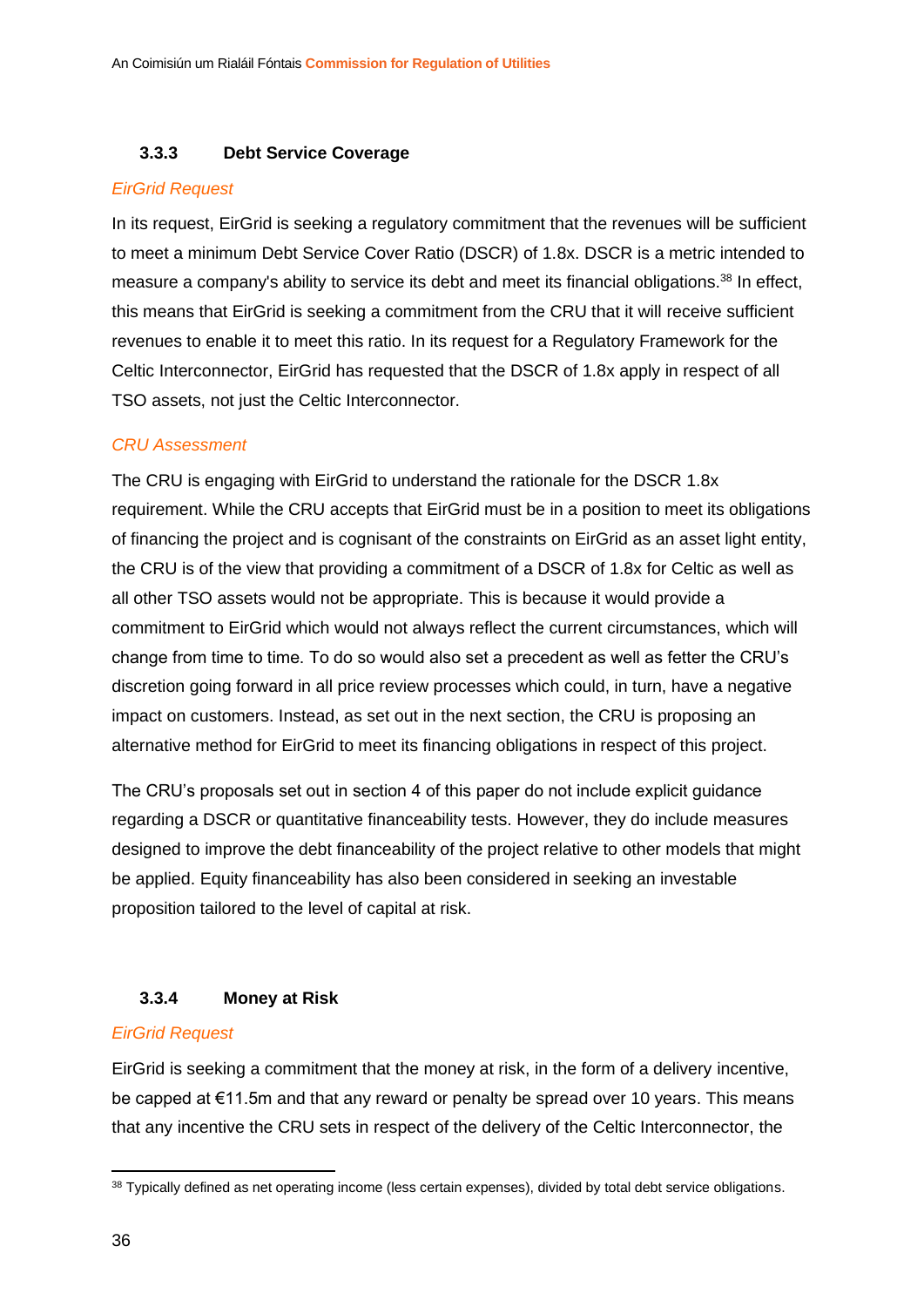details of which are yet to be determined, will expose EirGrid to a maximum of €11.5m at risk. The €11.5m is based on a calculation carried out by EirGrid which represents 10% of the notional equity under its proposed WACC x RAB model.<sup>39</sup>

#### *CRU Assessment*

In relation to the money at risk, the CRU is of the view that EirGrid must be incentivised to deliver this project on time and at as low a cost as possible to align its interests as closely as possible to those of the customers. The CRU cannot, however, determine the amount of money to be at risk, in isolation from the specific details of the incentive. For that reason, the cost recovery model which the CRU is proposing below in section 4, includes an element of an incentive mechanism, however, the details of the incentive would be finalised at a later date, following a final decision on the cost recovery model and when further details are available.

#### **3.3.5 Opex**

#### *EirGrid Request*

EirGrid has requested that the opex for the Celtic Interconnector be determined as part of the price review process on a periodic basis as part of the TSOs activities.

#### *CRU Assessment*

The CRU is of the view that EirGrid's proposal for the opex in relation to Celtic be determined periodically as part of the price review process is acceptable, however, while it can be determined at the time of the price review, it must be kept entirely separate from the TSO's opex under the price review and be determined in isolation from the TSOs overall opex. This expenditure would be subject to a look back process, following the price review period and an efficiency assessment for future expenditure, similar to how the TSO opex is currently determined. The CRU would therefore have greater transparency and visibility of the costs and revenues of the Celtic Interconnector.

<sup>&</sup>lt;sup>39</sup> EirGrid has indicated that t the actual equity being put forward by the business is currently estimated to be at €75m.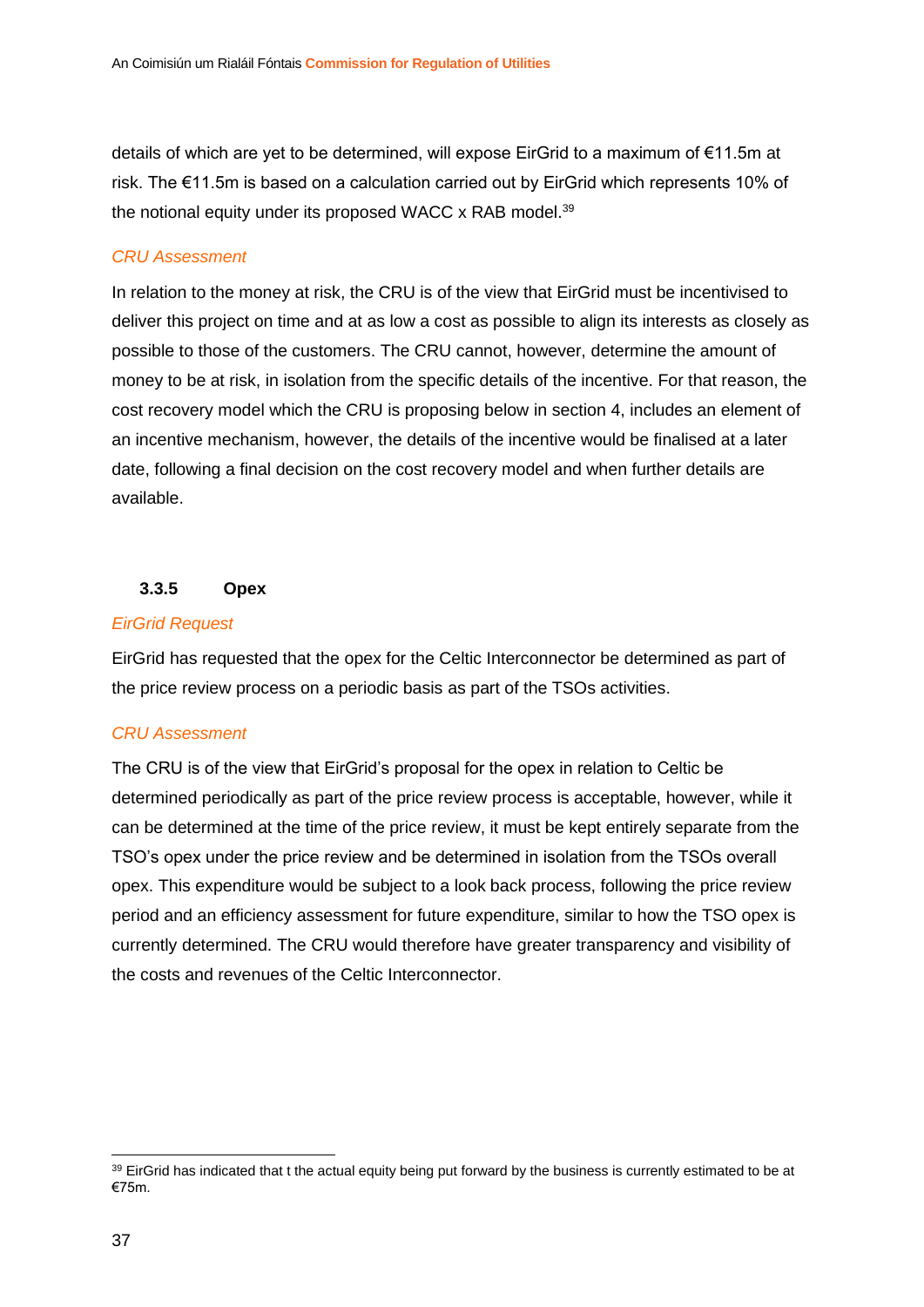#### **3.3.6 Arrangements should the project not proceed**

#### *EirGrid Request*

If the project does not proceed to completion, EirGrid has sought a decision from the CRU that the expenditure incurred to that point be returned to it through the Transmission Use of System (TUoS) tariffs over a reasonable time period.

#### *CRU Assessment*

The CRU is proposing that expenditure be returned to EirGrid should the project not proceed, as long as certain conditions are met. Further details in relation to this are set out in the following section.

### <span id="page-38-0"></span>**3.4. Summary**

The table below summarises the CRU's assessment of EirGrid's proposal:

|                                                     | <b>Cost Recovery Model Request</b>                                                                                       | <b>CRU Assessment</b> |
|-----------------------------------------------------|--------------------------------------------------------------------------------------------------------------------------|-----------------------|
| To be included in<br><b>EirGrid TSO</b>             | The interconnector asset would be<br>integrated into the EirGrid TSO<br>activities.                                      | Alternative proposed  |
| <b>Regulatory</b><br>framework                      | Regulatory treatment of the<br>interconnector to build on RAB x<br>WACC regime for TSO price-<br>controlled activities.  | Partially accepted    |
|                                                     | <b>Capex</b>                                                                                                             |                       |
| <b>Capex net of</b><br>grant added to<br><b>RAB</b> | EirGrid's share of all project capex<br>(net of the CEF grant) added to<br>TSO's RAB.                                    | Alternative proposed  |
| <b>Basis of WACC</b>                                | Set equal to extant price control<br>WACC, e.g. PR6, PR7, PR8.                                                           | Alternative proposed  |
| <b>Nominal WACC,</b><br>no indexation               | Allowed WACC set in real terms,<br>to which Irish HICP is added and<br>applied in nominal terms, (no RAB<br>indexation). | Accepted              |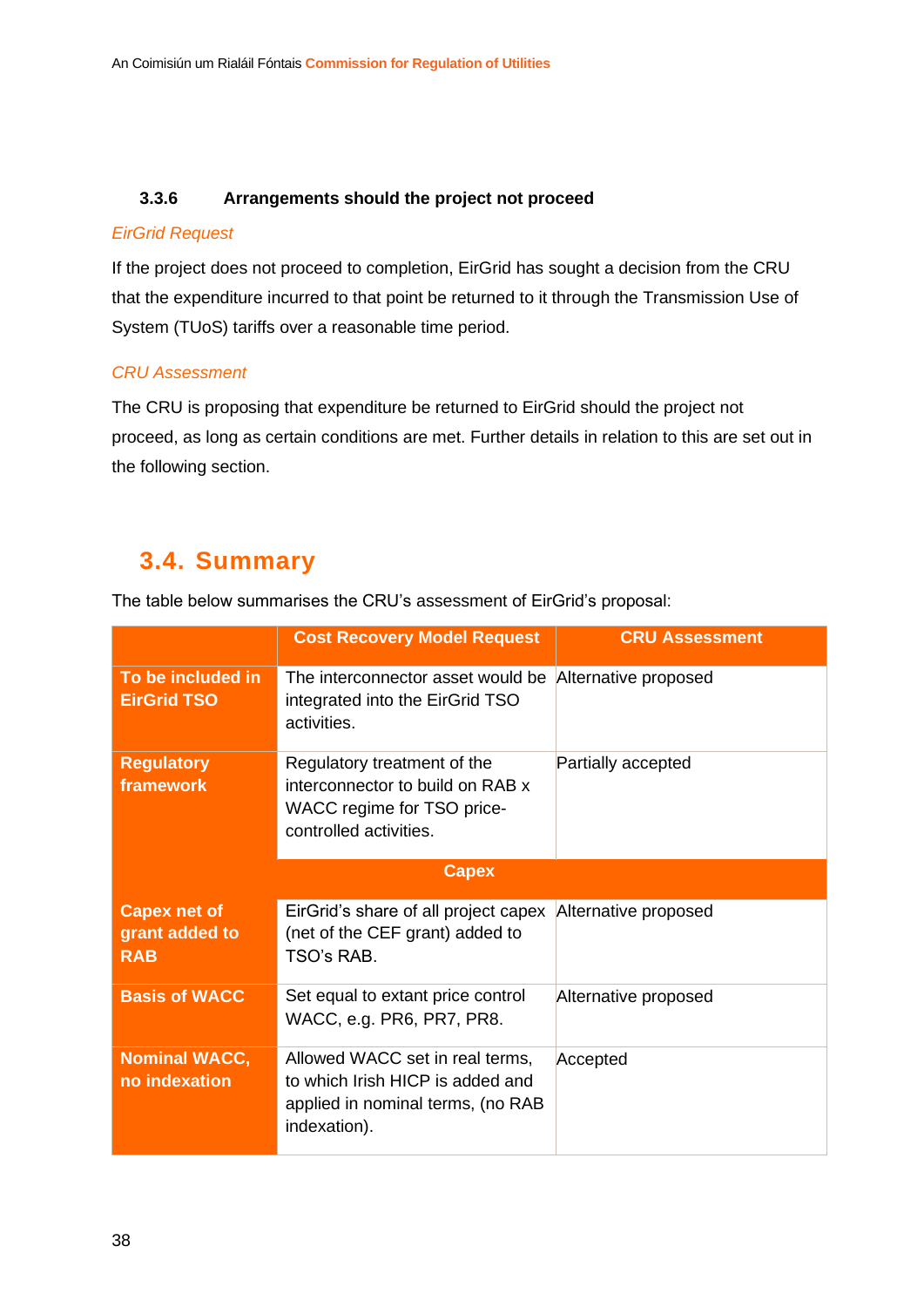| <b>WACC</b> inflation    | The minimum inflation used in the<br>nominal WACC estimate is zero.                                                                                                                              | To be determined at a later date |  |  |  |
|--------------------------|--------------------------------------------------------------------------------------------------------------------------------------------------------------------------------------------------|----------------------------------|--|--|--|
| <b>Minimum DSCR</b>      | Allowed WACC shall be such that<br>DSCR shall be at least 1.8x in<br>each period.                                                                                                                | Alternative proposed             |  |  |  |
| <b>Depreciation</b>      | From FID, the RAB will be written<br>down and returned to EirGrid over<br>25 years on straight-line basis.                                                                                       | Partially accepted               |  |  |  |
| <b>Incentive package</b> | Any form of financial delivery<br>incentive $-$ e.g., timely and cost-<br>effective delivery - to be no<br>greater in total than €11.5m and<br>any reward/penalty to be spread<br>over 10 years. | Alternative proposed             |  |  |  |
| <b>Opex</b>              |                                                                                                                                                                                                  |                                  |  |  |  |
| <b>Opex</b>              | Costs are subject to periodic reset<br>consistent with the wider<br>framework for the determination of<br>efficient costs for the fulfilment of<br>the TSO functions by the CRU.                 | Partially accepted               |  |  |  |



As can be seen from the above, the CRU, following its review of EirGrid's request, is of the view that some modifications are required to provide additional customer protection measures to align its interests with those of customers. Therefore, the CRU is proposing an alternative model which draws on some aspects of EirGrid's request.

In the following section, the CRU sets out its proposed cost recovery model for the Celtic Interconnector. It should be noted that the purpose of this paper is to set out, for consultation, the proposed cost recovery model in order to enable EirGrid to progress the project. Following the final decision on the cost recovery model, a further process will take place to determine the details of the model. Governance and costs assessments will also be examined further in a separate process in due course.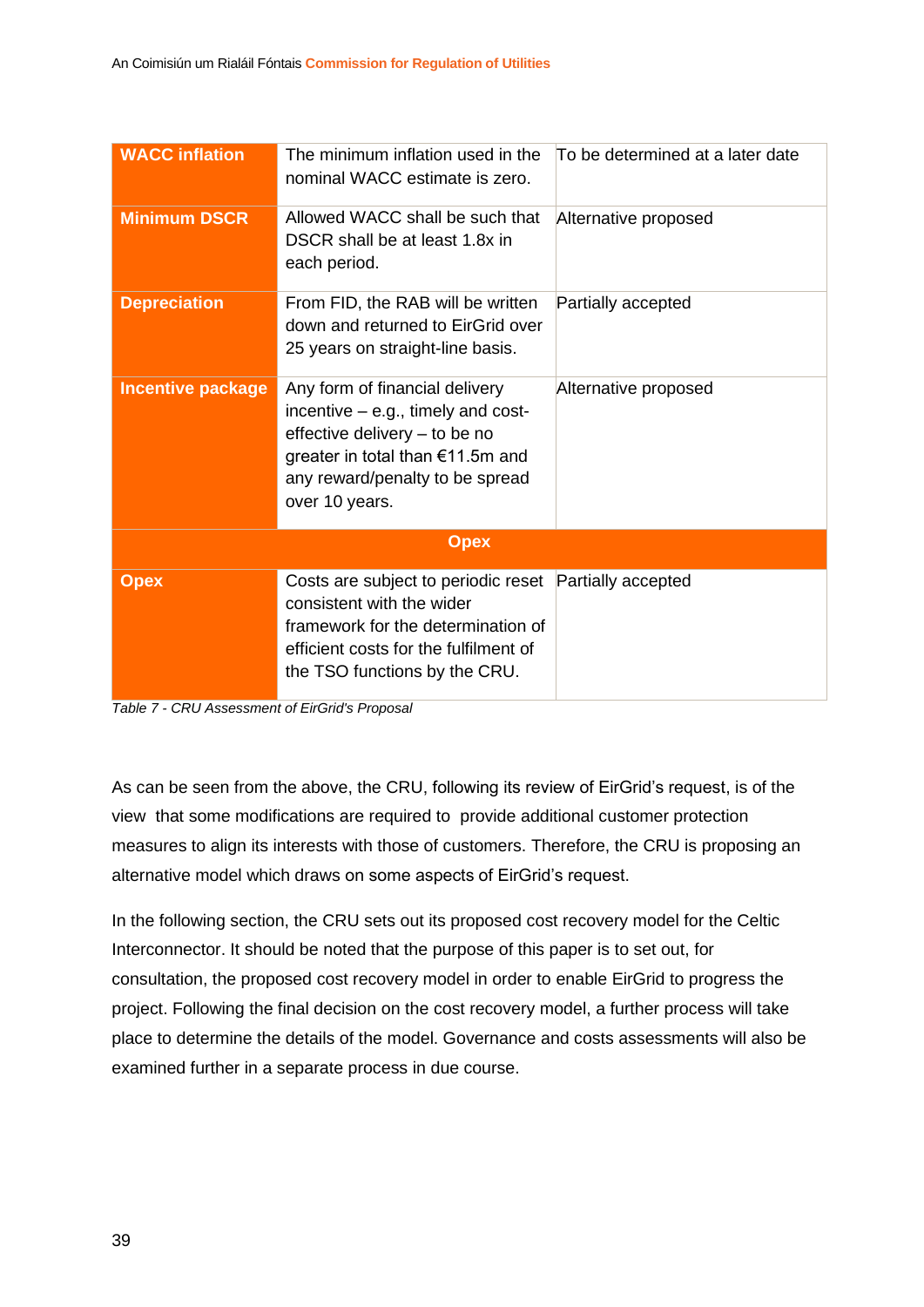#### **Questions for Consultation**

• Comments are invited from interested parties on whether they agree with the CRU's proposed approach that the Celtic Interconnector be a fully regulated interconnector. Should a party disagree with this approach, please provide reasons and rationale for this.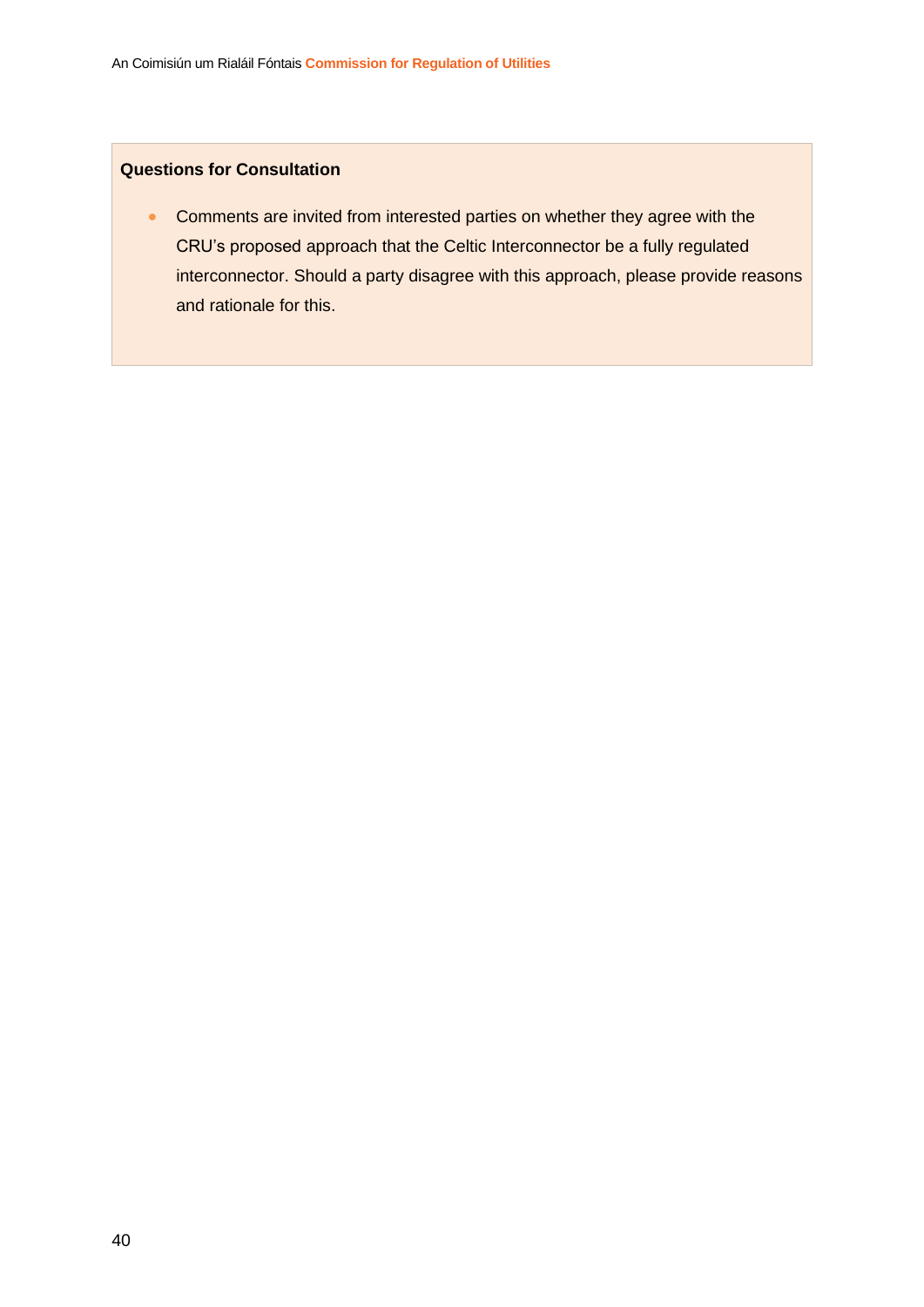## <span id="page-41-0"></span>**4. CRU Proposed Cost Recovery Model**

### <span id="page-41-1"></span>**4.1. Introduction**

As set out in the previous section, the CRU is of the view that the Celtic interconnector, owned and operated by EirGrid, should be a fully regulated interconnector. This is because a partially or non-regulated interconnector would be exposed to market risks. However, it would not be appropriate for EirGrid, as a TSO and the Market Operator, to be exposed to these risks due to potential conflicts of interest, both actual and perceived.

Having reviewed EirGrid's request, the CRU is proposing a fully regulated cost recovery model for the Celtic interconnector which, it is of the view, balances the need that EirGrid can finance and progress the project while providing a greater amount of protection for customers who will benefit from the interconnector.

The remainder of this section sets out the cost recovery model which the CRU is proposing for consultation.

### <span id="page-41-2"></span>**4.2. Cost Recovery Model Selection**

The CRU is proposing a framework which aims to align the interests of electricity customers and EirGrid while enabling EirGrid to progress and finance this project. In reaching this proposal for the cost recovery model, the CRU considered a number of models which may be appropriate for the Celtic Interconnector.

#### **4.2.1. Models Considered**

The CRU has considered three fully regulated models for the Celtic Interconnector. This section describes those models, setting out their pros and cons and the CRU's assessment on their appropriateness for this project.

#### *1. Cost Plus Model*

This model would allow EirGrid to earn a revenue stream that reflects a pass-through of its debt service costs over the life of the financing term. Instead of an allowed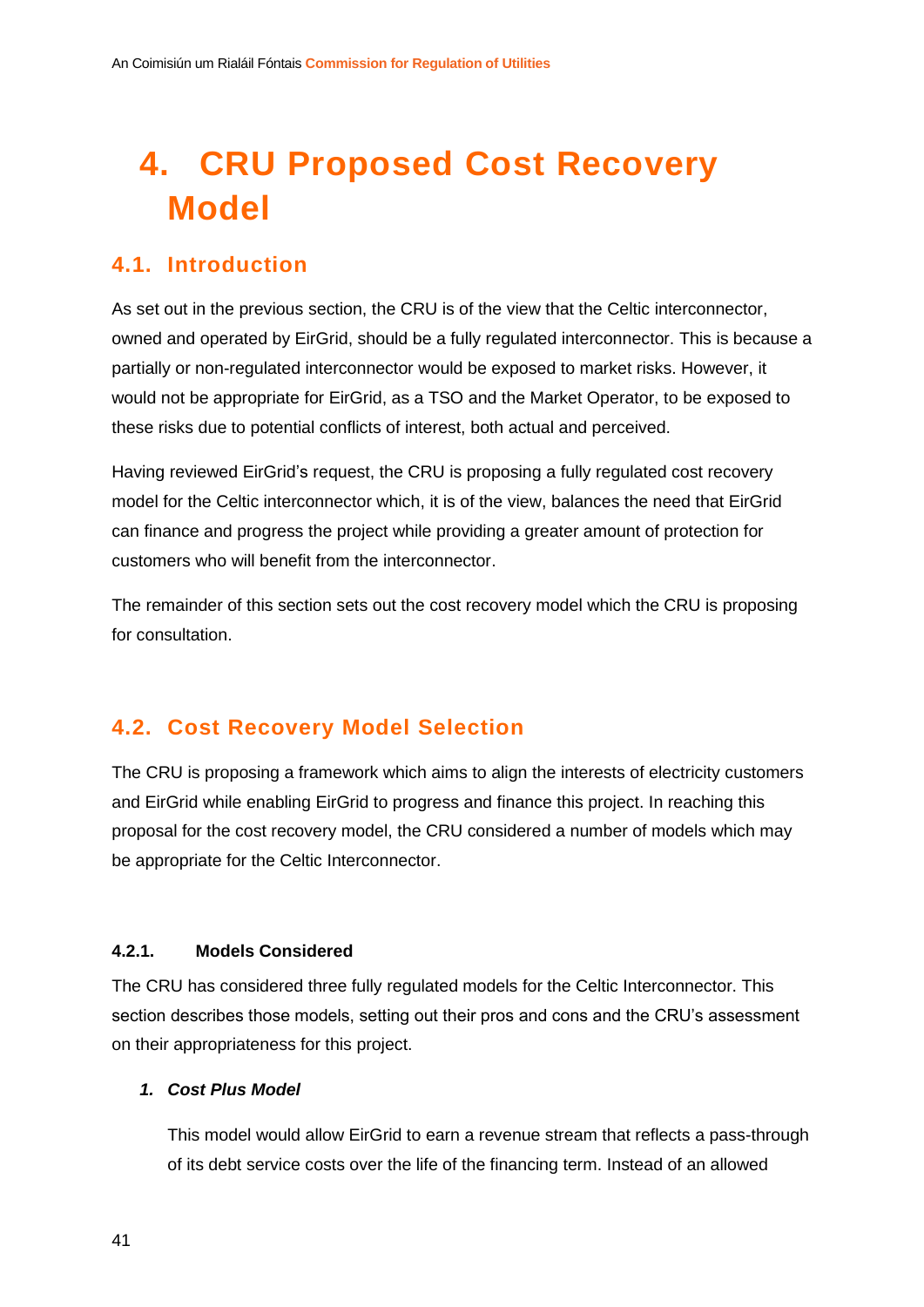WACC on a RAB, EirGrid would earn a limited equity margin based on its invested equity and the capital at risk from construction and operational (availability) incentives. This model is similar to the model which is currently in place for the East West Interconnector (EWIC).

This model was considered as it has an established regulatory precedent in Ireland in the specific context of EirGrid's business and would achieve close alignment between actual costs incurred and the allowance for financing costs of the Celtic project. It would therefore allow EirGrid to proceed to source finance with a clear commitment that efficient financing costs would be recoverable.

However, as it is a regulatory model largely premised on pass-through costs, the incentive to control costs is lower and revenue is largely fixed. Furthermore, the construction and financing risk of the project largely sits with the customer.

While this model would enable EirGrid to cover its costs in respect of the Celtic Interconnector, the CRU is also cognisant of the context in which the EWIC arose, EirGrid were directed by the Irish Government to build the EWIC. As this is not the case with the Celtic Interconnector and, given the rigidity of this framework in terms of incentivisation, the CRU is proposing that this framework would not be appropriate for the Celtic Interconnector as it would not strike the appropriate risk allocation balance between customers and project promoters appropriately.

#### *2. Construction Risk remaining with EirGrid*

As set out in the previous section, the CRU has concerns with EirGrid's proposed cost recovery model as EirGrid's money at risk would be small in the context of the overall investment cost for the project, which may limit EirGrid's incentive to manage construction risk.

A way to manage construction risk in these circumstances would be to fully allocate construction risk to the company. That approach would require EirGrid to fully capitalise the project with equity to a level sufficient to bear that risk. As an asset-light entity, EirGrid might achieve that by bringing in an equity partner for this project or expanding its balance sheet by other means.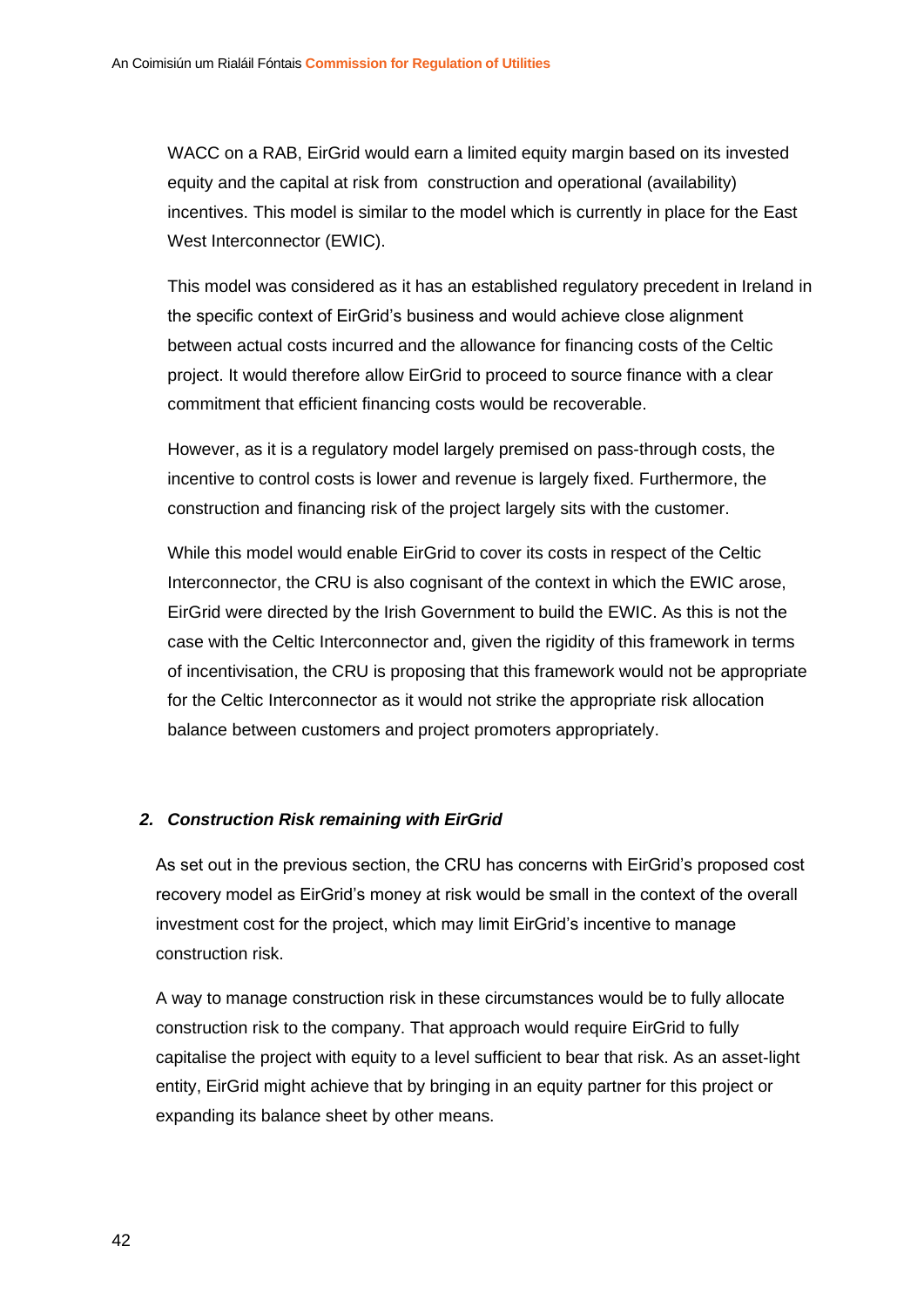The CRU is of the view that this model would not be possible for EirGrid as it believes EirGrid will not be able to put in place such a structure where it has a sufficient equity buffer to raise debt finance and bear full construction risk. Therefore, the CRU is of the view that this model would not be appropriate for the Celtic Interconnector.

#### *3. Two Phase Funding Model*

The third model the CRU considered, is the Two-Phase Funding Model. This model would provide two separate approaches for the two phases of the project with Phase 1 being the Pre-operational phase (development and construction) and Phase 2 being the Operational phase.

In Phase 1, the remuneration of the project would be limited to qualifying debt costs, with any returns for equity risk during that period being deferred to Phase 2. In Phase 2, a full RAB x WACC model would apply.

This model would create more of an incentive for equity than the Cost Plus Model, while seeking to ensure costs remain low and the project is delivered on time ensuring customers have some protection during the construction phase. The second phase would allow regulatory cycles/price reviews to match allowed revenues with ongoing efficiently incurred costs, as they vary.

The CRU is of the view that this model would strike an appropriate balance between ensuring some protection to electricity customers during the development and construction phase, when the risk exposure is higher, and allowing EirGrid to finance the project by providing it with sufficient revenue to cover its debt service costs during construction. As noted above, the risk exposure to customers is higher during construction due to EirGrid, an asset light entity, undertaking a large one-off technically complex project. Once commissioned, the ongoing risks associated with the project are significantly reduced.

The CRU is therefore proposing that the Two-Phase Funding Model be the model applied to the Celtic Interconnector to enable it to recover its costs.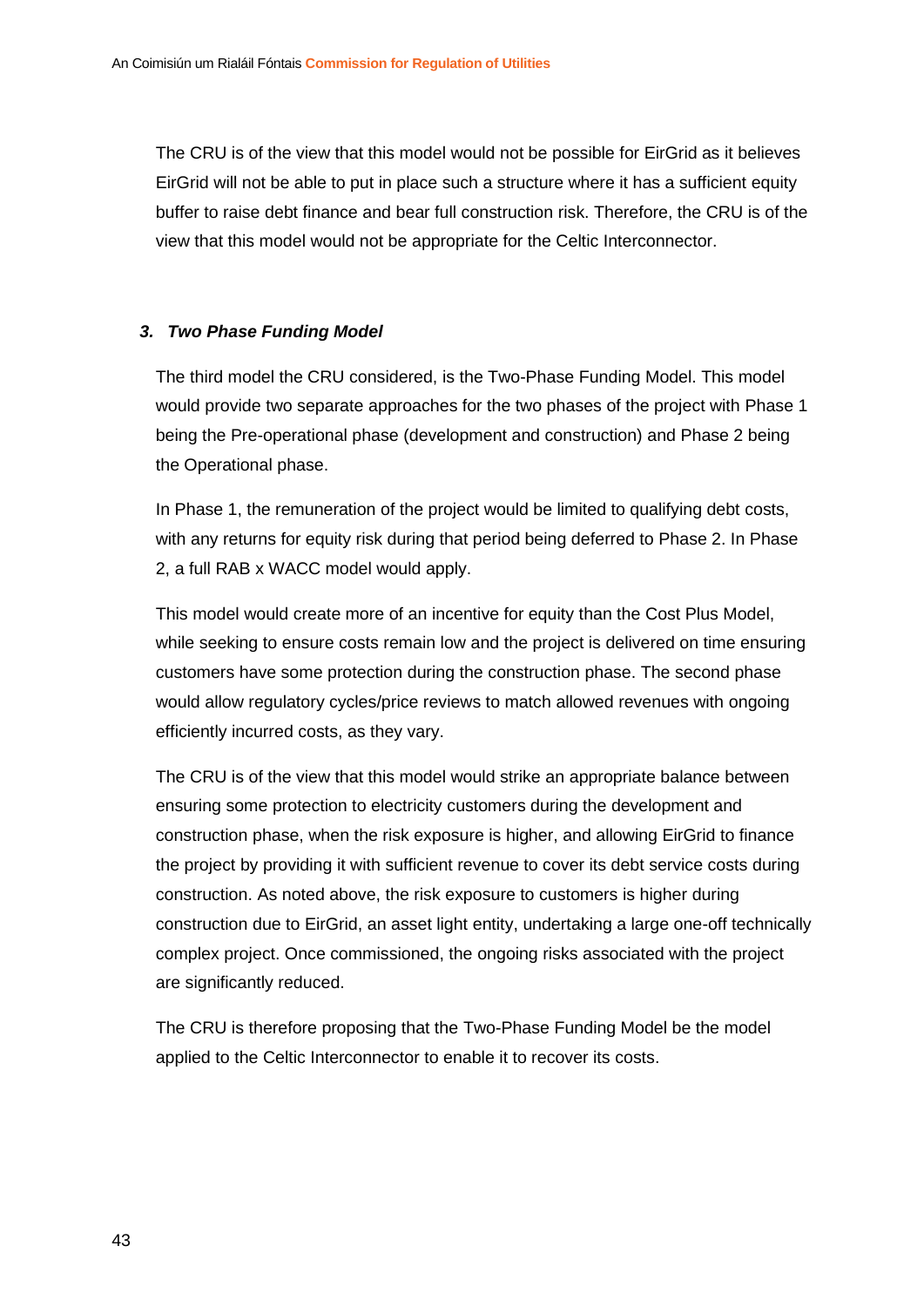### <span id="page-44-0"></span>**4.3. Two-Phase Funding Model**

#### **4.3.1. Introduction**

As noted above, the Two-Phase Funding Model applies two approaches – one during development and construction and a separate approach once the interconnector is operational. During the development and construction phase, the CRU is proposing that EirGrid would receive sufficient revenue to meet its debt financing obligations, however, once operational, a RAB x WACC model would be implemented and EirGrid would be permitted to begin to depreciate the asset and earn a return on it.

The Celtic Interconnector would be placed on a separate RAB to the TSO with capex added to it based on what was incurred during Phase 1. Once commissioned, EirGrid could begin to depreciate the RAB over 25 years and earn a return on the asset.

An efficient delivery cost for the project would be set, following a detailed cost assessment, at the outset of implementation of the two-phase model. If EirGrid deliver the project on or below the efficient delivery cost, it would earn an additional equity reward, which would be set proportionate to the capital at risk in the project. However, if the project were to exceed the efficient delivery cost, EirGrid are at risk at losing the incentive and potentially a portion of its equity. A similar arrangement would be in place for the delivery of the project on time. This allows for symmetric incentivisation to be applied.

| <b>Phase 1: Pre-operations</b>                                                                                                                                                        | <b>Phase 2: Operational</b>                                                                                                                                                                           |  |  |  |
|---------------------------------------------------------------------------------------------------------------------------------------------------------------------------------------|-------------------------------------------------------------------------------------------------------------------------------------------------------------------------------------------------------|--|--|--|
| <b>Opening RAB</b><br>Opening RAB to be set based on<br>$\bullet$<br>Celtic Interconnector's pre-FID costs<br>subject to prudency review.<br><b>RAB additions during construction</b> | <b>Opening RAB</b><br>Opening RAB for operational phase<br>set following a post-construction<br>review of outturn versus efficient<br>delivery cost;<br>Allowed RAB determined following<br>$\bullet$ |  |  |  |
| Costs incurred logged up in the RAB<br>$\bullet$<br>as additions, as incurred, during the<br>construction period.                                                                     | outcome of the post-construction<br>review with the RAB uplifted by $\notin$ xm<br>depending on EirGrid's performance<br>under a pre-operations financial<br>delivery incentive.                      |  |  |  |

The table below provides a summary of the key elements of the two-phase approach: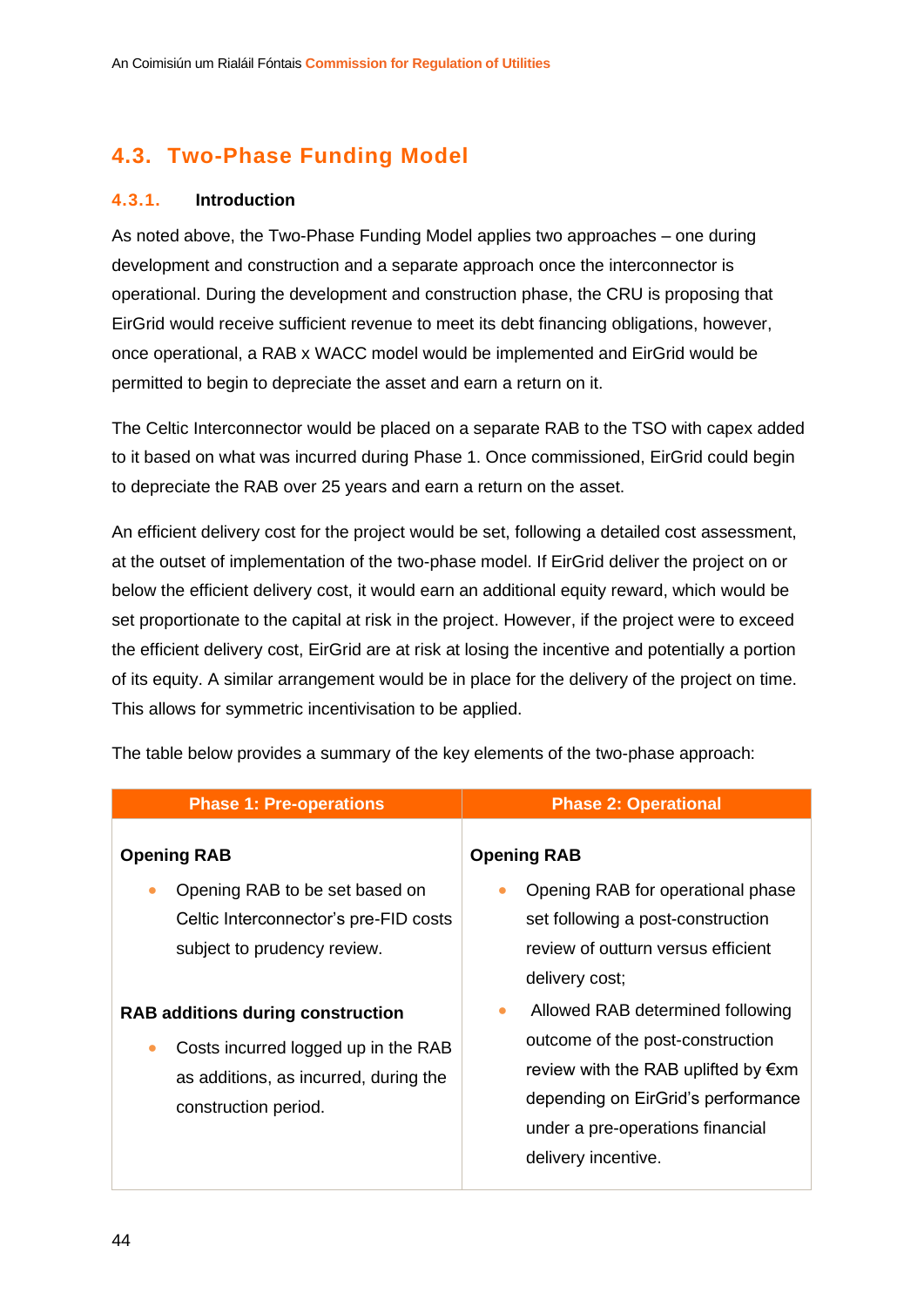| <b>Investor returns during construction</b>                                                                                                                                                              | Rate of return and depreciation                                                                                                                                                                                                                                                                                                                                                  |
|----------------------------------------------------------------------------------------------------------------------------------------------------------------------------------------------------------|----------------------------------------------------------------------------------------------------------------------------------------------------------------------------------------------------------------------------------------------------------------------------------------------------------------------------------------------------------------------------------|
| EirGrid permitted to recover efficient<br>$\bullet$<br>debt service and liquidity costs as<br>required during construction;<br>EirGrid receives no return on equity<br>until the project is operational. | Allowed rate of return on RAB set at<br>$\bullet$<br>5-year price reviews consistent with<br>the operational risk of the<br>interconnector;<br>Allowed rate of return on the RAB<br>$\bullet$<br>would be set based on principles set<br>ahead of FID;<br>The RAB would be depreciated on a<br>$\bullet$<br>straight-line basis over 25 years<br>from the date of commissioning. |
|                                                                                                                                                                                                          |                                                                                                                                                                                                                                                                                                                                                                                  |

*Table 8 - Summary of the key elements of the Two-Phase Funding Approach*

#### **4.3.2. Operation of the Two-Phase Model**

This section sets out, in further detail, how the two-phase funding model would operate.

#### *Phase 1 – pre operation*

- The CRU would establish an opening RAB for the Celtic interconnector equal to EirGrid's efficient and prudently incurred costs prior to Final Investment Decision for the Celtic interconnector. Capex, net of the CEF grant, during construction would be added to the RAB as incurred over the course of the construction period;
- $\bullet$  EirGrid would be permitted to recover its efficient costs of debt<sup>40</sup> raised to finance the interconnector capex during construction;
- The permitted revenues during construction would be sufficient to cover the efficient and prudently incurred debt interest, fees and any liquidity costs attributable to financing of the Celtic interconnector. <sup>41</sup> The revenues would not provide any return on invested equity in the project; and
- Permitted revenues during construction would be solely funded from the TSO TUoS revenue requirement given that the interconnector would have no market revenues at this phase of the project.

<sup>40</sup> Efficient cost of debt would include the debt facilities required to finance construction i.e. interest, lender arrangement fees and commitment fees on undrawn amounts. The CRU will engage with EirGrid following a final decision on this in order to determine what is to be included in this.

<sup>&</sup>lt;sup>41</sup> The CRU assumes that no debt principal payments would apply before the project is commissioned.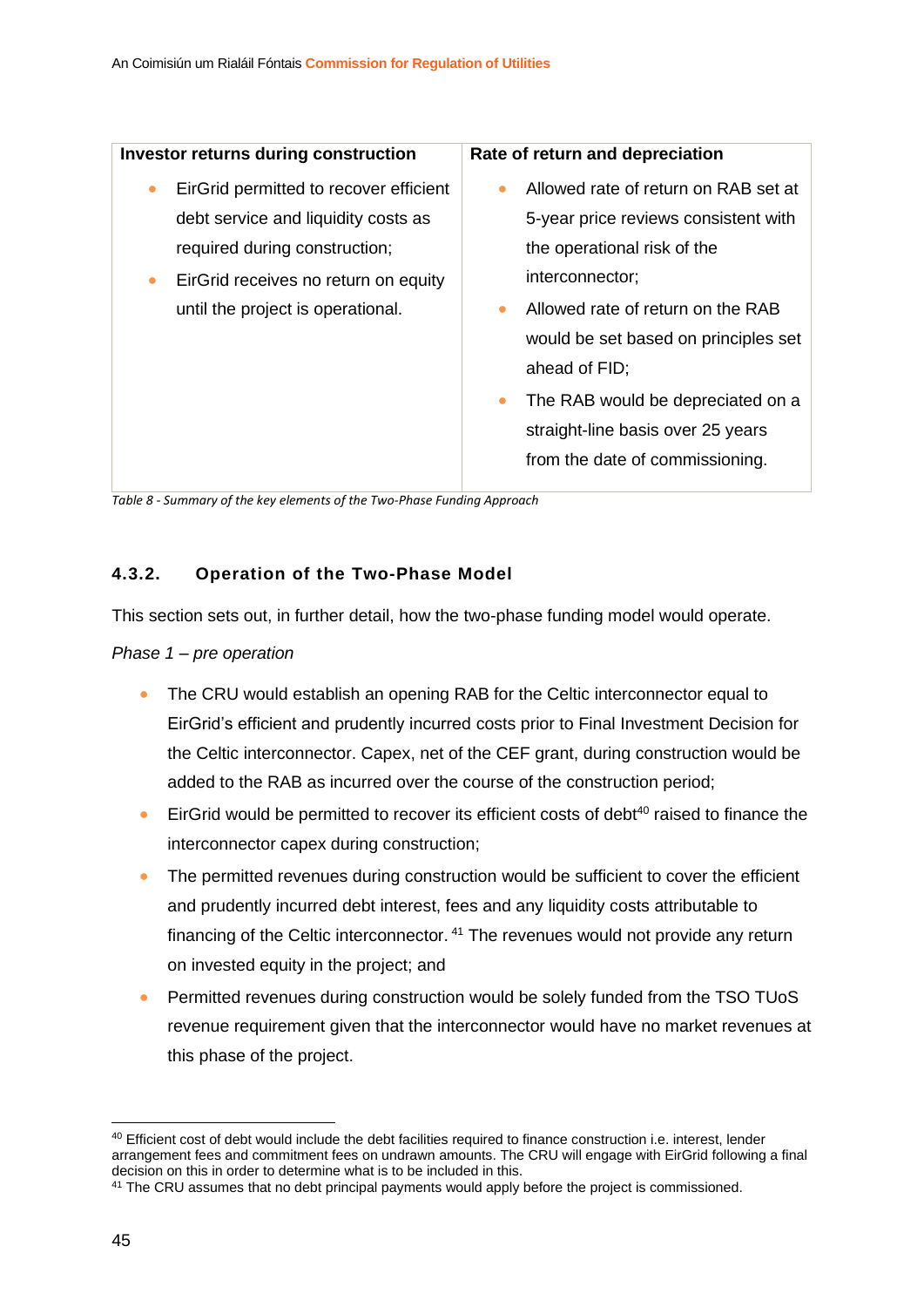#### *Phase 2 – operations*

- The CRU would confirm the opening RAB value for the Celtic interconnector for the operational period following a post construction review to compare the outturn cost against the efficient delivery cost. The RAB value determined by the CRU would be subject to EirGrid's performance against an efficient delivery investment cost for Ireland's share of project capex, net of the CEF grant The allowed opening RAB would be adjusted accordingly;
- During the operational period, EirGrid would be permitted to recover revenues that consist of a series of building blocks:
	- o Efficient opex, which would be subject to periodic reset by the CRU at fiveyear price control review intervals but separate to the TSO's opex;
	- o Depreciation of the RAB from the date of commissioning over 25-years on a straight-line basis;
	- o An allowed return on a pre-tax basis on the RAB that is periodically reset by the CRU.
- EirGrid's permitted revenues during operation would be funded from the interconnector's market revenues and the TSO TUoS revenue requirement. Revenues provided from TUoS would provide a top-up to the Celtic's interconnector's permitted revenue requirement in the event that the project's market revenues are lower than permitted revenues.<sup>42</sup>

#### **4.3.3. Detailed Overview: Phase 1 – Development & Construction**

This section sets out how the CRU is proposing to treat the Celtic Interconnector during the development and construction phase. It is important to note that during this phase, the interconnector would not be operational and so no congestion rent would be earned. Therefore, the only source of revenue for EirGrid would be directly from customer tariffs. The CRU is therefore of the view that it is important to ensure greater protection for electricity customers, by aligning EirGrid's interests with those of the customer during this phase, by incentivising EirGrid to deliver the project on or below cost and on time, while also ensuring that EirGrid can progress the construction of the project.

<sup>42</sup> If market revenues exceed the interconnector's permitted revenues, then EirGrid would return the revenues earned above permitted revenues to electricity customers via TUoS charges.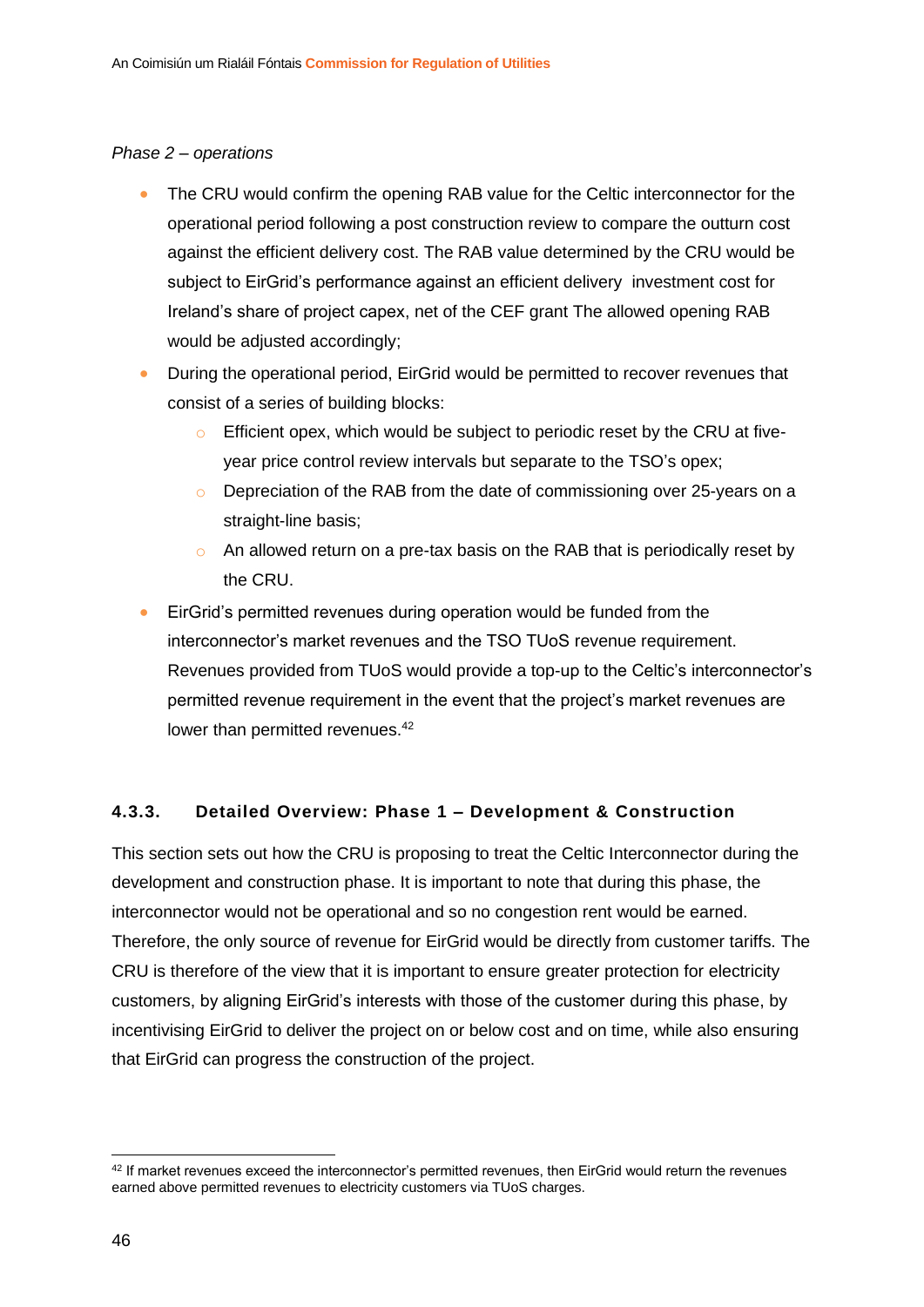At the outset of implementing the regulatory cost recovery model, the CRU would set an efficient delivery cost. This efficient delivery cost would be set by the CRU based on a detailed assessment of the demonstrable efficient project costs put forward by EirGrid following the outcome of the tender process to deliver the project, having regard to other information such as benchmarking and the previous cost estimates provided by EirGrid. The CRU would carry out a process to assess these efficient costs and determine if they should be allowed. Only efficient costs would be allowed to be included in the efficient delivery cost. By setting an efficient delivery cost, the CRU is seeking to set the project costs, to the greatest extent possible, which EirGrid should deliver the project within.

The latest project cost estimate submitted by EirGrid in April 2020 is projected at €1,014.5m with a further €101.5m in estimated contingencies. The CRU is currently engaging with EirGrid to understand why the cost has increased by €84.5m since the CBCA decision. A final cost estimate will be provided to the CRU following the completion of EirGrid's procurement process later this year.

The remainder of this section sets out further details on the specific aspects of the model for phase 1.

#### *4.3.3.1. Regulated Asset Base*

The CRU is proposing that EirGrid would only receive revenues to pay for the efficiently incurred costs to service its debt during construction, i.e. Interest during Construction (IDC), assuming no debt principal will need to be repaid until the interconnector is operational. This means that the RAB would not be depreciated during the development and construction period until the interconnector becomes operational.

The CRU is of the view that the Celtic Interconnector should also be separate to the TSO RAB and therefore, should have its own standalone RAB. This would enhance transparency and predictability, once operational.

#### *Opening RAB*

In the proposed two-phase model, the phase 1 opening RAB would be determined based on efficient costs incurred up until the Final Investment Decision (FID) stage. As these costs are currently incurred, they are placed in a side RAB within the TSO price control, which EirGrid are earning a return on. However, the side RAB is not being depreciated. The CRU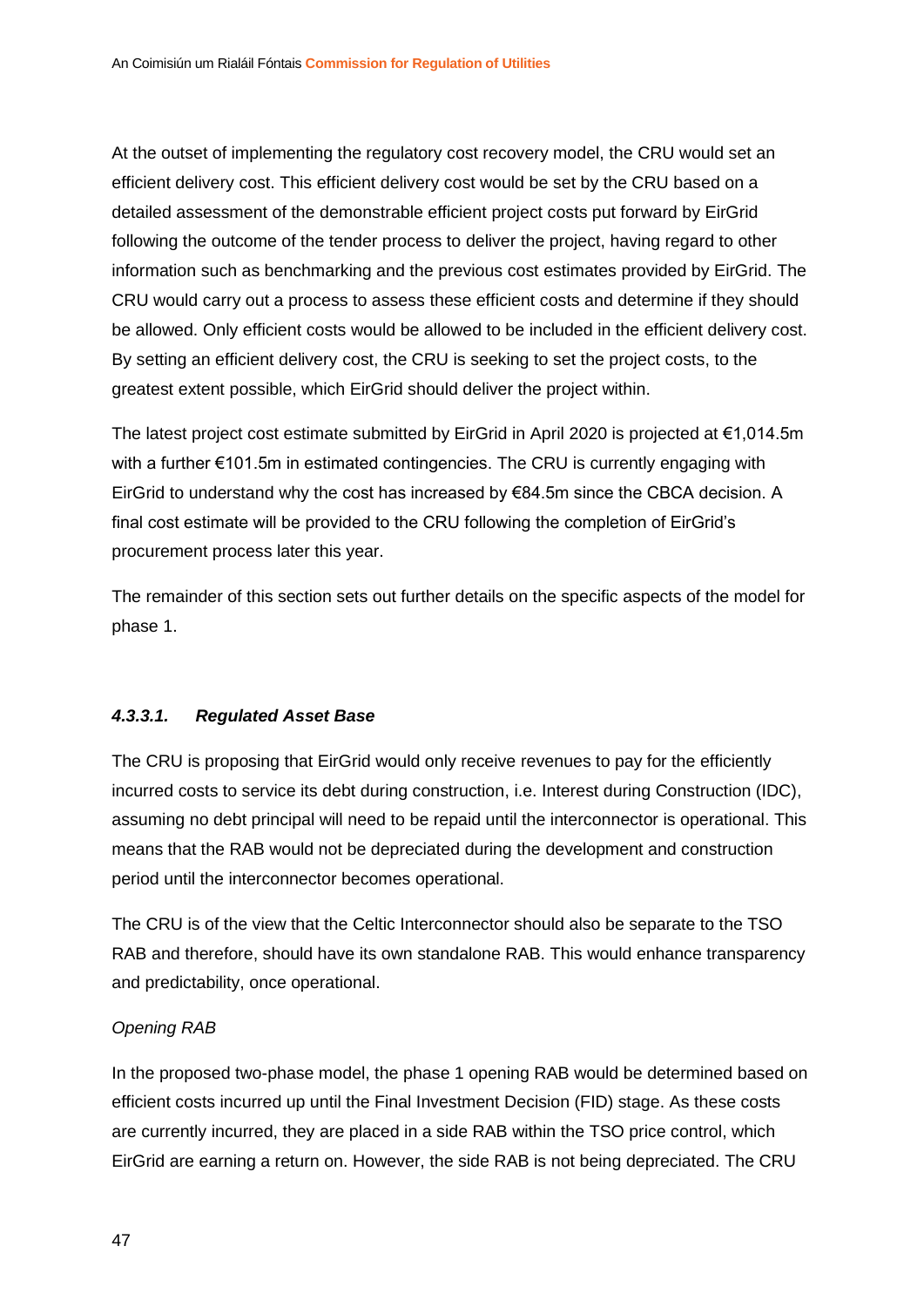is currently reviewing these costs to ensure that only efficient costs are allowed in order to represent value for money for electricity customers.

Under the two-phase funding model, the outcome of the above process would become the opening RAB for the Celtic interconnector. As further costs are incurred during the construction phase of the interconnector, these costs would need to be added to the RAB. The RAB would not be depreciated until the interconnector becomes operational and customers are benefitting from it.

#### *4.3.3.2. Risk to EirGrid*

EirGrid's request for the Celtic Interconnector sought a commitment from the CRU that the regulatory framework would limit the amount of money that EirGrid would have at risk through incentives to **€11.5m**. While the CRU understand EirGrid's need for certainty in this regard, the CRU is of the view that it cannot determine this figure in isolation from the detailed incentive at this stage and with the level of uncertainty around the final project costs. However, the CRU agrees that, in principle, there should be a performance incentive associated with the timely and efficient delivery of the Celtic Interconnector and the CRU is proposing that the amount of money at risk as a result of this mechanism, would be capped.

While the CRU cannot provide certainty as to the amount of money at risk regarding incentives, the CRU is proposing to include an incentive element as part of the two-phase funding model in the form of a RAB reward or penalty. This mechanism would be a symmetrical incentive which means that if EirGrid deliver the interconnector on or below cost and in line with the expected timeframe, EirGrid would receive an additional contingent uplift to the RAB (a 'notional equity reward') which would be depreciated and returned to EirGrid once the interconnector becomes operational. However, should the costs increase and/or the interconnector is not delivered on time, EirGrid would be penalised by reducing the equity proportion of the RAB (i.e. the penalty would be netted off the RAB).

The chart below sets out how the model could work, however, it should be noted that figures are yet to be determined and the chart is for illustrative purposes only. In this illustrative example, the notional equity reward uplift to the RAB is set at  $\epsilon$ xm.<sup>43</sup> As the investment cost of the project overrun increases relative to the efficient delivery investment cost for the

 $43$  Note that this is €25m in the figure, however, this is for illustrative purposes only.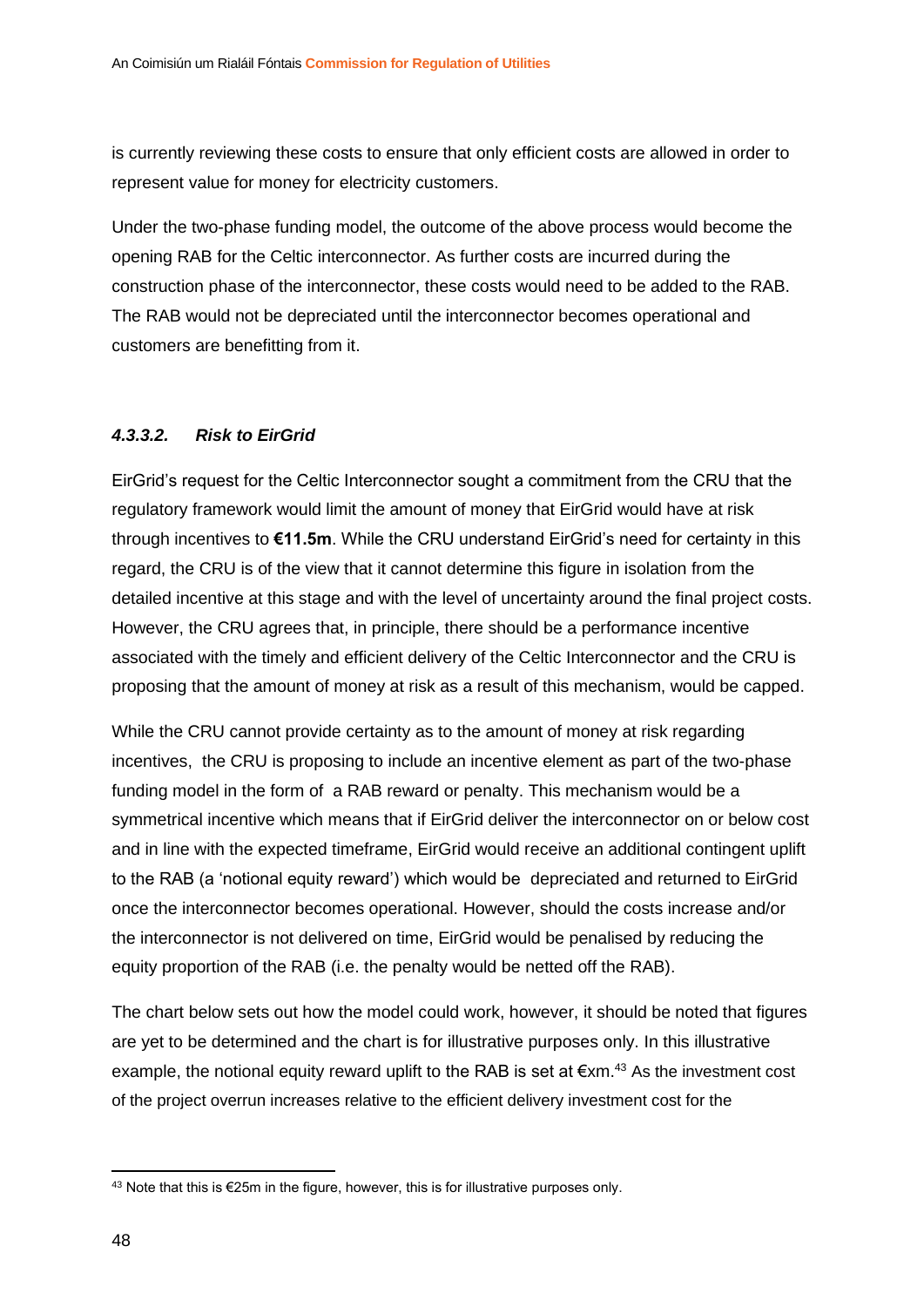interconnector, <sup>44</sup> this results in increasing deductions to the allowed RAB which EirGrid will be permitted to earn a return on during the operational period.<sup>45</sup> In this example, up to a  $\epsilon$ xm cost overrun, the deductions in the RAB first result in a reduction in the notional equity reward uplift component of the RAB (i.e. up to  $\notin$ xm). However, in this example once the investment cost overrun exceeds €xm, then the penalty to the RAB results in a reduction in the invested equity proportion of the RAB. In this example, this means that invested equity capital is only at risk if the cost overrun exceeds €xm. <sup>46</sup>



*Figure 3 - Two-Phase Funding Model (for illustrative purposes only)*

The East West Interconnector (EWIC) project, which EirGrid previously undertook, was also subject to a construction incentive for delivery on time and on the approved cost. EirGrid successfully achieved the incentive as the interconnector was delivered on time and below the approved cost. This demonstrates the success of this approach and the CRU is therefore proposing a similar approach for the Celtic Interconnector, having regard to the specific context in which the Celtic Interconnector arises.

The CRU acknowledges that the reward/penalty available to Eirgrid must be commensurate with its equity provided for this project and the context of its ability to absorb risk. Any reward earned by EirGrid should only be realised in full in the event of successful performance,

<sup>44</sup> This example uses €250m.

<sup>&</sup>lt;sup>45</sup> See section 4.3.4 below for a description of how the second phase of the two-phase regime is proposed to operate.

<sup>&</sup>lt;sup>46</sup> If the incentive included a time of delivery as well as efficient delivery cost component, then a similar principle could be applied, whereby the allowed RAB would be reduced by an agreed amount depending on how delayed the actual commissioning date is relative to a target commissioning date.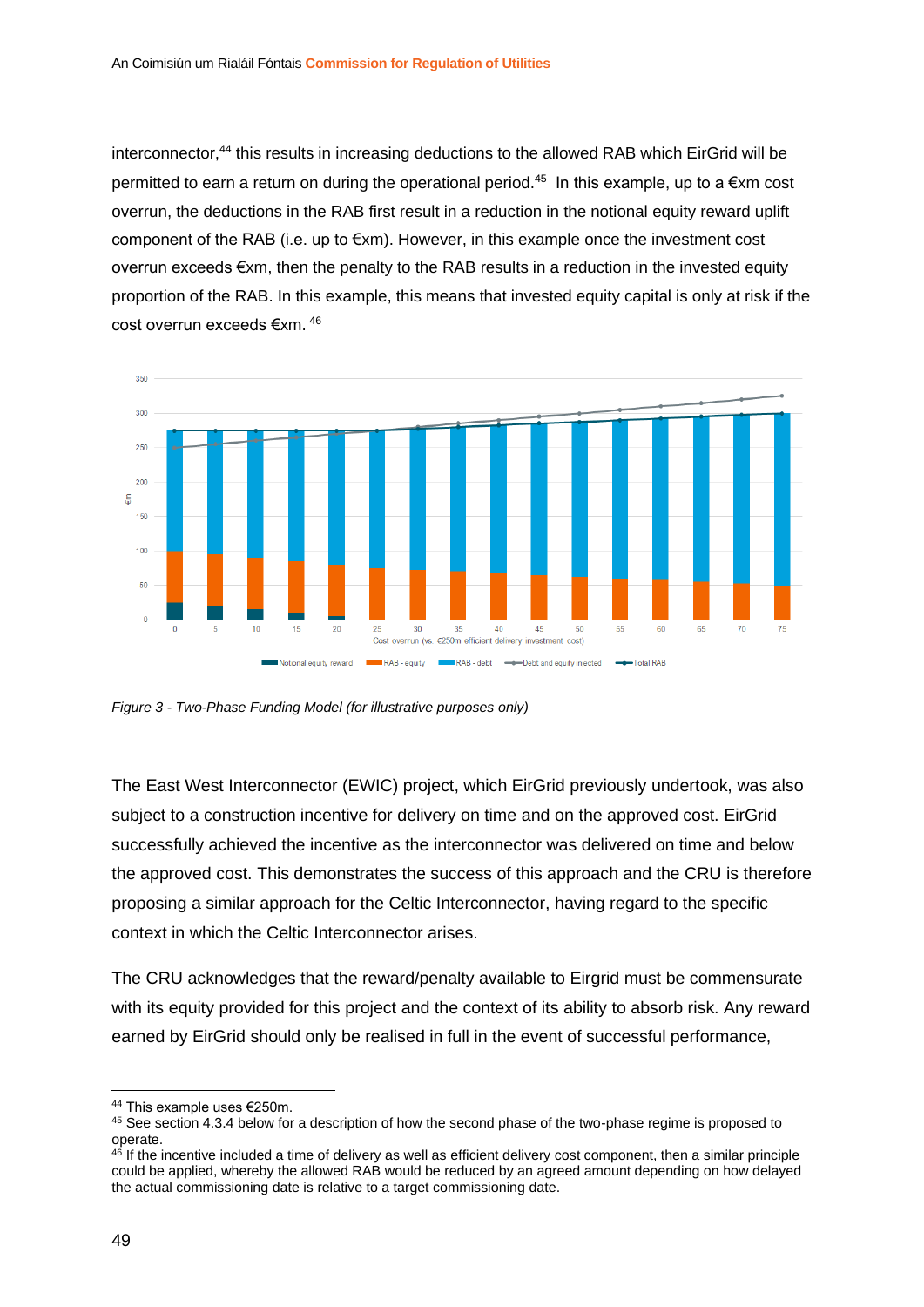defined as the successful delivery of an operational asset within the parameters set when the incentive is defined. As well as providing EirGrid with an incentive to deliver the project on time and/or at or below the efficient delivery investment cost, the upfront notional equity reward, in €m terms, would also need to be sized to be sufficient to compensate EirGrid for the cost of its equity invested during construction. <sup>47</sup>

The CRU is proposing the RAB uplift of €xm for two reasons:

- 1. Incentivise EirGrid to deliver this project on time and on/below cost, thereby aligning EirGrid's interests with those of electricity customers;
- 2. To compensate EirGrid for the opportunity cost of the equity they are putting forward for this project during construction, i.e. acknowledgement of the alternative use for this equity if it had not been used for the interconnector.

Once operational, the CRU expects to apply other incentives as set out in the following section.

#### *4.3.3.3. Return to EirGrid*

As noted above, the CRU is proposing to allow EirGrid to receive Interest during Construction to allow the debt to be serviced during this period. The amount that would be provided to EirGrid during this period would be determined at a later stage based upon information submitted to the CRU by EirGrid demonstrating the amount required for this purpose.

#### **4.3.4. Detailed Overview: Phase 2 – Operation**

Once the interconnector becomes operational, the interconnector would be in a position to earn congestion rent, requiring top-ups from electricity customers only in circumstances where the congestion rent does not equal the annual revenue requirement. The CRU is of the view that at this stage, the risk to customers would have significantly decreased and customers would be benefiting from the interconnector. Therefore, the CRU is proposing to

<sup>&</sup>lt;sup>47</sup> In net present value terms, this would be to ensure that although EirGrid is only able to start to recover a return on equity during the operational period, its expected equity Internal Rate of Return (IRR) for the project is consistent with its cost of capital, provided that the outturn investment costs of the interconnector do not exceed the upfront efficient delivery investment cost determined by the CRU and/or the project is not delayed beyond a target commissioning date.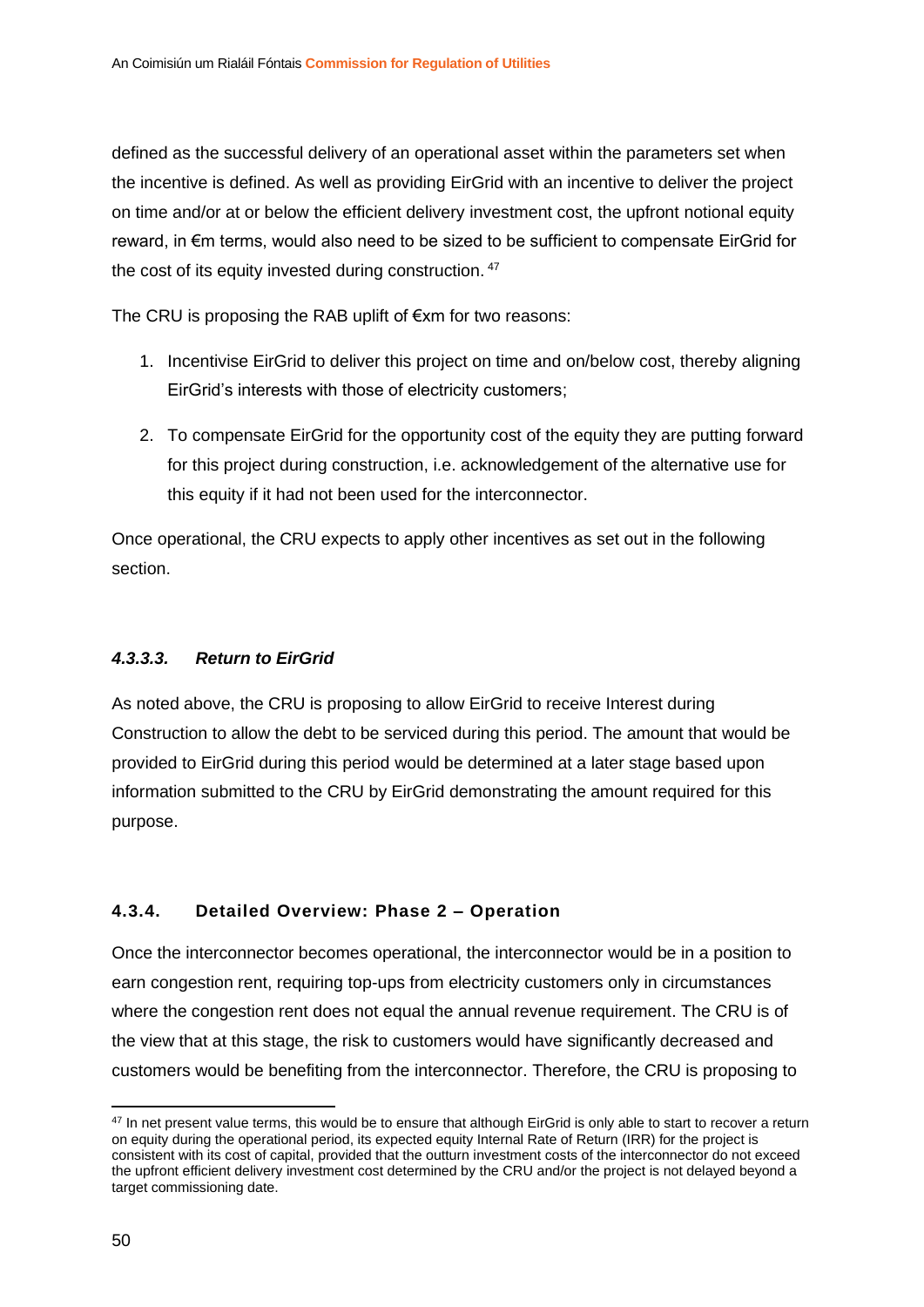allow a RAB x WACC approach for phase 2. This means that EirGrid would recover the following each year:



This section sets out how phase 2 of the model would operate.

#### *4.3.4.1. Opening Regulated Asset Base (RAB)*

Once construction has been completed, the CRU would determine the closing RAB for phase 1. A comparison between the outturn cost and the efficient delivery cost would then take place to determine whether a reward or penalty should be applied to the RAB at its incurred historical cost value. This would then become the opening RAB for phase 2. As the CRU is proposing that the WACC would take inflation into account, the RAB would not be indexed for inflation.

The opening RAB value for the Celtic interconnector at the start of the phase 2 – operations, would be determined as follows:

- The RAB would be fixed at its historical cost value, subject to the adjustments set out below, and would not be subject to inflation indexation.<sup>49</sup>
- The RAB would be set equal to the closing value at the completion of phase  $1 pre$ operations, i.e., efficiently incurred pre-FID costs and actual capex (net of grant) incurred by EirGrid for the project during development and construction, subject to an adjustment following a post construction review of the equity proportion of the interconnector's RAB, depending on how the project's outturn investment cost compares to an efficient delivery cost for the project; If the total cost is below the efficient delivery cost, the CRU would put in place a mechanism to return the difference to EirGrid and customers.
- The post construction review adjustment would be dependent on the CRU's assessment of EirGrid's performance under the phase 1 construction incentive described in section 4.3.2 above:

<sup>48</sup> Including an allowance for tax.

<sup>&</sup>lt;sup>49</sup> This is in contrast to onshore energy networks where the RAB is indexed to inflation.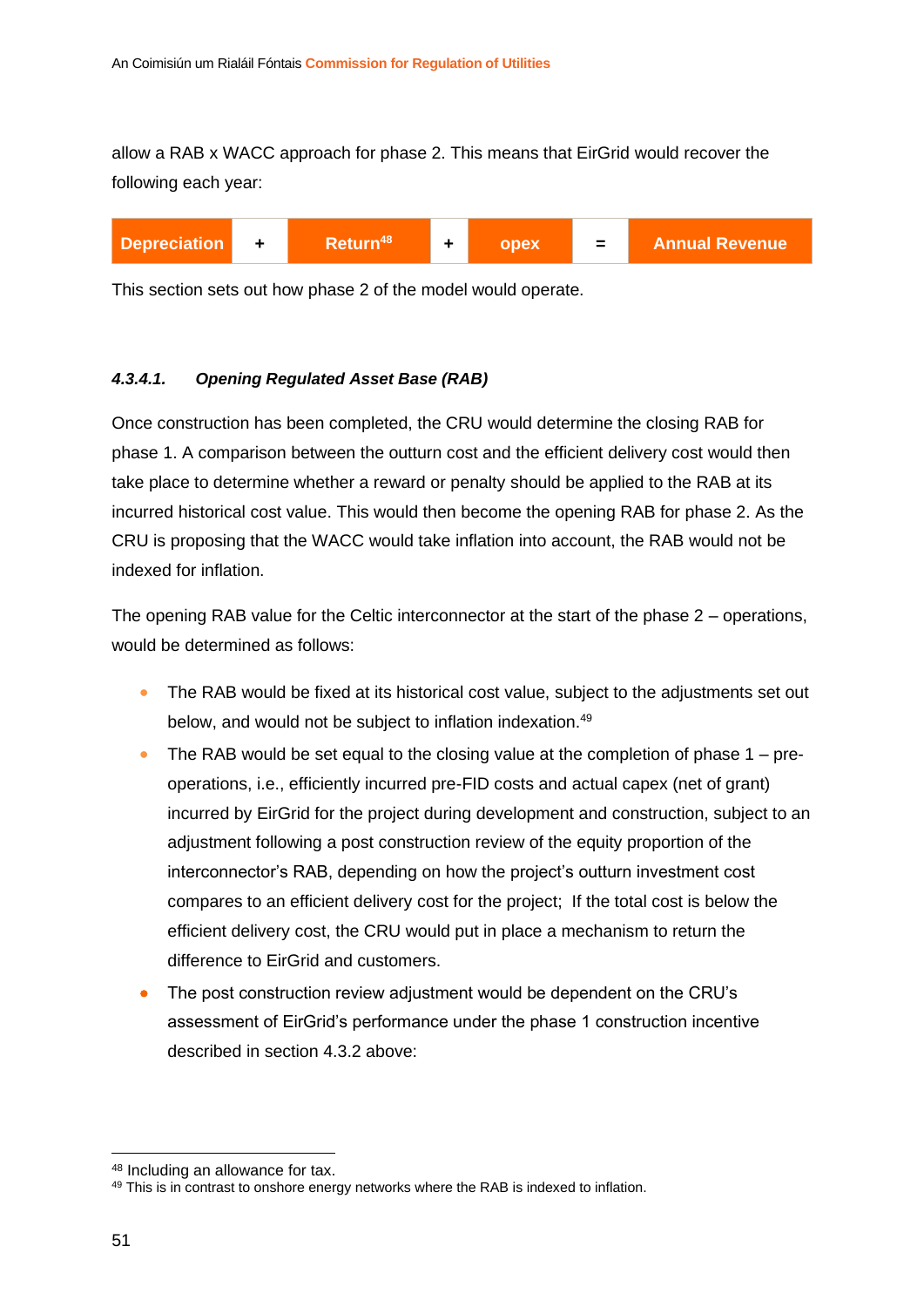- $\circ$  If the interconnector is delivered in line with or before its target commissioning date and/or in line with or below its efficient delivery project investment cost, then the RAB will be uplifted by the agreed upfront RAB bonus amount.<sup>50</sup>
- $\circ$  If the interconnector's commissioning date is delayed and/or the investment cost exceeds the efficient delivery investment cost for the project, then as described above, this would result in a reduction in the RAB (initially the upfront RAB bonus and then actual invested equity capital).
- $\circ$  If the interconnector's total investment cost is below the efficient delivery cost, the CRU would put in place a mechanism to return the difference to EirGrid and customers.
- Any adjustment to the equity proportion of the interconnector's RAB under the proposed phase 1 incentive, would be subject to a cap equal to €xm. This would cap EirGrid's exposure to commissioning date and/or construction cost overrun risks compared to the efficient delivery cost set by the CRU ahead of the start of project's construction programme.
- In the case of a cost overrun that exceeded a construction risk incentive cap, the CRU would ensure that only efficiently incurred costs would be passed on to consumers. Should such a case arise, the CRU would initiate an ex-post review of the project's costs to identify any such cases and take steps to ensure that Irish consumers do not bear any such costs.

#### *Depreciation*

At this stage, the CRU is proposing to allow the RAB to begin to be depreciated as customers would now be benefitting from the operation of the interconnector. EirGrid has requested that the asset be depreciated on a straight-line basis i.e. the asset would depreciate in equal amounts each year. The CRU is proposing to allow the asset to be depreciated over a 25-year period, on a straight-line basis, to align with the expected financing needs of the asset i.e. the expected length of time it will take to repay the debt required to finance the asset. This is consistent with the CRU's approach to another interconnector.<sup>51</sup> It should be noted, however, that the actual or technical lifetime of the asset is expected to far exceed this time period.

<sup>50</sup> The notional equity reward amount in Figure 4 above.

<sup>&</sup>lt;sup>51</sup> Greenlink Electricity Interconnector - Cap and Floor Regulatory Treatment, Decision Paper (CRU/20/171), available at[: https://www.cru.ie/wp-content/uploads/2020/12/CRU20171-Greenlink-Cap-and-Floor-Regulatory-](https://www.cru.ie/wp-content/uploads/2020/12/CRU20171-Greenlink-Cap-and-Floor-Regulatory-Treatment-decision.pdf)[Treatment-decision.pdf](https://www.cru.ie/wp-content/uploads/2020/12/CRU20171-Greenlink-Cap-and-Floor-Regulatory-Treatment-decision.pdf)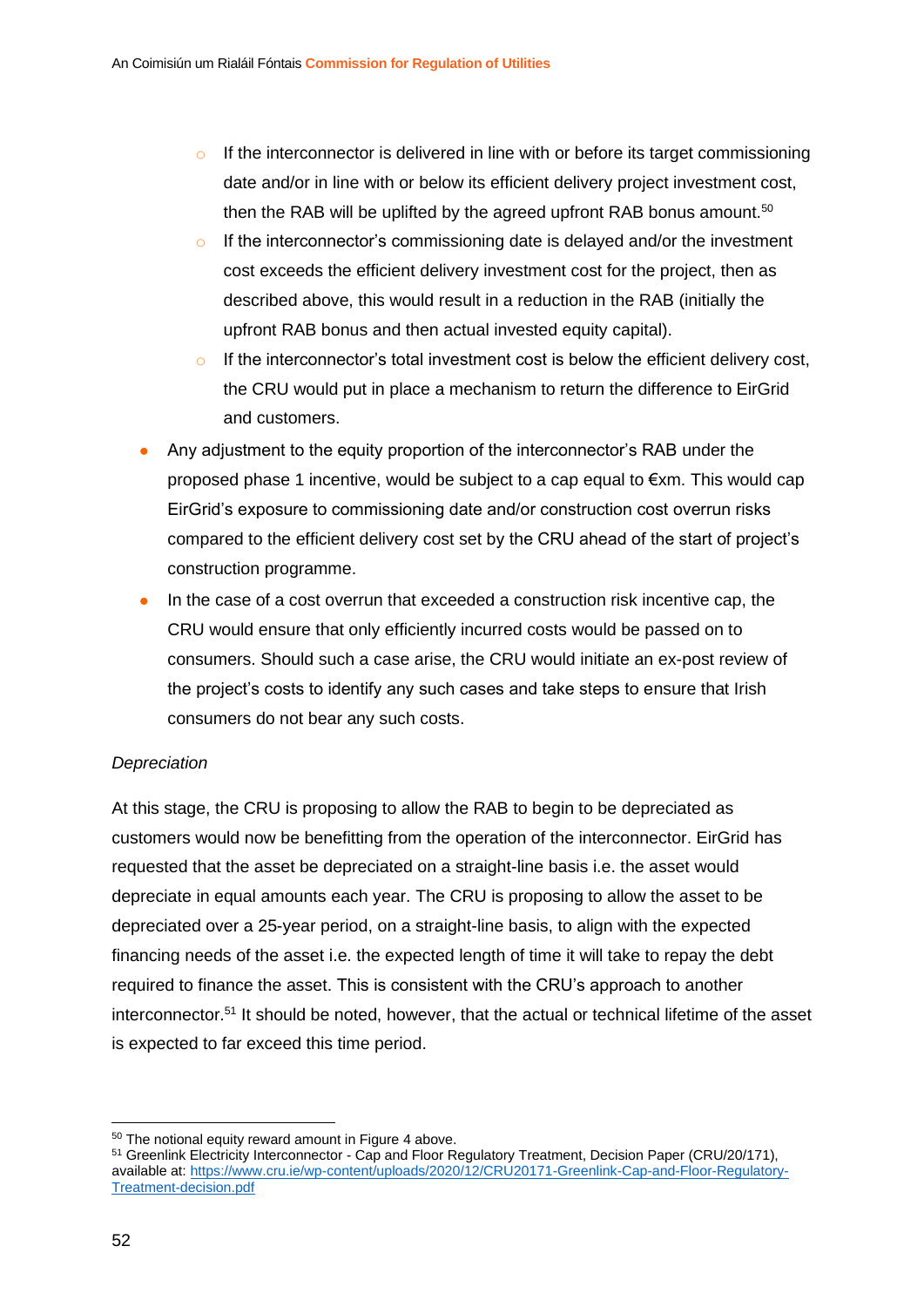#### *4.3.4.2. Rate of Return*

As noted above, once the interconnector becomes operational, the CRU is proposing to allow EirGrid to earn a return. The CRU is proposing that the WACC be set separately to the TSO WACC and commensurate with the equity put forward by EirGrid for this project. The CRU is proposing that the WACC be applied in nominal terms, as requested by EirGrid. Although a WACC is usually applied in real terms and allowing it to be applied in nominal terms brings the cashflow for EirGrid forward, the CRU is proposing to allow it to be applied in nominal terms in these specific circumstances. This is due to the deferred depreciation and return during phase 1 as well as ensuring EirGrid can meet their financing obligations for the project.

The CRU is proposing that the allowed rate of return on the RAB during phase 2 – operations, would be determined as follows:

- The allowed rate of return would be set equal to a WACC value that is set in real terms, to which Irish HICP would be added (i.e. a nominal allowed rate of return).
- Elements of the allowed rate of return  $-$  e.g., market wide parameters of the cost of equity such as the risk-free rate and market risk premium under a Capital Asset Pricing Model (CAPM) – would be reset as part of 5-year price control reviews, while other project specific elements would be fixed over the 25-year depreciation life.

The CRU has identified a series of options for how it could set the project specific elements of the allowed rate of return on the RAB in Phase 2 which are set out below. The CRU is seeking views on these elements in order to provide guidance on the approach for the allowed rate of return. The detailed elements of the model will then be determined following the final decision.

- **Capital structure:** actual or notional;
- **Cost of Debt:** The following options have been identified:
	- o Set a Cost of Debt allowance based on a market benchmark rate at a period around the time of commissioning – which is then fixed for the duration of the RAB (25-years);
	- o Pass through of the "actual" cost of debt potentially with a gain-share versus a target rate mechanism to incentivise EirGrid to source the cheapest debt as possible at the time it finances for the operational period.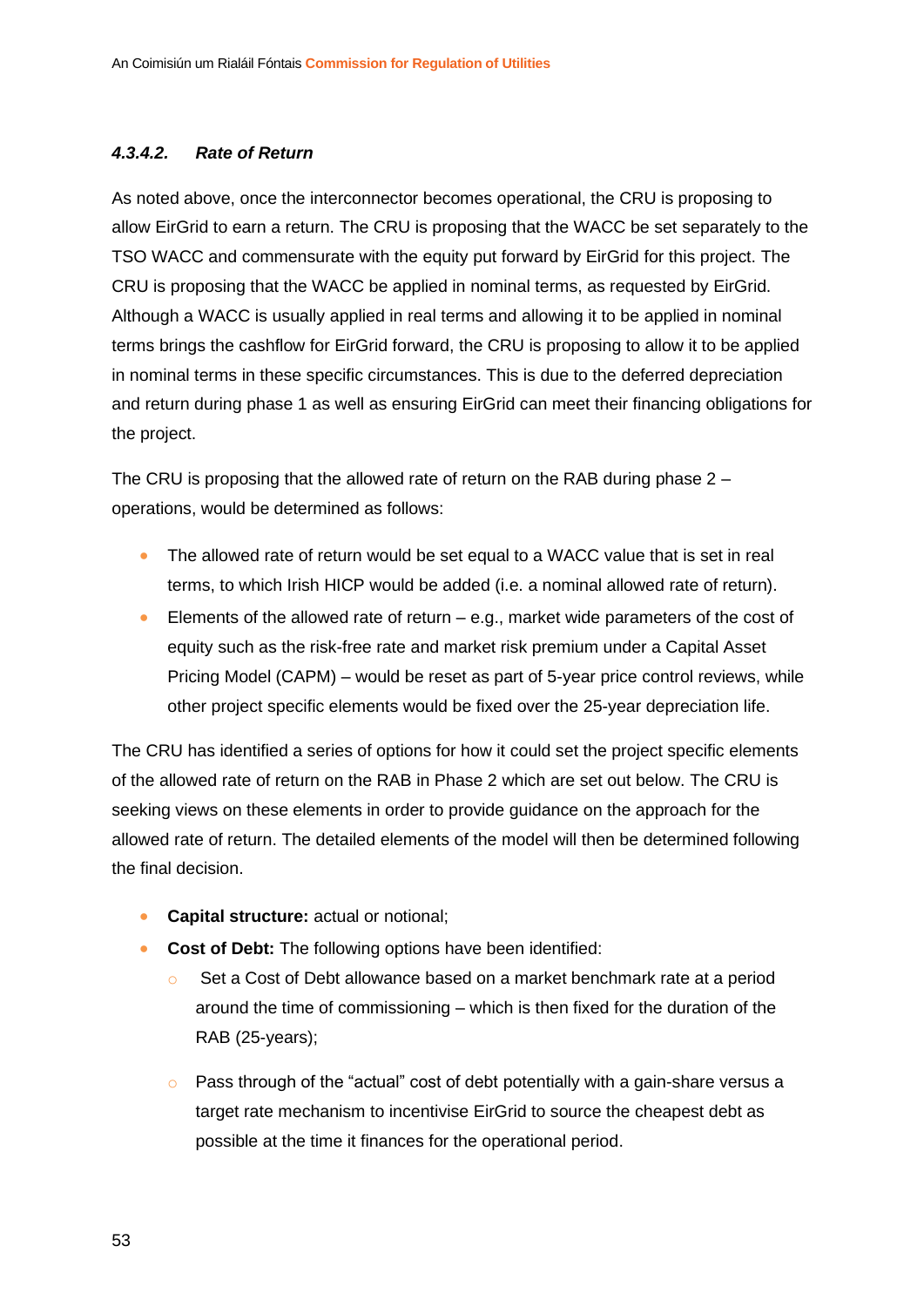• **Cost of Equity:** Assuming that the Cost of Equity is set using CAPM, there could be a project specific asset beta assumption. This could be reviewed every five-years or, alternatively it could be fixed over the depreciation life following an assessment around the time of commissioning. The asset beta assumption would be expected to reflect the low operational risk and customer underwriting (RAB x WACC) of the Celtic investment.

#### *4.3.4.3. Opex*

EirGrid have requested that the opex for the Celtic interconnector be determined on a periodic basis as part of the overall TSO activities. The CRU is proposing that the Celtic Interconnector be provided a separate opex allowance on a periodic basis at the time of the price review process.

#### *4.3.4.4. Other Matters*

#### *(a) Operational Incentives*

In order to incentivise EirGrid to operate the Celtic interconnector in an appropriate manner, the CRU is proposing that incentives, and the details of these, will be considered further in due course following a decision on the cost recovery model. This is expected to include a form of performance-based incentive, for example, related to a target for the availability of the Celtic Interconnector system. EirGrid would have an opportunity to receive bonuses / penalties depending on the performance of the interconnector against this target.

#### *(b) Arrangements should the Project not proceed to Completion.*

As noted above, the CRU is of the view that the risks associated with this project are greatest during development and construction. If certain risks are realised, then it is a possibility that the project may not proceed to completion. EirGrid has requested that in these circumstances, the expenditure incurred to that point would be returned to EirGrid through customer tariffs over a reasonable period of time. The CRU is proposing to allow this approach but only where specific requirements have been met, such as the project not proceeding due to factors outside of EirGrid's control. The CRU would determine these circumstances in due course. If these conditions were not met, the CRU is proposing that EirGrid would be required to absorb all or some of the losses in other areas of its business.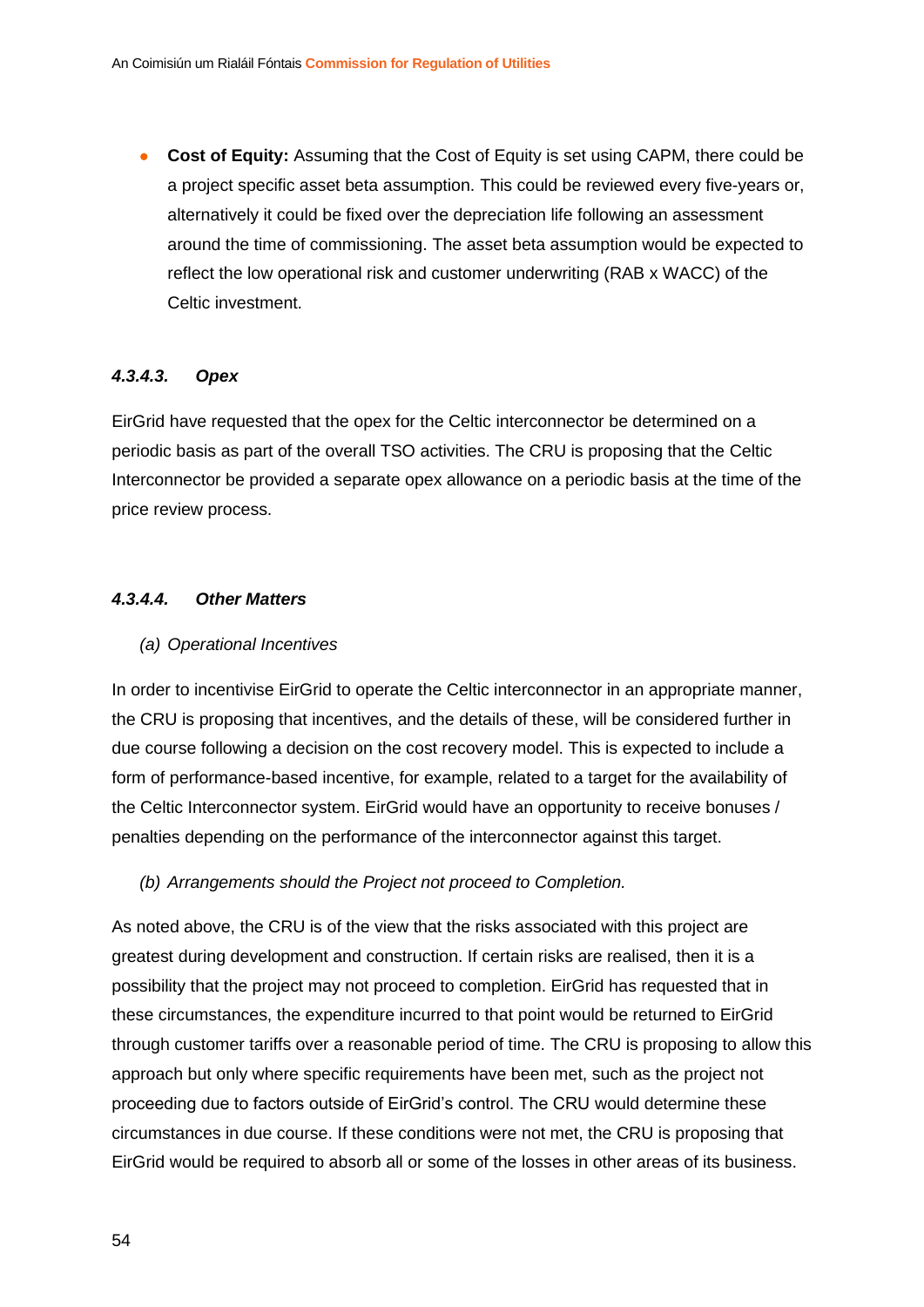### <span id="page-55-0"></span>**4.4. Conclusion**

The CRU is of the view that a fully regulated Two-Phase Funding Model approach strikes an appropriate balance between enabling EirGrid to progress the project while ensuring that its interests are aligned with those of the electricity customer. The model seeks to build upon consistencies in the existing onshore model and the French cost recovery model for the Celtic Interconnector, as determine by CRE, where appropriate to do so, while also having regard to the specific details of the project and the context in which the project arises.

|                                                  | <b>Cost recovery Model - CRU Proposal</b>                                                                                                 |  |  |  |
|--------------------------------------------------|-------------------------------------------------------------------------------------------------------------------------------------------|--|--|--|
| To be separate from<br><b>EirGrid TSO</b>        | The interconnector asset would be regulated separate to EirGrid's<br>TSO activities.                                                      |  |  |  |
| <b>Cost Recovery Model</b>                       | Fully regulated treatment of the interconnector to enable project to<br>progress while including additional customer protection measures. |  |  |  |
| <b>Capex</b>                                     |                                                                                                                                           |  |  |  |
| <b>Capex net of grant</b><br>separate to TSO RAB | EirGrid's share of all project capex (net of the CEF grant) to be<br>placed in a separate RAB.                                            |  |  |  |
| <b>Basis of WACC -</b><br><b>Separate to TSO</b> | Separate WACC set for Celtic Interconnector.                                                                                              |  |  |  |
| <b>Real WACC, RAB</b><br>indexed                 | Allowed WACC set in nominal terms, (no RAB indexation).                                                                                   |  |  |  |
| <b>WACC</b> inflation                            | Details to be determined at a later date.                                                                                                 |  |  |  |
| <b>Minimum DSCR</b>                              | No minimum DSCR.                                                                                                                          |  |  |  |
| <b>Depreciation</b>                              | From commissioning, the RAB would be written down and returned to<br>EirGrid over 25 years on straight-line basis.                        |  |  |  |
| <b>Incentive package</b>                         | Delivery incentive proposed but amount yet to be set.                                                                                     |  |  |  |
| <b>Opex</b>                                      |                                                                                                                                           |  |  |  |
| <b>Opex</b>                                      | Costs are subject to periodic reset.                                                                                                      |  |  |  |

A summary of the CRU proposals is outlined below.

*Table 9 - Summary of CRU's Proposals*

Separate to the process for deciding upon the appropriate cost recovery model for EirGrid on the Celtic project, the CRU has initiated a cost assessment process to examine and determine the appropriate efficient costs that EirGrid will be allowed to recover in developing the Celtic Interconnector to date. Further details of this will be published in due course.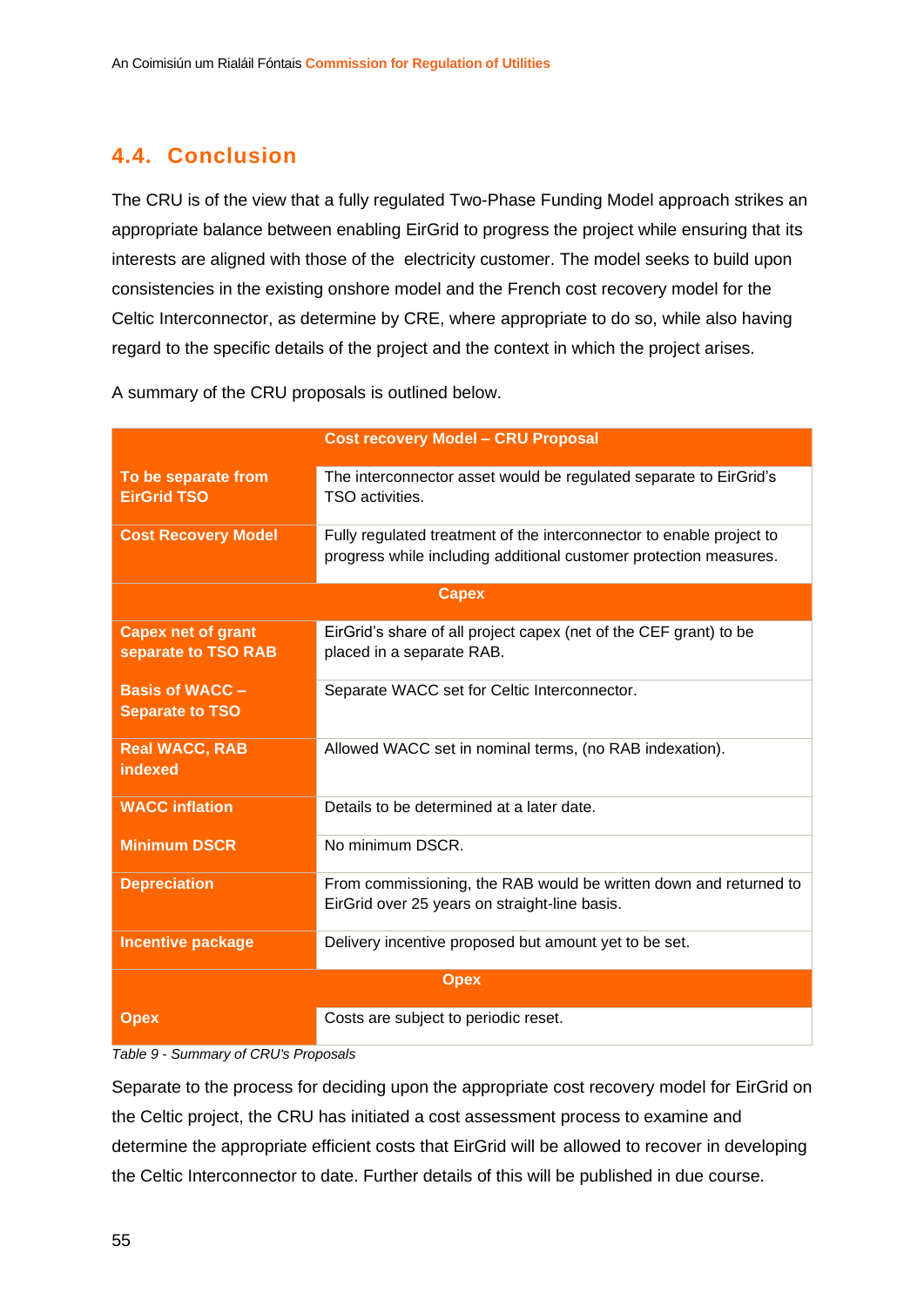#### **Questions for Consultation:**

• Comments are invited on whether stakeholders agree that, in the context of a fully regulated model, the Two-Phase Funding Model is the appropriate model to be applied to the Celtic Interconnector.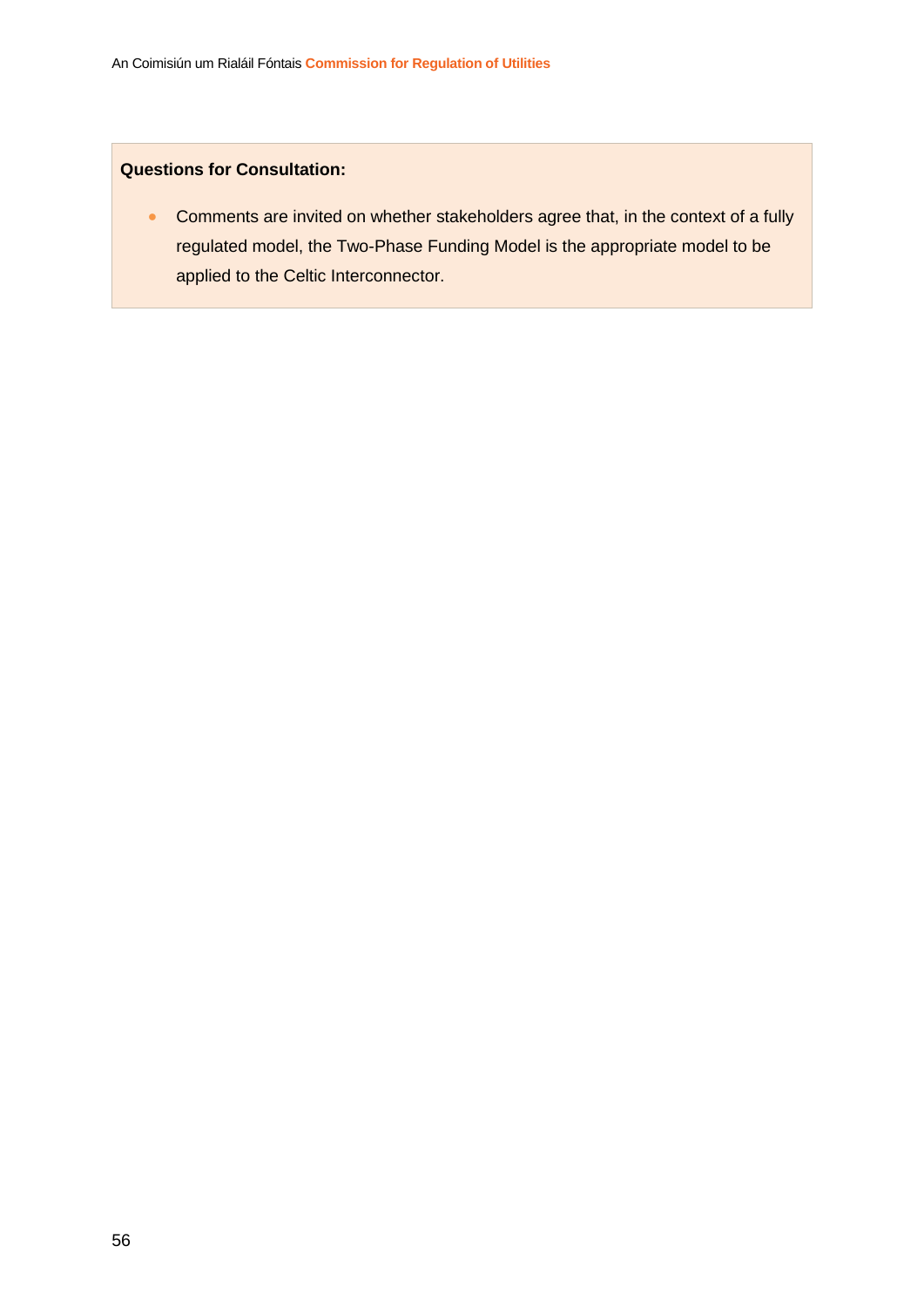## <span id="page-57-0"></span>**5. Next Steps**

This paper sets out, for consultation, the CRU's proposed cost recovery model for EirGrid in developing the Celtic Interconnector. Comments are invited from interested parties on this proposal until Friday, 23 July 2021. Responses to this consultation should be sent, preferably by email, to [electricityinterconnectors@cru.ie](mailto:electricityinterconnectors@cru.ie)

Responses received to this paper will be considered and a final decision will issue later this year. Following this, the CRU will carry out a separate process to determine the details of the cost recovery model as well as the broader framework which will include governance and cost assessments.

| <b>CRU Consultation</b><br><b>Paper on Cost</b><br><b>Recovery Model</b> | <b>CRU Decision on</b><br><b>Cost Recovery</b><br><b>Model</b> | <b>CRU Technical and</b><br><b>Cost Assessment</b><br>completed | <b>Final Investment</b><br><b>Decision by EirGrid</b> | <b>Construction</b> | <b>Commissioing</b> | <b>Post Construction</b><br><b>Review</b> |  |
|--------------------------------------------------------------------------|----------------------------------------------------------------|-----------------------------------------------------------------|-------------------------------------------------------|---------------------|---------------------|-------------------------------------------|--|
|                                                                          |                                                                |                                                                 |                                                       |                     |                     |                                           |  |
| May 2021                                                                 | H <sub>2</sub> 2021                                            | H <sub>1</sub> 2022                                             | Sept. 2022                                            | $2022 -$<br>2026    | 2026                | Post<br>commissioning                     |  |

The timeline below sets out an indicative timeline for the following stages of this project:

*Figure 4 - Indicative Timeline of Next Steps*